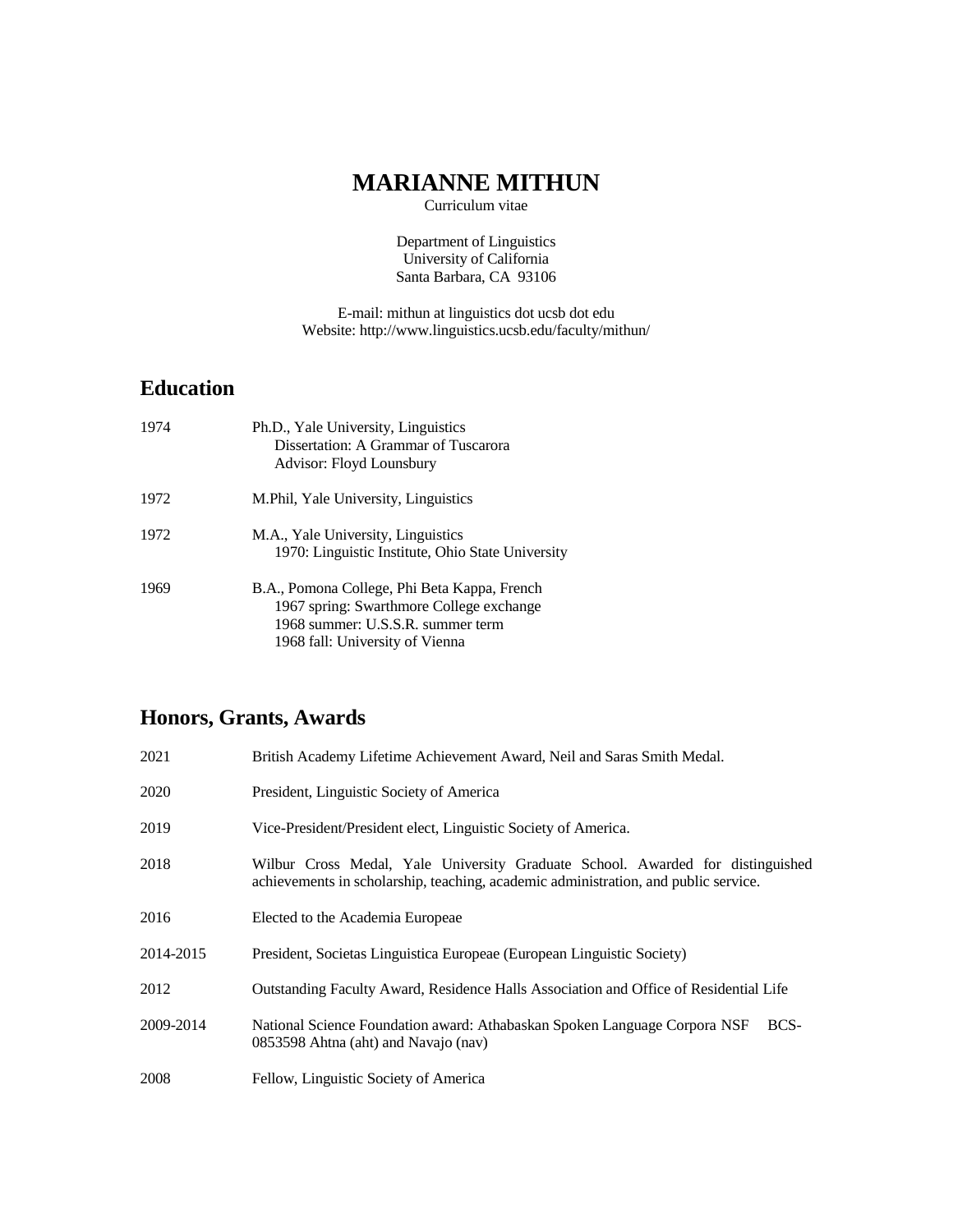| 2007        | University Distinguished Teaching Award                                                                                                                                                             |
|-------------|-----------------------------------------------------------------------------------------------------------------------------------------------------------------------------------------------------|
| 2005        | Médaille du Collège de France, Paris.                                                                                                                                                               |
| 2003        | Doctor Honoris Causa. La Trobe University, Melbourne.                                                                                                                                               |
| 1999-2003   | President, Association for Linguistic Typology                                                                                                                                                      |
| 2002        | Bloomfield Book Award for The Languages of Native North America<br>(award given every two years by the Linguistics Society of America for the book judged the<br>best in the field of linguistics). |
| <b>2000</b> | Doctor Philosophiae Honoris Causa. University of Oslo, Norway.                                                                                                                                      |
| 1998        | Elected to the Norwegian Academy of Science and Letters.                                                                                                                                            |
| 1997        | Academic Senate grant, University of California, for research for a Mohawk Reference<br>Grammar.                                                                                                    |
| 1996        | Academic Senate grant, University of California, for the investigation of grammatical<br>categories in Central Alaskan Yup'ik.                                                                      |
| 1995        | Academic Senate grant, University of California, for translation and analysis of Central<br>Alaskan Yup'ik Oral Traditions.                                                                         |
| 1994        | Academic Senate grant, University of California, for documentation of Central Alaskan<br>Yup'ik oral traditions.                                                                                    |
| 1993        | Academic Senate grant, University of California for research on intonation in Central<br>Pomo.                                                                                                      |
| 1992        | Interdisciplinary Humanities Center grant for publication of Proceedings of the Conference<br>on Romance Linguistics, with William Ashby, Giorgio Perissinotto, and Eduardo Raposo.                 |
| 1992        | Academic Senate grant, University of California, for research on aspect in Central Pomo.                                                                                                            |
| 1991        | President's Research Fellow in the Humanities.                                                                                                                                                      |
| 1990        | National Science Foundation grant for a Grammar of Barbareño Chumash (3 years). BNS-<br>9011018.                                                                                                    |
| 1990        | Interdisciplinary Humanities Center grant for Barbareño Chumash Grammar project.                                                                                                                    |
| 1990        | Academic Senate grant, University of California, for research on discourse structures in<br>Central Pomo.                                                                                           |
| 1990        | Interdisciplinary Humanities Center grant for international symposium on Grammatical<br>Voice.                                                                                                      |
| 1989        | Academic Senate grant, University of California, for fieldwork on Central Pomo.                                                                                                                     |
| 1988        | National Science Foundation grant for Grammar, Dictionary, and Texts of Central Pomo (3)<br>years).                                                                                                 |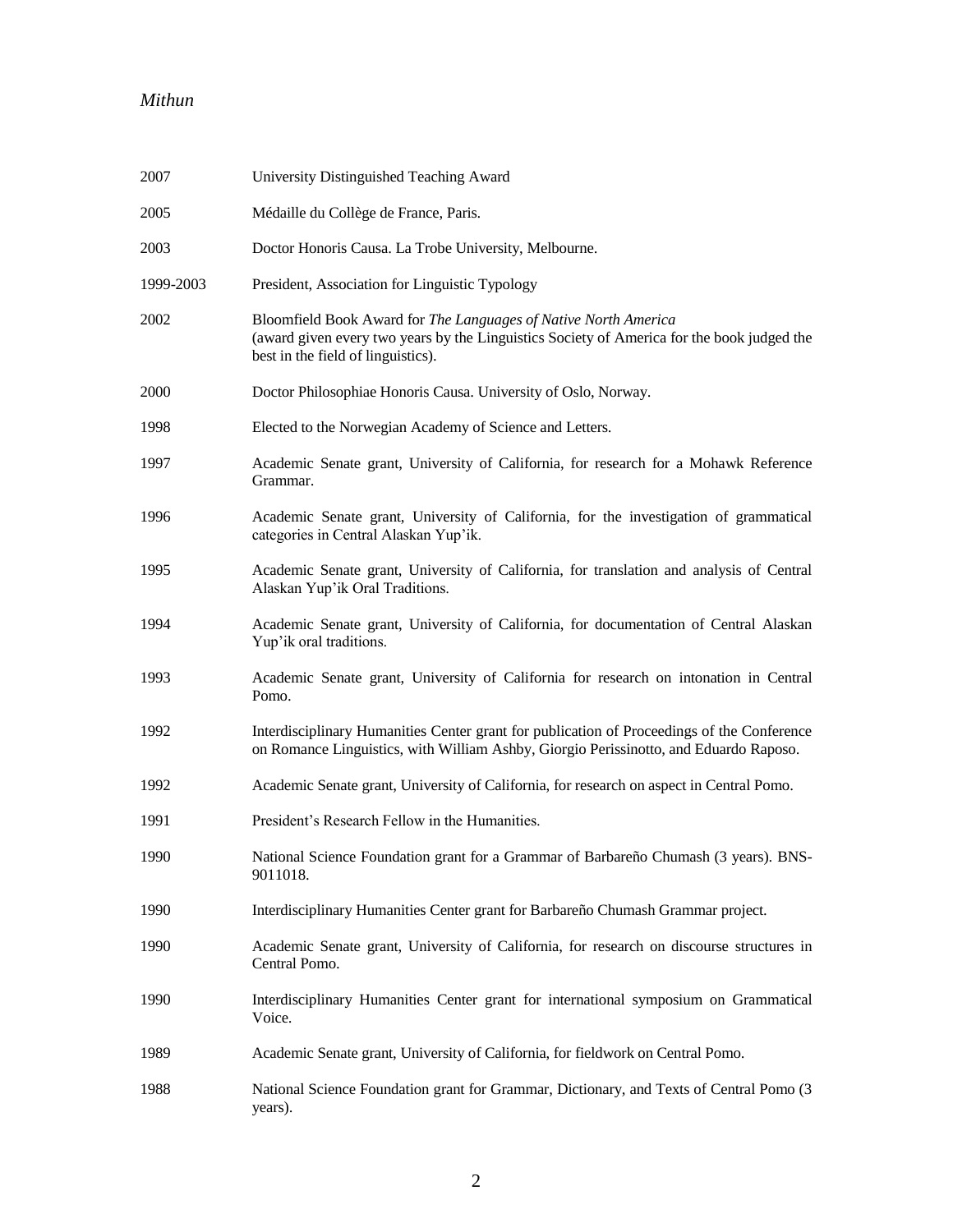| 1988    | Academic Senate grant, University of California, for research on Kapampangan discourse.                                                                                   |
|---------|---------------------------------------------------------------------------------------------------------------------------------------------------------------------------|
| 1987    | American Council of Learned Societies Grant for travel to International Congress of<br>Linguists, East Berlin.                                                            |
| 1987    | Academic Senate grant, University of California, for field research on the Central Pomo<br>language.                                                                      |
| 1986    | Academic Senate grant, University of California, for field research on the Central Pomo<br>language.                                                                      |
| 1986    | Survey of California and Other American Indian Languages grant for field research on the<br>Central Pomo.                                                                 |
| 1985    | Conversations in the Disciplines grant, Research Foundation, State of New York, for<br>Symposium on Clause Combining in Natural Language.                                 |
| 1985    | Phillips Fund research grant, American Philosophical Society, for field research on the<br>Central Pomo language.                                                         |
| 1985    | Experienced Faculty Travel Award for travel to Symposium on Language Universals and<br>Language Acquisition, Max Planck Institut für Psycholinguistik, Nijmegen, Holland. |
| 1984    | Survey of California and Other American Indian Languages grant for field research on the<br>Central Pomo language.                                                        |
| 1981    | American Council of Learned Societies, travel grant to Poland for Conference on<br>Comparative Syntax.                                                                    |
| 1980-1  | National Endowment for the Humanities, Research Tools Grant for Cayuga grammar.                                                                                           |
| 1979    | SUNY Distinguished Teaching Award Nomination.                                                                                                                             |
| 1978    | Signum Laudus, Student Honorary Academc Society Award.                                                                                                                    |
| 1977-85 | Institute of Humanistic Studies, Fellow (SUNY).                                                                                                                           |
| 1976    | Phillips Fund research grant, American Philosophical Society, for field research on the<br>Cayuga language.                                                               |
| 1976    | Conversations in the Discipline grant, Research Foundation, State of New York, for<br>conference on Montague Grammars, Linguistics, and Philosophy.                       |
| 1972-3  | Ford Foundation Dissertation Fellowship.                                                                                                                                  |
| 1971-2  | David Gimbell Graduate Fellowship, Yale University.                                                                                                                       |
| 1971    | Phillips Fund research grant, American Philosophical Society, for field research on the<br>Tuscarora language.                                                            |
| 1970-1  | Yale University Graduate Fellowship.                                                                                                                                      |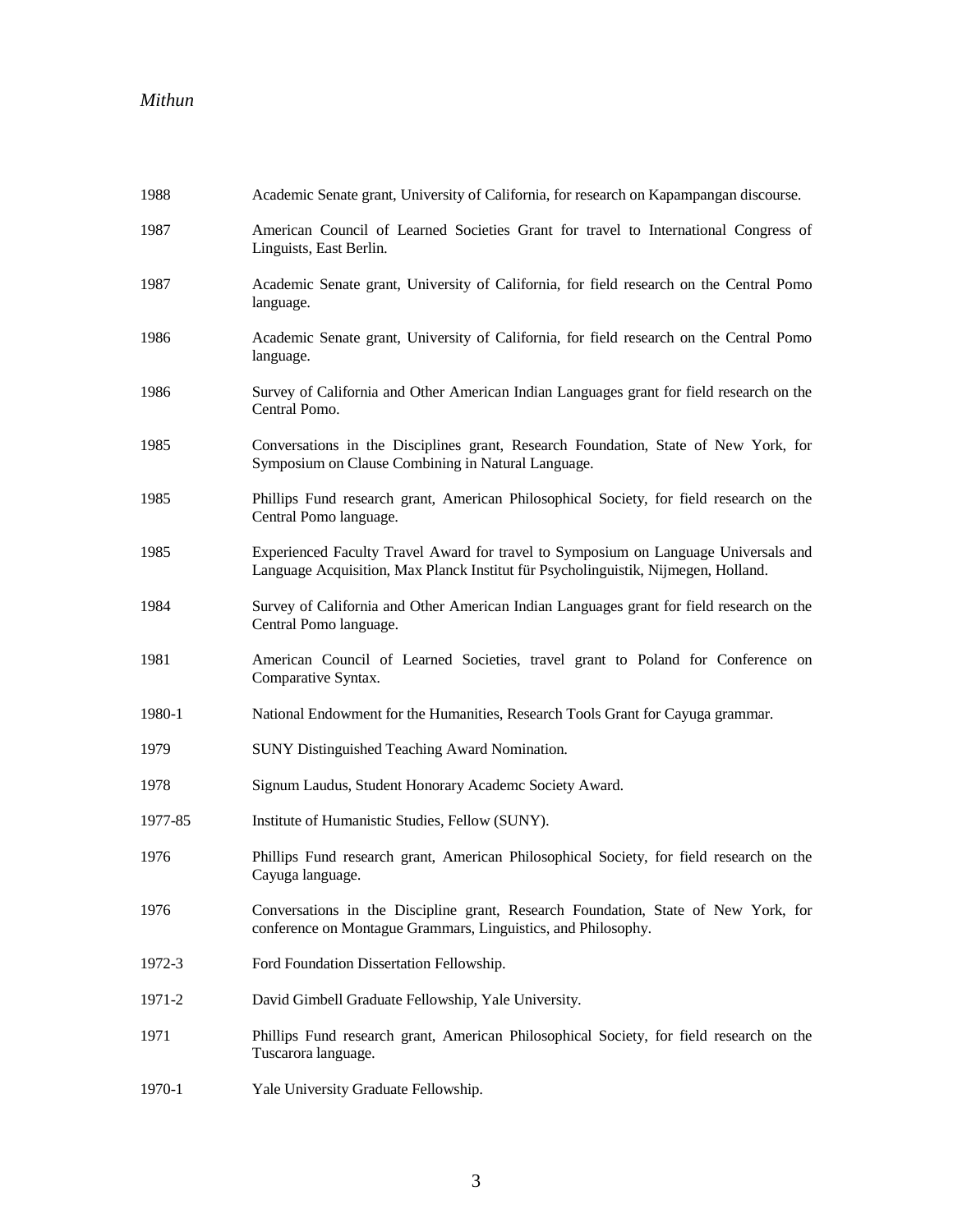| 1970    | American Council of Learned Societies Fellowship to the Linguistics Institute, the Ohio<br>State University. |
|---------|--------------------------------------------------------------------------------------------------------------|
| 1969-70 | Yale University Graduate Fellowship.                                                                         |
| 1968    | Southern Illinois University Fellowship for the study of Russian in the Soviet Union.                        |

## **Research Languages**

Research: Mohawk, Oneida, Onondaga, Cayuga, Seneca, Huron, Wyandot, Susquehannock, Tuscarora, Nottoway, Cherokee, Cree, Lakhota, Dakota (Santee), Tutelo, Central Pomo, Chumash, Central Alaskan Yupik, Navajo, and Selayarese, Kapampangan, Waray Waray, Hiligaynon (Austronesian), Mongolian

# **Teaching**

| 1986-present | University of California, Santa Barbara, Department of Linguistics, Professor.                                                                                                                                           |
|--------------|--------------------------------------------------------------------------------------------------------------------------------------------------------------------------------------------------------------------------|
| 2019         | Faculty, Linguistic Society of America Linguistic Institute, University of California, Davis.                                                                                                                            |
| 2013         | Faculty, Linguistic Society of America Linguistic Institute, University of Michigan, Ann<br>Arbor.                                                                                                                       |
| 2013         | Intensive course in Typology, Università Roma 3. (Rome, Italy).                                                                                                                                                          |
| 2008         | Linguistics for language activists. Institute on Field Linguistics and Language<br>Documentation (InField), University of California, Santa Barbara. (summer)                                                            |
| 2007         | Professeur invité, Université de Nice (France)                                                                                                                                                                           |
| 2007         | Hale Professor, Linguistic Society of America Linguistic Institute, Stanford University                                                                                                                                  |
| 2006         | Course in Grammatical Relations and Language Contact, Università Roma 3, Rome.                                                                                                                                           |
| 2005         | Visiting Professor, University of Hamburg (Germany) Forschungsgemeinschaft für<br>Mehrsprachigkeit.                                                                                                                      |
| 2005         | Curso Voice and Grammatical Relations, sponsored by El Instituto de Investigaciones<br>Antropológicas de la Universidad Nacional Autónoma de México y el Instituto Nacional de<br>Lenguas Indígenas (UNAM, Mexico City). |
| 2003         | Faculty, Typology Summer School, University of Cagliari, Sardinia (Italy).                                                                                                                                               |
| 2002         | Deutsche<br>Gesellschaft<br>für Sprachwissenschaft/Linguistic Society of America<br>Sommerschule/Summer School: Formal and Functional Linguistics. Düsseldorf, Germany                                                   |
| 2001         | Linguistic Society of America, Linguistic Institute Faculty, University of California, Santa<br>Barbara. Robert Austerlitz Professor.                                                                                    |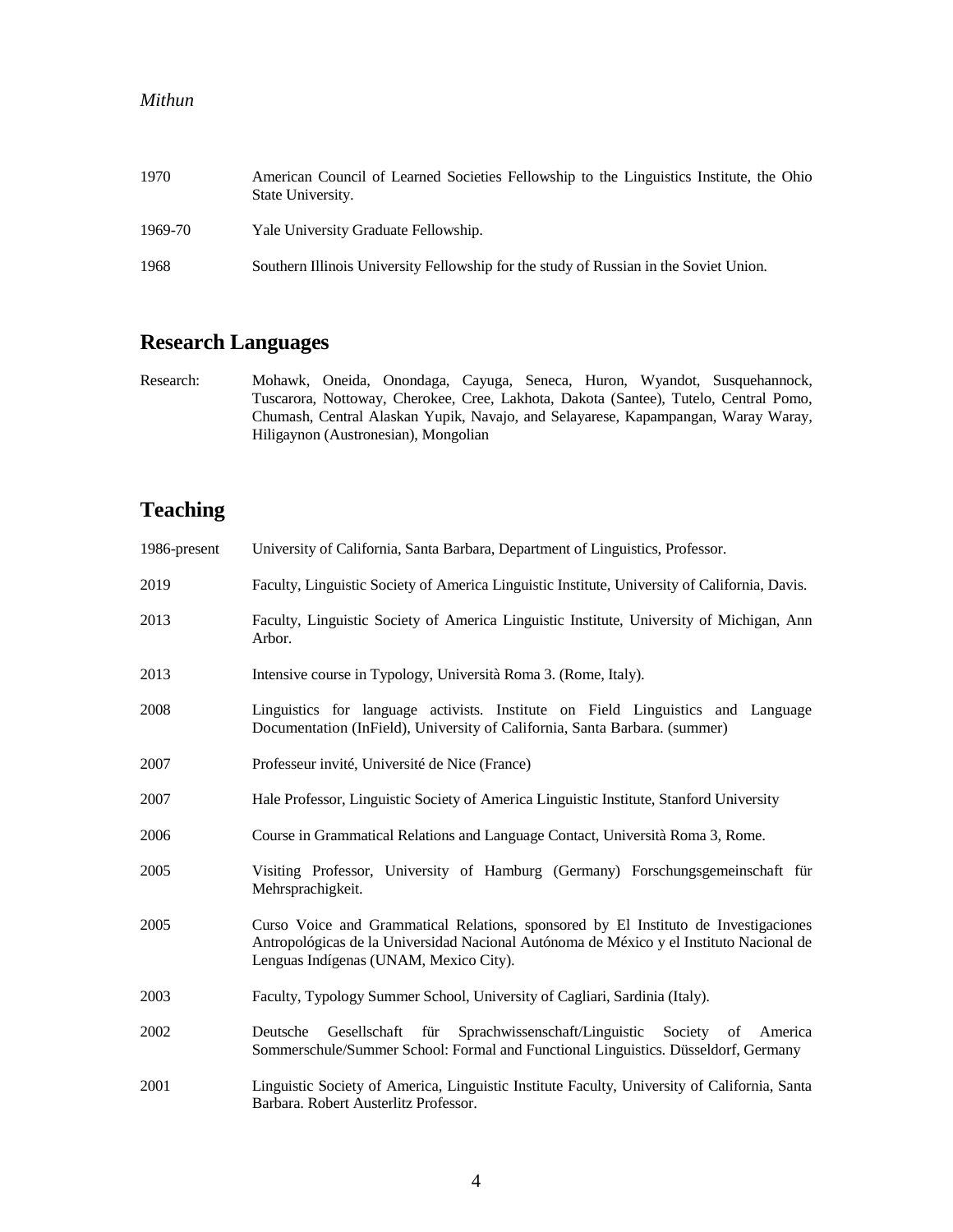| 1999      | Mellon Visiting Professor, Rice University, Houston, Texas.                                                                                                                                               |
|-----------|-----------------------------------------------------------------------------------------------------------------------------------------------------------------------------------------------------------|
| 1999      | Linguistic Society of America, Linguistic Institute Faculty, University of Illinois, Urbana-<br>Champaign.                                                                                                |
| 1996      | Landelijke Onderzoekschool Taalwetenschap (Netherlands<br>Graduate<br>School of<br>Linguistics), Summer School seminar, University of Amsterdam.                                                          |
| 1995      | Linguistic Society of America, Linguistic Institute Faculty, University of New Mexico,<br>Albuquerque.                                                                                                    |
| 1994      | Australian Linguistic Institute, La Trobe University, Melbourne, Australia.                                                                                                                               |
| 1983-1985 | President, Society for Linguistic Anthropology                                                                                                                                                            |
| 1973-85   | State University of New York, Albany, Department of Anthropology, Assistant and<br>Associate Professor.                                                                                                   |
| 1982-86   | University of California, Berkeley, Department of Linguistics, Visiting Associate Professor<br>(spring terms).                                                                                            |
| 1973-85   | Université du Québec, Projet Amérindianisation, General and American Indian linguistics,<br>Professor invité (summer terms).                                                                              |
| 1985      | Linguistic Society of America Linguistic Institute Faculty, Georgetown University<br>(summer)                                                                                                             |
| 1981      | Seneca Nation, Cattaraugus, Intensive Course in the Teaching of Seneca as a Second<br>Language (fall).                                                                                                    |
| 1980      | Yale University, Department of Anthropology, Visiting Faculty (spring term).                                                                                                                              |
| 1978-80   | Seneca Nation, Intensive courses in the structure of the Seneca language, for Seneca<br>language teachers (summer terms).                                                                                 |
| 1977      | Oneida Nation, Green Bay, Wisconsin, intensive course in the Teaching of Oneida as a<br>Second Language (summer term).                                                                                    |
| 1976-77   | Mohawk Nation, Ahkwesáhsne, New York, seminar on Teaching Mohawk as a Second<br>Language, Title IV and Title VII programs.                                                                                |
| 1976      | Linguistic Society of America, Linguistic Institute Faculty, State University of New York,<br>Oswego (summer term).                                                                                       |
| 1975      | Canadian Department of Indian Affairs, intensive course in Iroquoian linguistics and<br>curriculum development for Native teachers of Mohawk, Oneida, and Cayuga, at<br>Southwold, Ontario (summer term). |
| 1975      | Wake Forest University, Department of Anthropology, Visiting Assistant Professor (spring<br>term).                                                                                                        |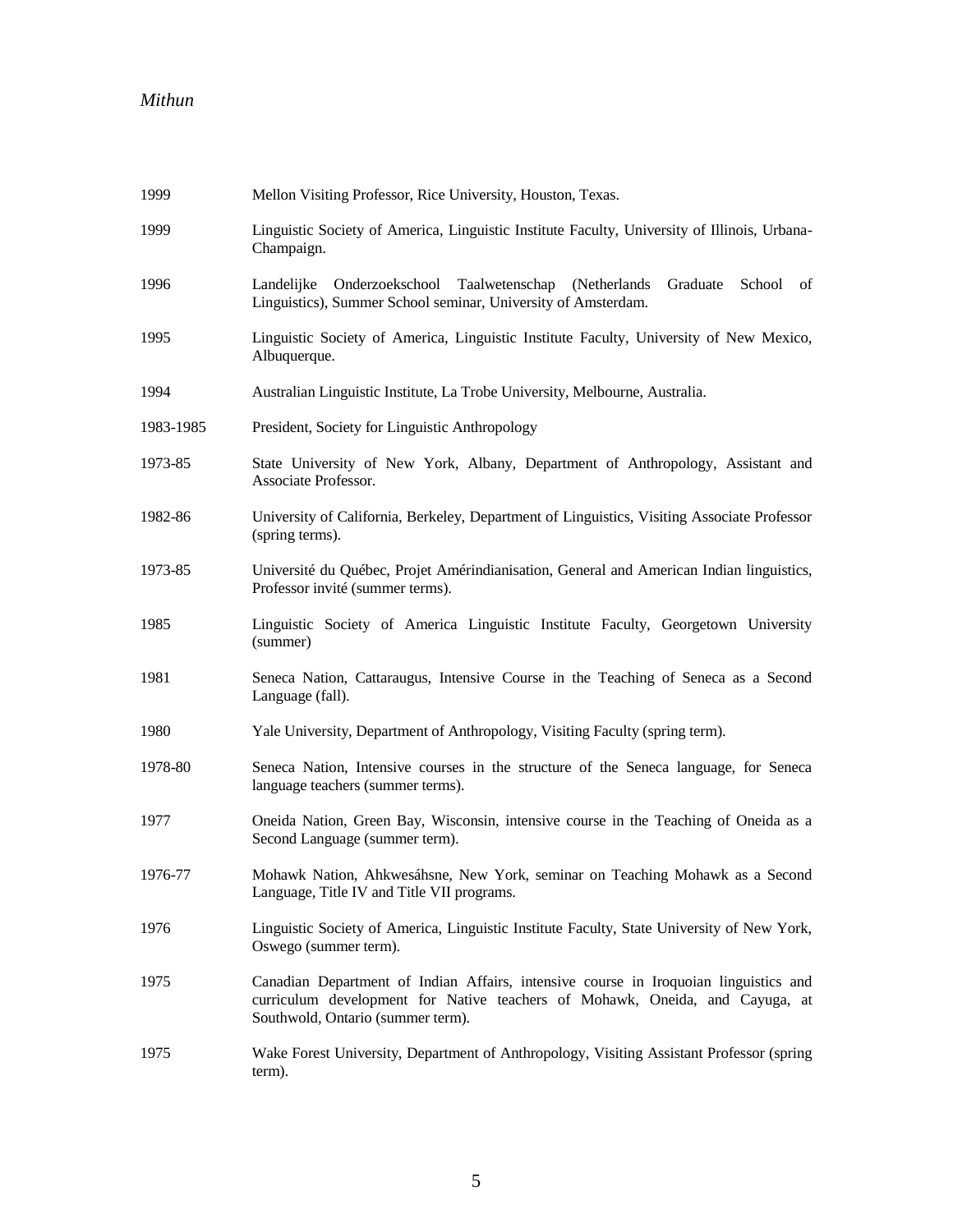| 1974 | Canadian Department of Indian Affairs, Intensive course in Iroquoian linguistics and<br>curriculum development for Native teachers of Mohawk, Oneida, and Cayuga, at Brantford,<br>Ontario (summer term). |
|------|-----------------------------------------------------------------------------------------------------------------------------------------------------------------------------------------------------------|
| 1973 | Yale University, Department of Linguistics, Acting Instructor (spring term).                                                                                                                              |
| 1973 | Yale Summer Language Institute, English as a Foreign Language, Instructor (summer<br>term).                                                                                                               |
| 1971 | Yale University, Department of Linguistics, Teaching Fellow.                                                                                                                                              |
| 1970 | Yale University, Department of Anthropology, Teaching Assistant.                                                                                                                                          |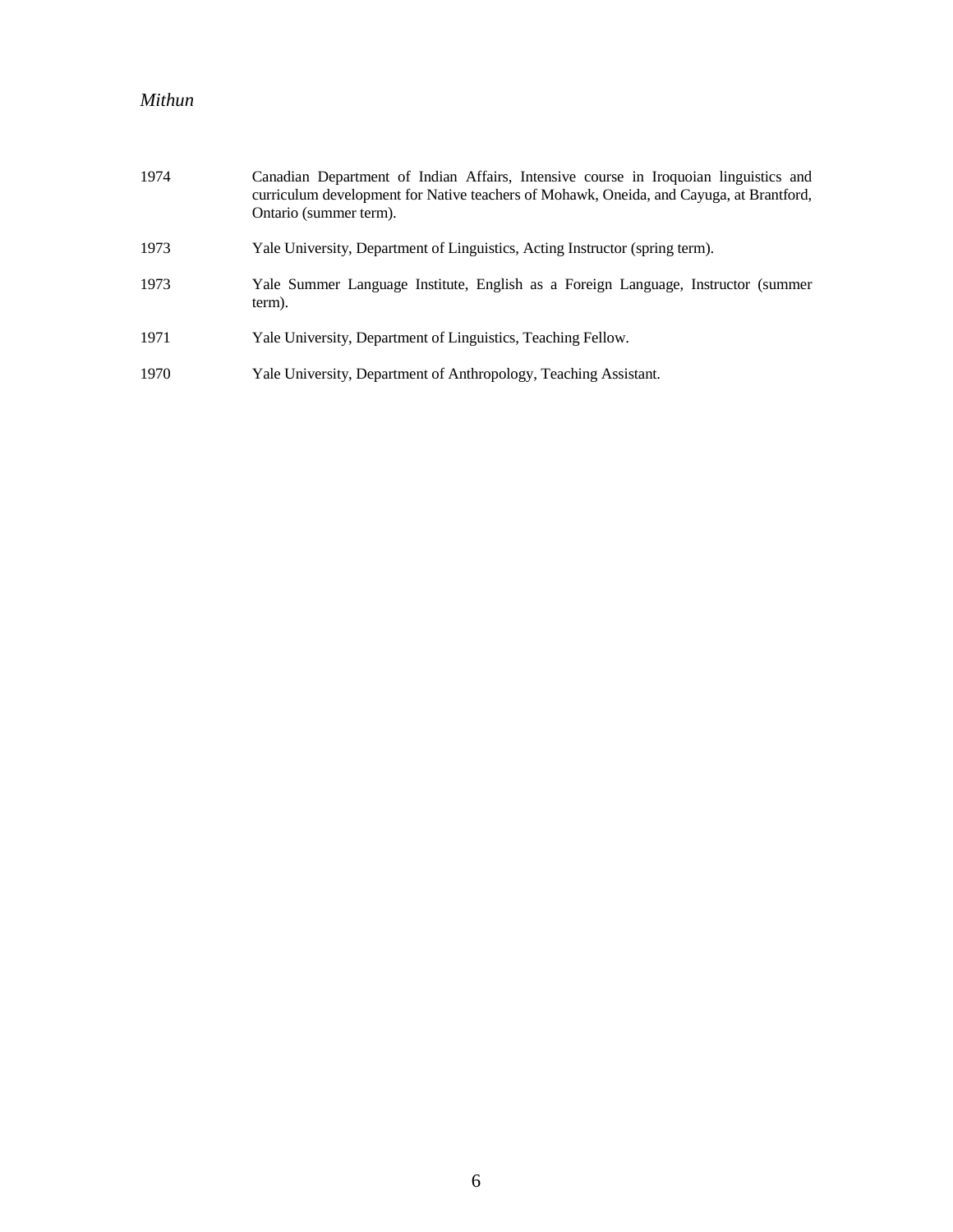# **Publications**

| In press  | Inside contact-stimulated grammatical development. Historical Linguistics and Endangered<br>Languages: Exploring Diversity in Language Change. Patience Epps, Danny Law, and<br>Na'ama Pat-El (eds.) Routledge Series in Historical Linguistics. New York: Routledge.                                    |
|-----------|----------------------------------------------------------------------------------------------------------------------------------------------------------------------------------------------------------------------------------------------------------------------------------------------------------|
| In press  | Elicitation and documentation of valency-changing constructions and processes. From<br>Language Description to Documentation: Key Topics for Fieldwork. Special Issue:<br>Language Documentation and Conservation. Peter Jenks and Lev Michael, eds.                                                     |
| In press  | Mohawk (Iroquoian). Handbook of Number. Paolo Acquaviva & Michael Daniel (eds.).<br>Berlin: Mouton de Gruyter.                                                                                                                                                                                           |
| To appear | The value of good conversation. Special volume Documenting Conversation, Olivia<br>Sammons, Daisy Rosenblum, Alexander King, eds. Language Documentation and<br>Conservation.                                                                                                                            |
| To appear | Native American languages at the threshold of the new millennium. Handbook of North<br>American Indians: Volume 1: Introduction. Igor Krupnik, volume editor. Washington, D.C.<br>Smithsonian Institution.                                                                                               |
| To appear | Topicality, affectedness, and body-part grammar. Zariquiey, Roberto (ed.) The Grammar<br>of Body Parts. Oxford, UK: Oxford University Press.                                                                                                                                                             |
| To appear | Word classes in Eskimo-Aleut languages. Oxford Handbook of Word Classes. Eva van Lier<br>(ed.). Oxford, UK: Oxford University Press.                                                                                                                                                                     |
| To appear | Applicatives and beyond. Sara Pacchiarotti & Fernando Zúñiga (eds.), Applicative<br>Morphology: Neglected Syntactic and Non-syntactic Functions. Berlin: De Gruyter.                                                                                                                                     |
| To appear | The value of family relations for revitalization. Alan Yu & Darya Kavitskaya (eds.), The<br>Life Cycle of Language: Past, Present, and Future. Oxford: Oxford University Press.                                                                                                                          |
| To appear | Negation against a polysynthetic backdrop. Negation in the Languages of the World:<br>Typologically and Functionally Based Descriptions. Matti Miestamo & Ljuba Veselinova<br>(eds.). Language Science Press.                                                                                            |
| To appear | Defining typological categories: Central Alaskan Yup'ik. Hannah Sarvasy and Alexandra<br>Aikhenvald (eds.), Clause Chains in the World's Languages, Oxford University Press.                                                                                                                             |
| 2021      | In celebration of the differences: Distributing meanings over structure. Language 97.4: 653-<br>673.                                                                                                                                                                                                     |
| 2021      | Sitting and talking together: Packaging meaning into verbs with the neighbors. Areal<br>typology of lexico-semantics, Maria Koptjevskaja-Tamm, Antoinette Schapper, & Felix<br>Ameka (eds.). Special Issue, Linguistic Typology.<br>https://www.degruyter.com/document/doi/10.1515/lingty-2021-2089/html |
| 2021      | Stories behind post-verbal negation clustering. Postverbal negation: Synchrony, diachrony,<br>areality, Special Issue of Studies in Language. Olga Krasnoukhova, Mily Crevels, & Johan<br>van der Auwera (eds.). https://doi.org/10.1075/sl.19040.mit.                                                   |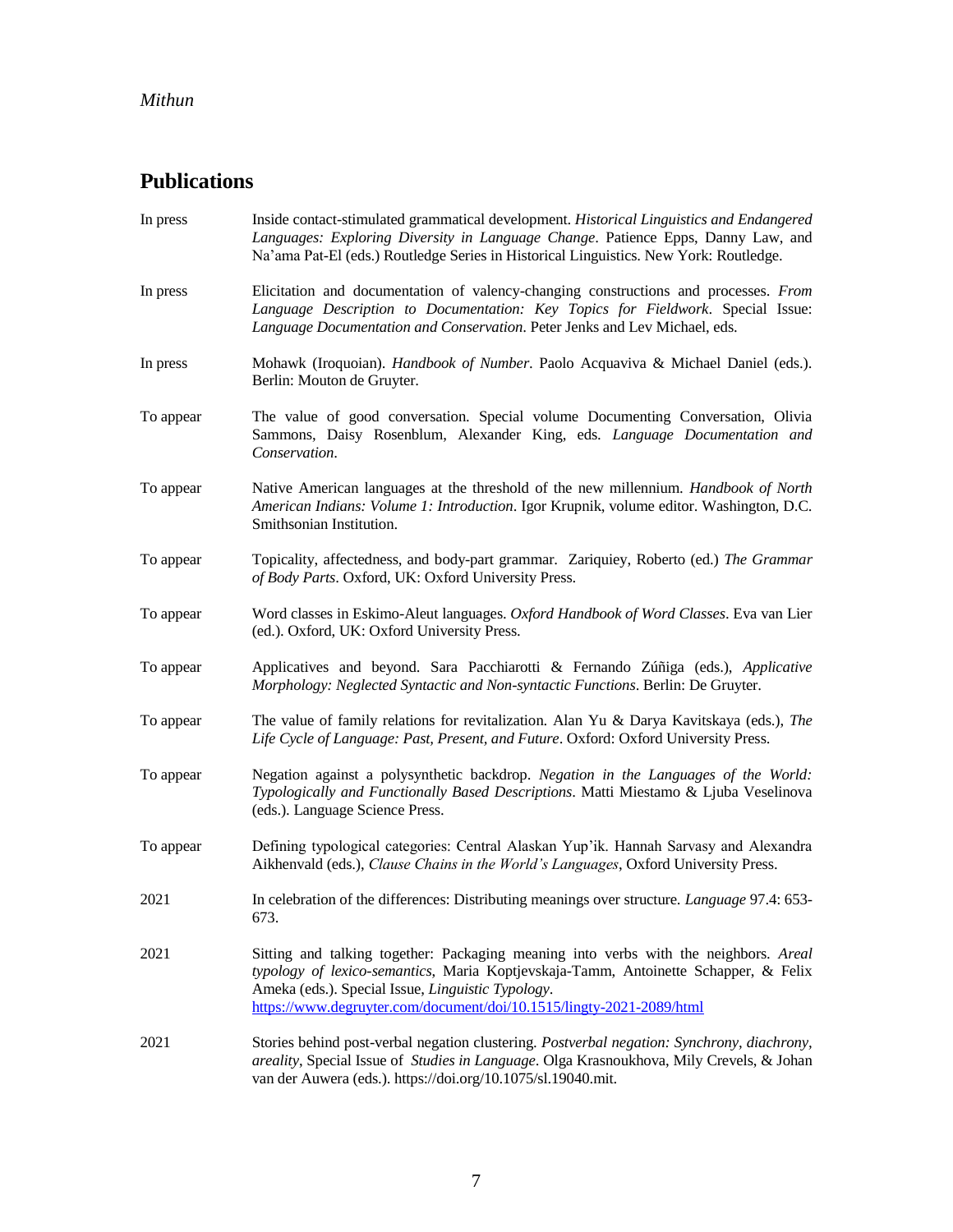| 2021 | The multidimensional organization of speech: Syntactic and prosodic structure. Cadernos<br>de Linguística, 2.1: 1-23. Abralin, Linguistic Association of Brazil.<br>https://doi.org/10.25189/2675-4916.2021.v2.n1.id287.                                                                                                                                                            |
|------|-------------------------------------------------------------------------------------------------------------------------------------------------------------------------------------------------------------------------------------------------------------------------------------------------------------------------------------------------------------------------------------|
| 2021 | Typology, contact, and explanation: The surprising Wappo case. Webs of Relationships and<br>Words from Long Ago Anna Babel & Mark Sicoli (eds.). 165-187. Ann Arbor: Maize<br>Books, Michigan Publishing.                                                                                                                                                                           |
| 2021 | Antipassive propensities and alignment. Antipassive: Typology, Diachrony, and Related<br>Constructions. Katarzyna Janic and Alena Witzlack-Makarevich (eds.) Typological Studies<br>in Language, 43-64. Amsterdam: John Benjamins                                                                                                                                                   |
| 2021 | Language contact in North America. Routledge Handbook of Language Contact, Evangelia<br>Adamou and Yaron Matras (eds.), 503-527. New York: Routledge.                                                                                                                                                                                                                               |
| 2021 | The manmade versus the natural: Iroquoian nouns in $ka$ - and $o$ -. Webs of Relationships and<br>Words from Long Ago. Lucy Thomason, David J. Costa, and Amy Dahlstrom (eds.).<br>Petoskey MI: Mundart Press. 257-276.                                                                                                                                                             |
| 2021 | with Heliana Mello, Amina Mettouchi, Alessandro Panunzi, and Tommaso Raso. Prosody<br>and Corpora. Cadernos Abralin, Journal of the Linguistic Association of Brazil.<br>https://cadernos.abralin.org/index.php/cadernos/article/view/385                                                                                                                                           |
| 2020 | Where is morphological complexity? Complexities in Morphology, Peter Arkadiev &<br>Francesco Gardani (eds.). 306-327. Oxford, UK: Oxford University Press.                                                                                                                                                                                                                          |
| 2020 | Context and consciousness: Documenting evidentials. Knowing in Interaction: Empirical<br>Approaches to Epistemicity and *ntersubjectivity in Language. Special issue of Folia<br>Linguistica 2020. 54.2. Karolina Brzech, Eva Schultze-Berndt, and Henrik Bergqvist, eds.<br>317-342. DOI: https://doi.org/10.1515/flin-2020-2045                                                   |
| 2020 | Prosody and the organization of information: Central Pomo, a California Indigenous<br>language. Heliana Mello, Shlomo Izre'el, Tommaso Raso, and Alessandro Panunzi (eds.).<br>In Search of Basic Units of Spoken Language: A Corpus-Driven Approach. Chapter 3. 107-<br>126. Amsterdam: John Benjamins. https://doi.org/10.1075/scl.94.03mit                                       |
| 2020 | Basic units of speech segmentation. Heliana Mello, Shlomo Izre'el, Tommaso Raso, and<br>Alessandro Panunzi (eds.). In Search of Basic Units of Spoken Language: A Corpus-Driven<br>Approach. 349-358. Amsterdam: John Benjamins. https://doi.org/10.1075/scl.94.13mit                                                                                                               |
| 2020 | Typology and nuance: Relativization. Maria Helena Moura Neves, J. Lachlan Mackenzie,<br>and André Coniglian (eds.). Dossiê Temático da Revista da ABRALIN: Descrição<br>funcional das línguas naturais (Special Issue of the <b>ABRALIN Journal</b> : Functional<br>Description of Natural Languages). V. 19, N. 3 (2020)   Revista da ABRALIN; click on<br>Dossiês Temáticos 2020. |
| 2020 | Grammaticalization and polysynthesis: Iroquoian. Grammaticalization Scenarios: Cross-<br>Linguistic Variation and Universal Tendencies. Andrej Malchukov and Walter Bisang, eds.<br>Comparative Handbook Series, 943-976. Berlin: de Gruyter Mouton.                                                                                                                                |
| 2020 | Discourse particle position and information structure. Information-Structural Perspectives<br>on Discourse Particles. Pierre-Yves Modicom & Olivier Duplatre (eds.). Amsterdam: John<br>Benjamins. 28-46.                                                                                                                                                                           |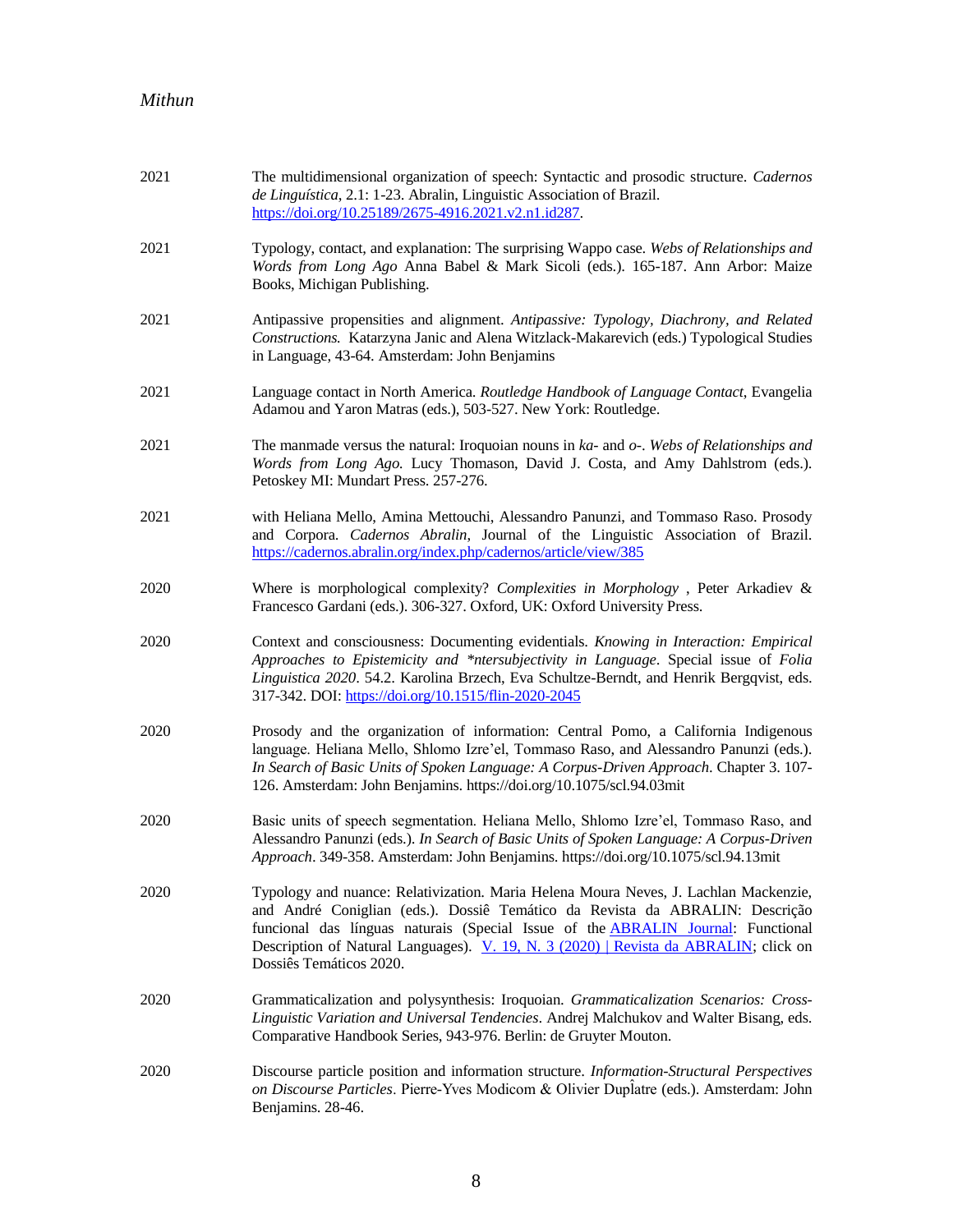| 2020 | Replicated inflection? Plot twists behind apparent borrowed plurals. Borrowing Matter and<br>Pattern in Morphology. Special issue of Morphology. Guest editor Francesco Gardani. 325-<br>421. https://doi.org/10.1007/s11525-020-09351-9.                                                                                          |
|------|------------------------------------------------------------------------------------------------------------------------------------------------------------------------------------------------------------------------------------------------------------------------------------------------------------------------------------|
| 2020 | Contact and North American languages. Handbook of Language Contact, 2 <sup>nd</sup> edition.<br>Raymond Hickey (ed.). Oxford, UK: Wiley-Blackwell. 593-612.                                                                                                                                                                        |
| 2019 | Tense and aspect in morphology. Oxford Research Encyclopedia of Linguistics. Rochelle<br>Lieber<br>and<br>Pavel<br>Stekauer,<br>eds.<br>Oxford:<br>Oxford<br>University<br>Press.<br>doi:10.1093/acrefore/9780199384655.013.548.                                                                                                   |
| 2019 | Grammatical relations in Hiligaynon. Grammatical Relations in the Languages of the<br>World. Alana Witzlack-Makarevich and Balthasar Bickel, eds. 131-184. Amsterdam: John<br>Benjamins. DOI 10.1075/tsl.123.05mit                                                                                                                 |
| 2019 | Sources and mechanisms in the development of insubordination. Insubordination:<br>Theoretical and Empirical Issues. 29-54. Karin Beijering, Gunther Kaltenbock, and<br>María Sol Sansinena, eds. Berlin: De Gruyter Mouton.                                                                                                        |
| 2018 | Shaping typology through grammaticalization: North America. Grammaticalization from<br>a Typological Perspective. Heiko Narrog & Bernd Heine (eds)., 309-336. Oxford, UK:<br>Oxford University Press.                                                                                                                              |
| 2018 | Categorial shift: Foundations, extensions, and consequences. Lead article, special issue<br>Categorial Shift, Language Sciences. Hubert Cuyckens, Liesbet Heyvaert, and Stefan<br>Hartmann, (eds.). DOI 10.1016/j.langsci.2018.08.014                                                                                              |
| 2018 | Deconstructing teleology: The place of synchronic usage patterns among processes of<br>diachronic development. Typological Hierarchies and Diachrony. Sonia Cristofaro and<br>Fernando<br>Zuñiga,<br>(eds),<br>Amsterdam:<br>John<br>Benjamins.<br>111-128.<br>doi<br>10.1075/tsl.121.03mit                                        |
| 2018 | Factors behind variation in marking information structure: Contributions from Central<br>Pomo. Information Structure in Lesser-Described Languages: Studies in Prosody and<br>Syntax. Evangelia Adamou, Katharina Haude, and Martine Vanhove, (eds). 119-156.<br>Amsterdam: John Benjamins. https://doi.org/10.1075/slcs.199.05mit |
| 2017 | The marking of arguments in the polysynthetic verb and its implications. Handbook of<br>Polysynthesis, Michael Fortescue, Marianne Mithun, and Nicholas Evans, eds. 30-58.<br>Oxford, UK: Oxford University Press.                                                                                                                 |
| 2017 | Polysynthesis in North America. Handbook of Polysynthesis, Michael Fortescue, Marianne<br>Mithun, and Nicholas Evans, eds., 235-259. Oxford, UK: Oxford University Press.                                                                                                                                                          |
| 2017 | The Oxford Handbook of Polysynthesis, ed. with Michael Fortescue and Nicholas Evans.<br>Oxford, UK: Oxford University Press.                                                                                                                                                                                                       |
| 2017 | Polycategoriality and zero derivation. Lexical Polycategoriality. Cross-linguistic, Cross-<br>theoretical, and Language Acquisition Approaches. Valentina Vapnarsky and Edy<br>Veneziano, eds. Amsterdam: John Benjamins. 155-174.                                                                                                 |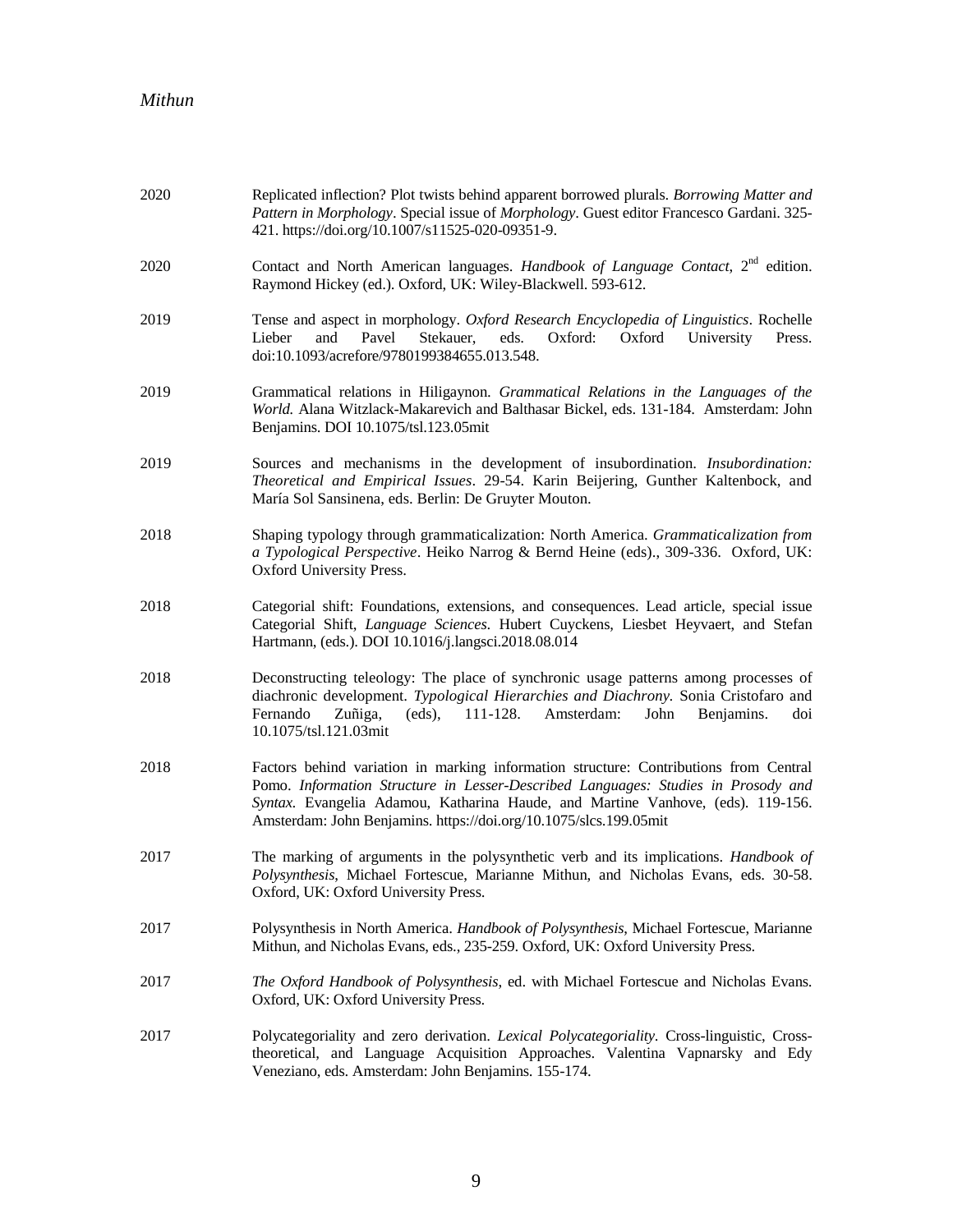| 2017 | Language isolates of North America. Language Isolates. Lyle Campbell, Alex Smith, and<br>Thomas Dougherty, eds. 193-228. New York: Routledge.                                                                                                    |
|------|--------------------------------------------------------------------------------------------------------------------------------------------------------------------------------------------------------------------------------------------------|
| 2017 | Typological profile of Iroquoian. The Cambridge Handbook of Linguistic Typology.<br>Alexandra Aikhenvald and R.M.W. Dixon, eds. Chapter 24. Cambridge, UK: Cambridge<br>University Press. 747-781. Reprinted 2020.                               |
| 2017 | Affix ordering: Motivation and interpretation. The Cambridge Handbook of Morphology.<br>Chapter 7. Andrew Hippisley and Gregory Stump, eds. Cambridge, UK: Cambridge<br>University Press. 149-185.                                               |
| 2017 | Native North American languages. The Cambridge Handbook of Areal Linguistics.<br>Raymond Hickey, ed. Cambridge, UK: Cambridge University Press. 878-933.                                                                                         |
| 2017 | North America. with Lyle Campbell, Victor Golla, and Ives Goddard. Atlas of the World's<br>Languages, 3 <sup>rd</sup> ed. Christopher Moseley and R.E. Asher, eds. New York: Routledge.                                                          |
| 2017 | Functional approaches to syntactic change. Cambridge Handbook of Historical Syntax,<br>Adam Ledgeway and Ian Roberts, eds. Cambridge, UK: Cambridge University Press. 687-<br>712.                                                               |
| 2016 | Typology, documentation, description, and typology. Linguistic Typology, special issue on<br>the Relevance of Typology. 20.3: 1-6.                                                                                                               |
| 2016 | Shifting finiteness in nominalization: From definitization to refinitization. Finiteness and<br>Nominalization. Claudine Chamoreau & Zarina Estrada-Fernández (eds.). 297-322.<br>Amsterdam: John Benjamins.                                     |
| 2016 | Modality and mood in Iroquoian. Chapter 11, Oxford Handbook of Mood and Modality. Jan<br>Nuyts and Johan van der Auwera, eds. Oxford: Oxford University Press. 223-257.                                                                          |
|      | Also published online 2015. The shaping of modality: Views from Iroquoian. Oxford<br>Handbook of Mood and Modality Jan Nuyts and Johan van der Auwera, eds. Oxford:<br>Oxford University Press. Online DOI:10.1093/oxfordhb/9780199591435.013.12 |
|      | Reprinted 2019.                                                                                                                                                                                                                                  |
| 2016 | How fascinating! Insubordinate exclamations. <i>Insubordination</i> . Nicholas Evans and Honoré<br>Watanabe (eds.). Amsterdam: John Benjamins. 369-393.                                                                                          |
| 2016 | What cycles when and why? Cyclical Change Continued. Elly van Gelderen, ed. 19-45.<br>Amsterdam: John Benjamins.                                                                                                                                 |
| 2015 | Morphological complexity and language contact. Special issue The Diachronic Stability of<br>Verbal Morphology. Rik van Gijn and Fernando Zuñiga, eds. Linguistic Discovery 13.2.<br>10.1349/PS1.1537-0852.A.466                                  |
| 2015 | Discourse and grammar. Handbook of Discourse Analysis. 2 <sup>nd</sup> ed. Heidi Hamilton, Deborah<br>Schiffrin, and Deborah Tannen, eds. Blackwell. 9-41.                                                                                       |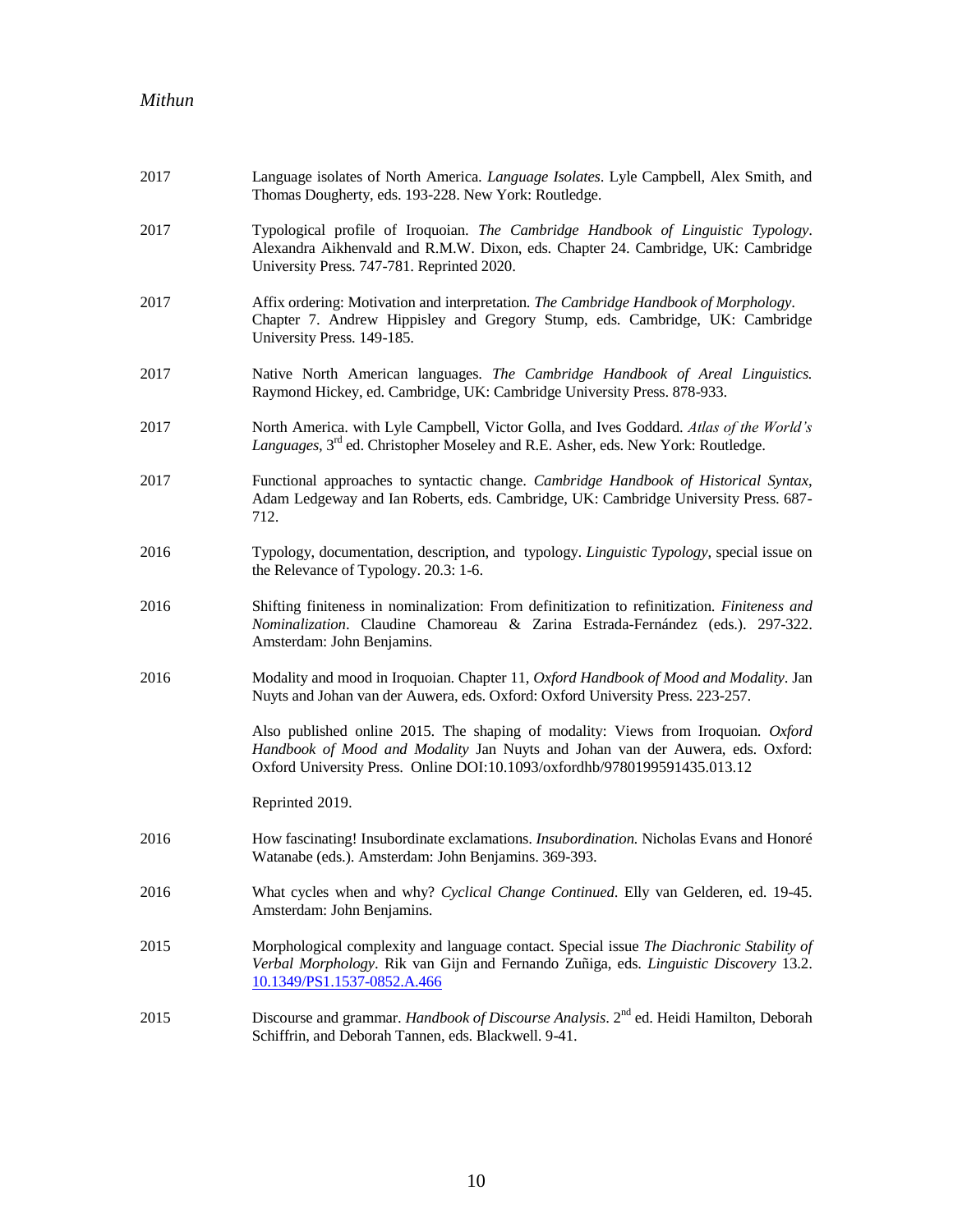| 2014 | The data and the examples: Comprehensiveness, accuracy, and sensitivity. The Art and<br>Practice of Grammar Writing. Toshihide Nakayama and Keren Rice, eds. Joint publication<br>Language Documentation and Conservation (on-line) and ILCAA, Tokyo University of<br>Foreign Studies. http://scholarspace.manoa.hawaii.edu/handle/10125/4583. 25-52. |
|------|-------------------------------------------------------------------------------------------------------------------------------------------------------------------------------------------------------------------------------------------------------------------------------------------------------------------------------------------------------|
| 2014 | Syntactic and prosodic structures: Segmentation, Integration, and in Between. Spoken<br>Corpora and Linguistics Studies. Tommaso Raso and Heliana Mello, eds. Amsterdam: John<br>Benjamins. 297-330.                                                                                                                                                  |
| 2014 | Morphology: What's in a word? How Languages Work. Carol Genetti, ed. Cambridge, UK:<br>Cambridge University Press. 71-99. Reprinted 2018.                                                                                                                                                                                                             |
| 2014 | Language change: The dynamicity of linguistic systems. How Languages Work. Carol<br>Genetti, ed. Cambridge, UK: Cambridge University Press. 264-294.                                                                                                                                                                                                  |
| 2014 | Gender and culture. The Expression of Gender. Greville Corbett, ed. The Expression of<br>Cognitive Categories Volume 6. Berlin: Mouton de Gruyter. 131-160.                                                                                                                                                                                           |
| 2013 | Prosody and independence: Free and bound person marking. Language across Boundaries:<br>Studies in memory of Anna Siewierska. Dik Bakker and Martin Haspelmath, eds. Berlin:<br>Mouton de Gruyter. 291-312.                                                                                                                                           |
| 2013 | Challenges and benefits of contact among relatives: Morphological copying. Journal of<br>Language Contact 6:243-270.                                                                                                                                                                                                                                  |
| 2013 | What can revitalization work teach us about documentation? Responses to Language<br>Endangerment. Elena Mihas, Bernard Perley, Gabriel Rei-Doval, and Kathleen Wheatley,<br>eds. SLCS 142 Amsterdam: John Benjamins.                                                                                                                                  |
| 2013 | Wendat among the Iroquois. Continuités/Continuities. Proceedings of the First Wendat &<br>Wyandot Studies Conference. Louis-Jacques Dorais and Jonathan Lainey, eds. Wendake:<br>Éditions Hannenorak. 79-98.                                                                                                                                          |
| 2012 | Cross-linguistic diversity<br>commonality.<br>Tags:<br>and<br>Journal<br><i>Pragmatics.</i><br>of<br>http://dx.doi.org/10.1016/j.pragma.2012.09.010                                                                                                                                                                                                   |
| 2012 | Field methods in syntactic research. Continuum Companion to Syntax and Syntactic<br>Theory. Silvia Luraghi and Claudia Parodi, eds. London and New York: Continuum. 32-50.<br>Reprinted 2015                                                                                                                                                          |
| 2012 | Core argument patterns and deep genetic relations: Hierarchical systems in Northern<br>California Typology of Argument Structure and Grammatical Relations. Pirkko<br>Suihkonen, Bernard Comrie, and Valery Solovyev eds. Studies in Language Companion<br>Series. Amsterdam: John Benjamins. 257-294.                                                |
| 2012 | Questionable relatives. Relative Clauses in Languages of the Americas: A typological<br>overview. Bernard Comrie & Zarina Estrada Fernández (eds.). Amsterdam: John<br>Benjamins. 269-300.                                                                                                                                                            |
| 2012 | Exuberant complexity: The interplay of morphology, syntax, and prosody in Central<br>Alaskan Yup'ik. Linguistic Discovery 10:1. (e-journal).<br>http://journals.dartmouth.edu/cgi-bin/WebObjects/Journals.woa/2/xmlpage/1/article/408                                                                                                                 |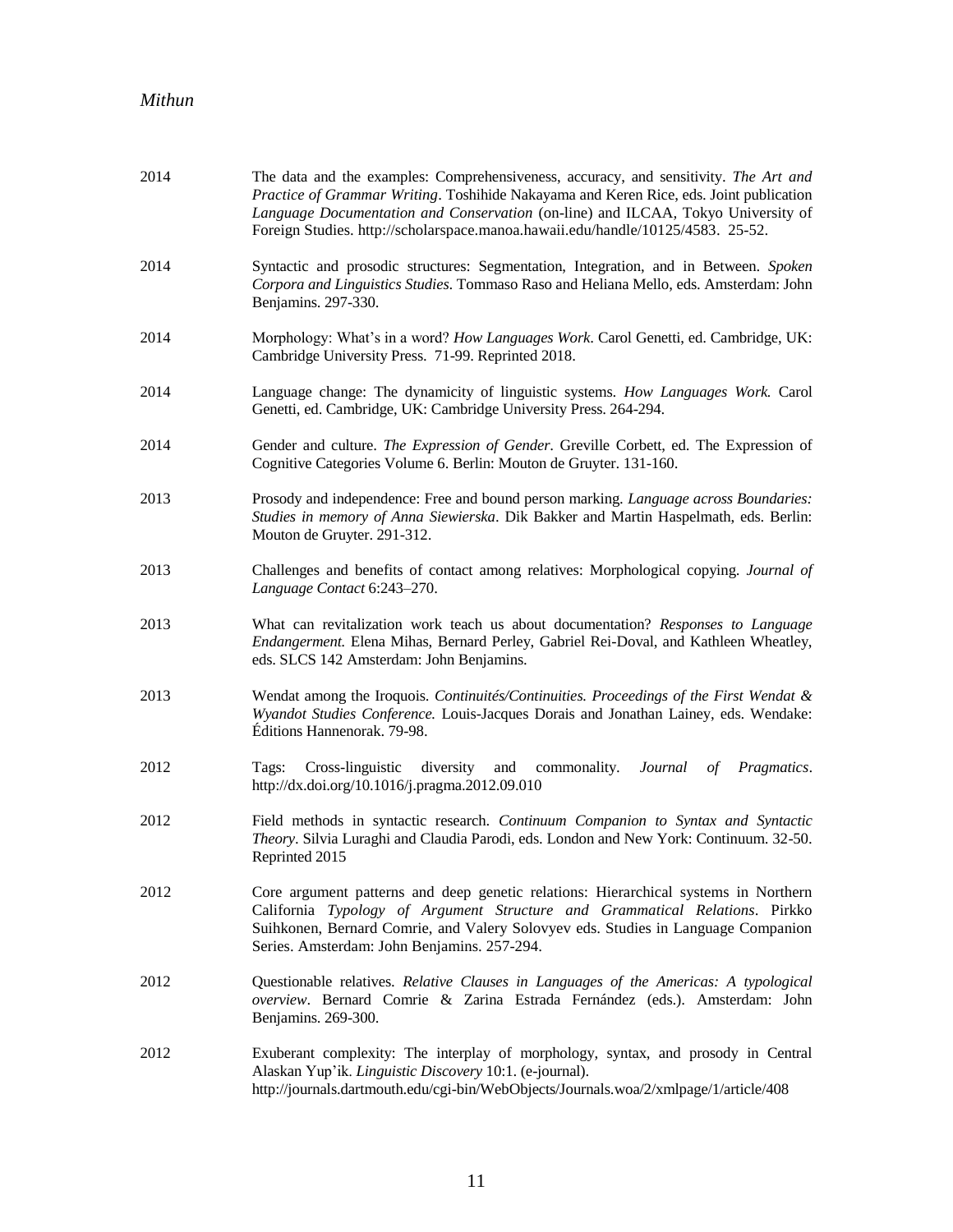| 2012 | Morphologies in contact: Form, meaning, and use in the grammar of reference. Morpho-<br>logies in Contact. Studia Typologica 10. Thomas Stolz, Martine Vanhove, Hitomi<br>Otsuka, and Anna Urdzu, eds. Berlin: Akademia Verlag. 15-36.                                                                                                          |
|------|-------------------------------------------------------------------------------------------------------------------------------------------------------------------------------------------------------------------------------------------------------------------------------------------------------------------------------------------------|
| 2012 | The deeper regularities behind irregularities. Irregularity in Morphology (and Beyond).<br>Johan van der Auwera, Thomas Stolz, Aina Urdze, and Hitomi Otsuka, eds. Berlin:<br>Akademia Verlag.                                                                                                                                                  |
| 2012 | Variation in Clause Combining: Views from the New World. Special issue of Linguistic<br>ed.<br>with<br>Jeanette<br>Sakel<br>and<br>Pier<br>Marco<br>Bertinetto.<br>Discovery.<br>http://journals.dartmouth.edu/cgi-bin/WebObjects/Journals.woa/1/xmlpage/1/archive                                                                              |
| 2012 | Introduction. with Jeanette Sakel and Pier Marco Bertinetto. Variation in Clause<br>Combining: Views from the New World. Special issue of Linguistic Discovery. ed with<br>Pier<br>Marco<br>Bertinetto.<br>and<br>http://journals.dartmouth.edu/cgi-<br>Jeanette<br>Sakel<br>bin/WebObjects/Journals.woa/1/xmlpage/1/article/402?htmlAlways=yes |
| 2011 | Grammaticalization and explanation. The Oxford Handbook of Grammaticalization. Bernd<br>Heine and Heiko Narrog, eds. Oxford: UK. Oxford University Press. 177-192.                                                                                                                                                                              |
| 2011 | Being special. Endangered Languages: Voices and Images / Voces et Imágenes de las<br>Lenguas en Peligro. Marleen Haboud and Nicholas Ostler, eds. Proceedings of the<br>Foundation for Endangered Languages XV, Quito, Ecuador. Bath, England: Foundation<br>for Endangered Languages.                                                          |
| 2011 | Indigenous languages of the Americas. Oxford Bibliographies Online: Linguistics. Mark<br>Aronoff, ed. New York: Oxford University Press, www.oxfordbibliographies.com.                                                                                                                                                                          |
| 2010 | Contact and North American languages. Handbook of Language Contact. Raymond<br>Hickey, ed. Oxford: Blackwell. 673-694.                                                                                                                                                                                                                          |
| 2010 | The fluidity of recursion and its implications. Recursion and Human Language. Harry van<br>der Hulst, ed. Berlin: Mouton de Gruyter. 17-41.                                                                                                                                                                                                     |
| 2010 | Constraints on compounding and incorporation. Compounding. Irene Vogel and Sergio<br>Scalise, eds. Amsterdam: John Benjamins. 37-56.                                                                                                                                                                                                            |
| 2010 | Merci aux derniers locuteurs pour leur précieuse contribution. Linguistique de Terrain<br>sur Langues en Danger: Locuteurs et Linguistes. Colette Grinevald et Michel Bert, eds.<br>Faits des Langues: Revue de Linguistique N° 35-36. 179-187.                                                                                                 |
| 2010 | The search for regularity in irregularity: Defectiveness and its implications for our<br>knowledge of words. Defective paradigms: Missing forms and what they tell us. Matthew<br>Baerman, Greville Corbett, and Dunstan Brown, eds. Oxford, UK: British Academy and<br>Oxford University Press. 125-149.                                       |
| 2009 | Re(e)volving complexity: Adding intonation. Syntactic Complexity: Diachrony, Acquisi-<br>tion, Neuro-cognition, Evolution. T. Givón and Masayoshi Shibatani, eds. Amsterdam:<br>John Benjamins. 53-80.                                                                                                                                          |
| 2009 | Polysynthesis in the Arctic. Variations on Polysynthesis: The Eskimo-Aleut Languages.<br>Marc-Antoine Mahieu and Nicole Tersis, eds. Amsterdam: John Benjamins. 3-18.                                                                                                                                                                           |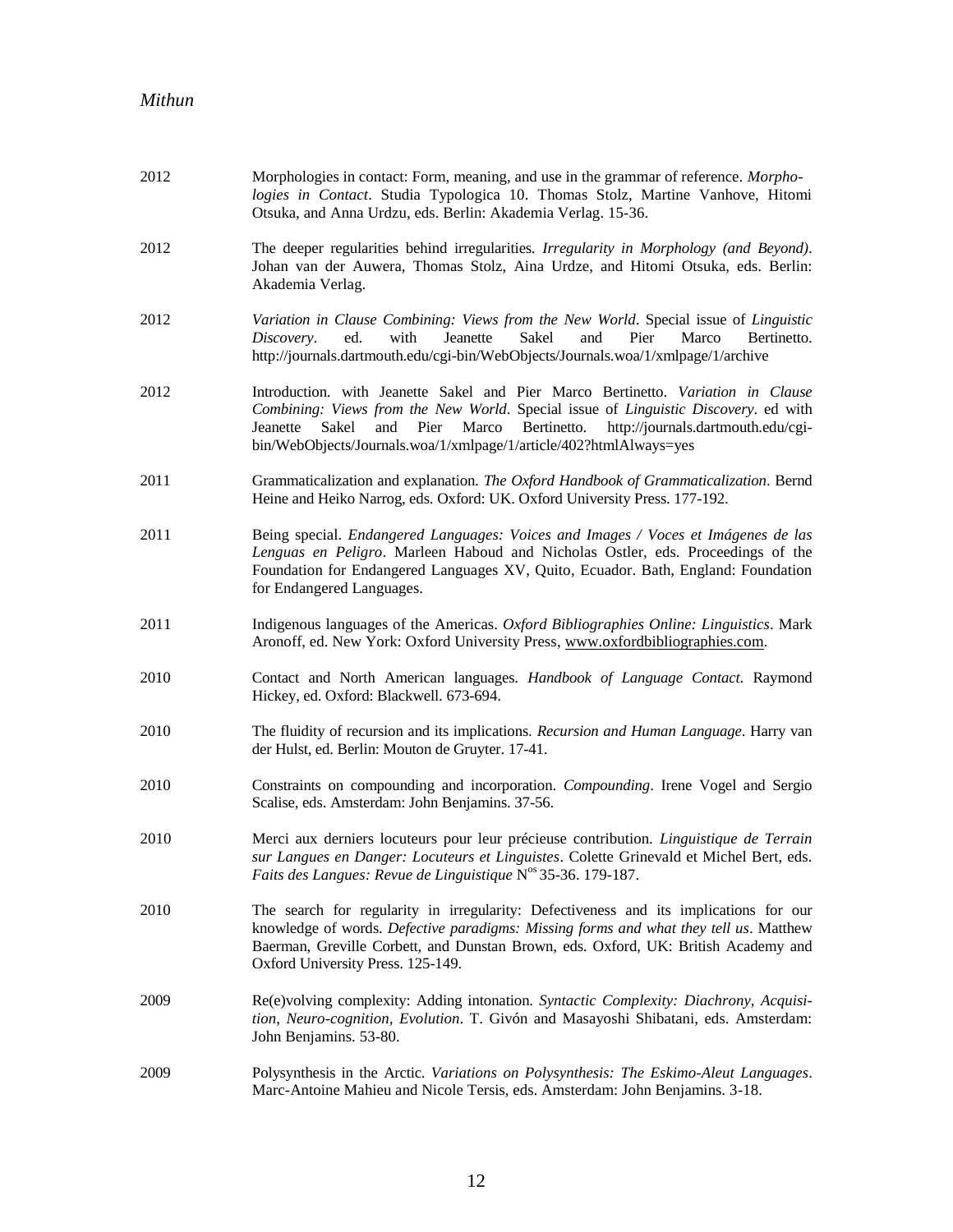| 2009 | Syntax and the lexicon: Compounding in Mohawk. Oxford Handbook of Compounding.<br>Rochelle Lieber and Pavel Stekauer, eds. Oxford, UK: Oxford University Press. 564-583.                                                                                                                                                                                                                                                                                     |
|------|--------------------------------------------------------------------------------------------------------------------------------------------------------------------------------------------------------------------------------------------------------------------------------------------------------------------------------------------------------------------------------------------------------------------------------------------------------------|
| 2008 | Does passivization require a subject category? Case and Grammatical Relations. Greville<br>Corbett and Michael Noonan, eds. Oxford, UK: Oxford University Press. 211-240.                                                                                                                                                                                                                                                                                    |
| 2008 | The extension of dependency beyond the sentence. <i>Language</i> 83.69-119.                                                                                                                                                                                                                                                                                                                                                                                  |
| 2008 | Borrowed rhetorical constructions as starting points for grammaticalization. Constructions<br>and Language Change. Trends in Linguistics. Alexander Bergs and Gabriele Diewald, eds.<br>Berlin: Mouton de Gruyter. 195-230.                                                                                                                                                                                                                                  |
| 2008 | The emergence of agentive systems. The typology of semantic alignment systems. Mark<br>Donohue and Søren Wichmann, eds. Oxford University Press. 297-333.                                                                                                                                                                                                                                                                                                    |
| 2007 | Grammar, contact, and time. Journal of Language Contact. (e-journal) THEMA 1:133-<br>155. www.jlc-journal.org                                                                                                                                                                                                                                                                                                                                                |
| 2007 | Linguistics in the face of language endangerment. Language Endangerment and<br>Endangered Languages: Linguistic and Anthropological Studies with Special Emphasis on<br>the Languages and Cultures of the Andean-Amazonian Border Area. W. Leo Wetzels, ed.<br>Indigenous Languages of Latin America series (ILLA). Publications of the Research School<br>of Asian, African, and Amerindian Studies (CNWS). Leiden University, The Netherlands.<br>$15-35.$ |
| 2007 | Atlas of the world's languages, $2^{nd}$ ed. Section editor with Victor Golla, Ives Goddard, Lyle<br>Campbell, and Mauricio Mixco: Section 1: North America. London: Routledge. 5-44.                                                                                                                                                                                                                                                                        |
| 2007 | Integrating approaches to diversity: Argument structure on the Northwest Coast. Diversity<br>in Language. Yoshiko Matsumoto, David Oshima, Orrin Robinson, and Peter Sells eds.<br>Stanford: CSLI (Center for the Study of Language and Information) 9-36.                                                                                                                                                                                                   |
| 2007 | What is a language? Documentation for diverse and evolving audiences. STUF:<br>Sprachtypologie und Universalienforschung (Language Typology and Universals)<br>60.1:42-55.                                                                                                                                                                                                                                                                                   |
| 2006 | Threads in the tapestry of syntax: Complementation and Mohawk. Proceedings of the<br>Forty-second Meeting of the Chicago Linguistics Society. Jacqueline Bunting, Sapna<br>Desai, Robert Peachey, Christopher Straight, and Zuzana Tomková, eds. Chicago: Chicago<br>Linguistic Society 42.1:213-238.                                                                                                                                                        |
| 2006 | Grammars and the community. Studies in Language 30.2:281-306.<br>Reprinted 2007 in Perspectives on grammar writing. Thomas Payne and David Weber, eds.<br>Amsterdam: John Benjamins, 45-69.                                                                                                                                                                                                                                                                  |
| 2006 | Voice without subjects, objects, or obliques: Manipulating argument structure in<br>Agent/Patient systems. Voice and Grammatical Relations. Tasaku Tsunoda, Yoshihiro<br>Nishimitsu, and Taro Kageyama, eds. Amsterdam: John Benjamins. 195-216.                                                                                                                                                                                                             |
| 2006 | The Iroquoian languages. Encyclopedia of Language and Linguistics $2^{nd}$ edition. Oxford:<br>Elsevier. 6:31-34.                                                                                                                                                                                                                                                                                                                                            |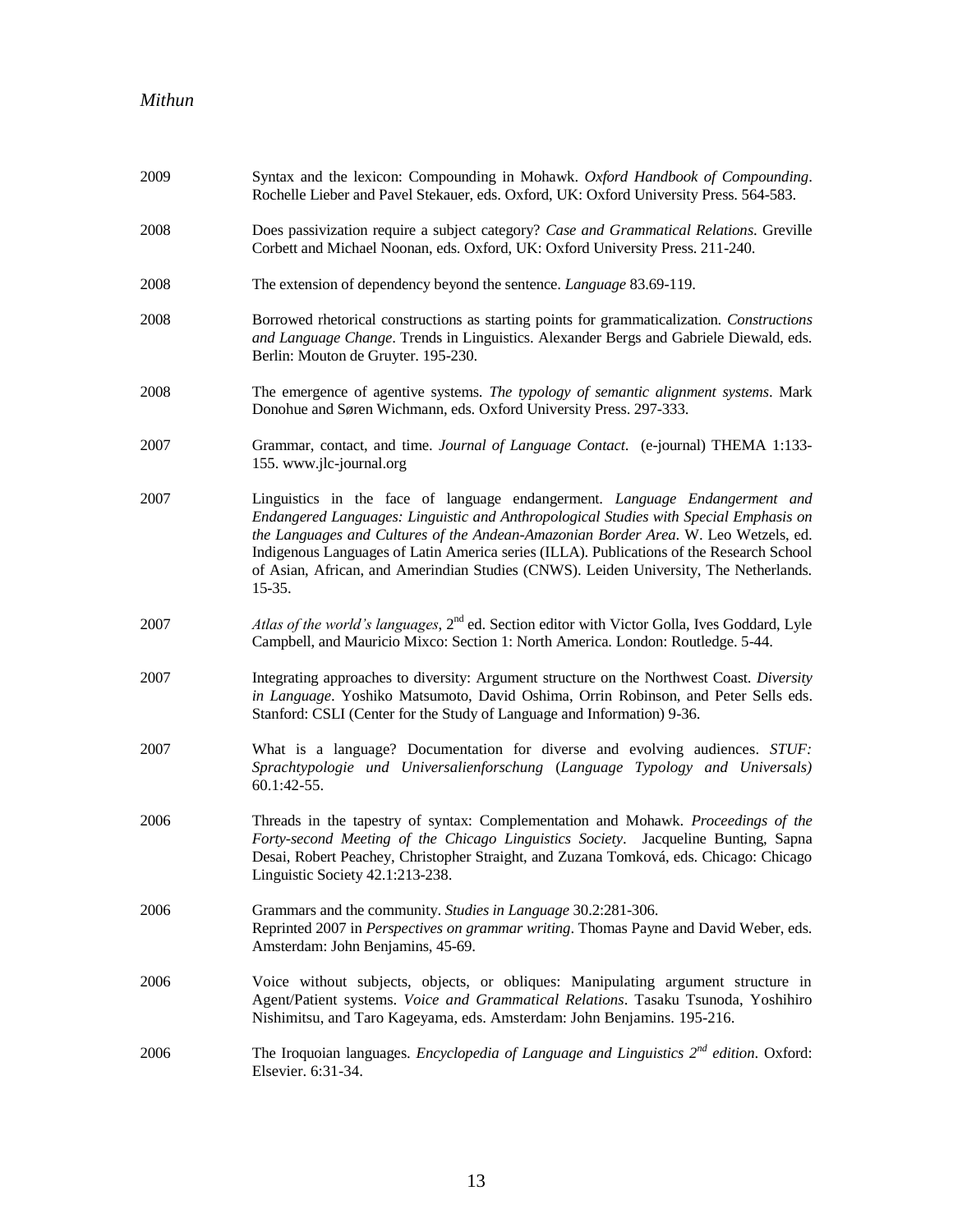| 2006 | How many Native American languages are there? The 5 Minute Linguist. E.M. Rickerson<br>and Barry Hilton, eds. London: Equinox. 114-127. Reprinted 2012 and 2019.                                                                                                             |
|------|------------------------------------------------------------------------------------------------------------------------------------------------------------------------------------------------------------------------------------------------------------------------------|
| 2005 | Beyond the core: Typological variation in the identification of participants. International<br>Journal of American Linguistics 71:445-472.                                                                                                                                   |
| 2005 | Ergativity and language contact on the Oregon Coast: Alsea, Siuslaw, and Coos. Proceed-<br>ings of the Berkeley Linguistics Society. Berkeley: University of California. 26: 77-95.                                                                                          |
| 2005 | On the assumption of the sentence as the basic unit of syntactic structure. Linguistic<br>Diversity and Language Theories. Zygmunt Frajzyngier, ed. Studies in Language<br>Companion Series. Amsterdam: John Benjamins Publishing. 169-183.                                  |
| 2005 | Linguistic analysis and notes for <i>The Sugar Bear</i> , story in Barbareño Chumash, told by<br>Mary Yee, with illustrations by Ernestine de Soto. San Diego: Sunbelt Publications.                                                                                         |
| 2005 | Mohawk and the Iroquoian languages. Routledge Encyclopedia of Linguistics. Philipp<br>Strazny, ed. New York: Routledge.                                                                                                                                                      |
| 2004 | The value of linguistic diversity: Viewing other worlds through North American Indian<br>languages. A Companion to Linguistic Anthropology. Alessandro Duranti, ed. Oxford:<br>Blackwell's. 121-140.                                                                         |
| 2003 | Pronouns and agreement: The information status of pronominal affixes. Transactions of the<br>Philological Society, London: Blackwell. 101.2:235-278.                                                                                                                         |
| 2003 | Why prefixes? Acta Linguistica Hungarica 50:1-31. Special issue Preverbs and prefixes.<br>Ferenc Kiefer and Wolfgang Dressler, eds.                                                                                                                                          |
| 2003 | Functional perspectives on syntactic change. Handbook of Historical Linguistics. Richard<br>Janda and Brian Joseph, eds. Oxford: Blackwell's. 552-572.                                                                                                                       |
| 2002 | Rhetorical nominalization in Barbareño Chumash. Report #12: Proceedings of the $50th$<br>Anniversary Conference of the Survey of California and Other Indian Languages. Lisa<br>Conathan and Teresa McFarland, eds. Berkeley: University of California. 55-63.               |
| 2002 | An invisible hand at the root of causation: The role of lexicalization in the<br>grammaticalization of causatives. New Reflections on Grammaticalization. Ilse Wischer<br>and Gabriele Diewald, eds. Amsterdam: John Benjamins. 237-257.                                     |
| 2002 | Understanding and explaining applicatives. Proceedings of the Thirty-seventh Meeting of<br>the Chicago Linguistic Society: Functionalism and formalism in linguistic theory. Mary<br>Andronis, Christopher Ball, Heidi Elston, and Sylvain Neuvel, eds. Chicago. 37.2:73-98. |
| 2001 | Lexical forces shaping the evolution of grammar. Historical Linguistics 1999. Laurel<br>Brinton, ed. Amsterdam: John Benjamins. 241-252.                                                                                                                                     |
| 2001 | Actualization patterns in grammaticalization: From clause to locative morphology.<br>Actualization: Linguistic Change in Progress. Henning Andersen, ed. Current Issues in<br>Linguistic Theory 219. Amsterdam: John Benjamins. 143-168.                                     |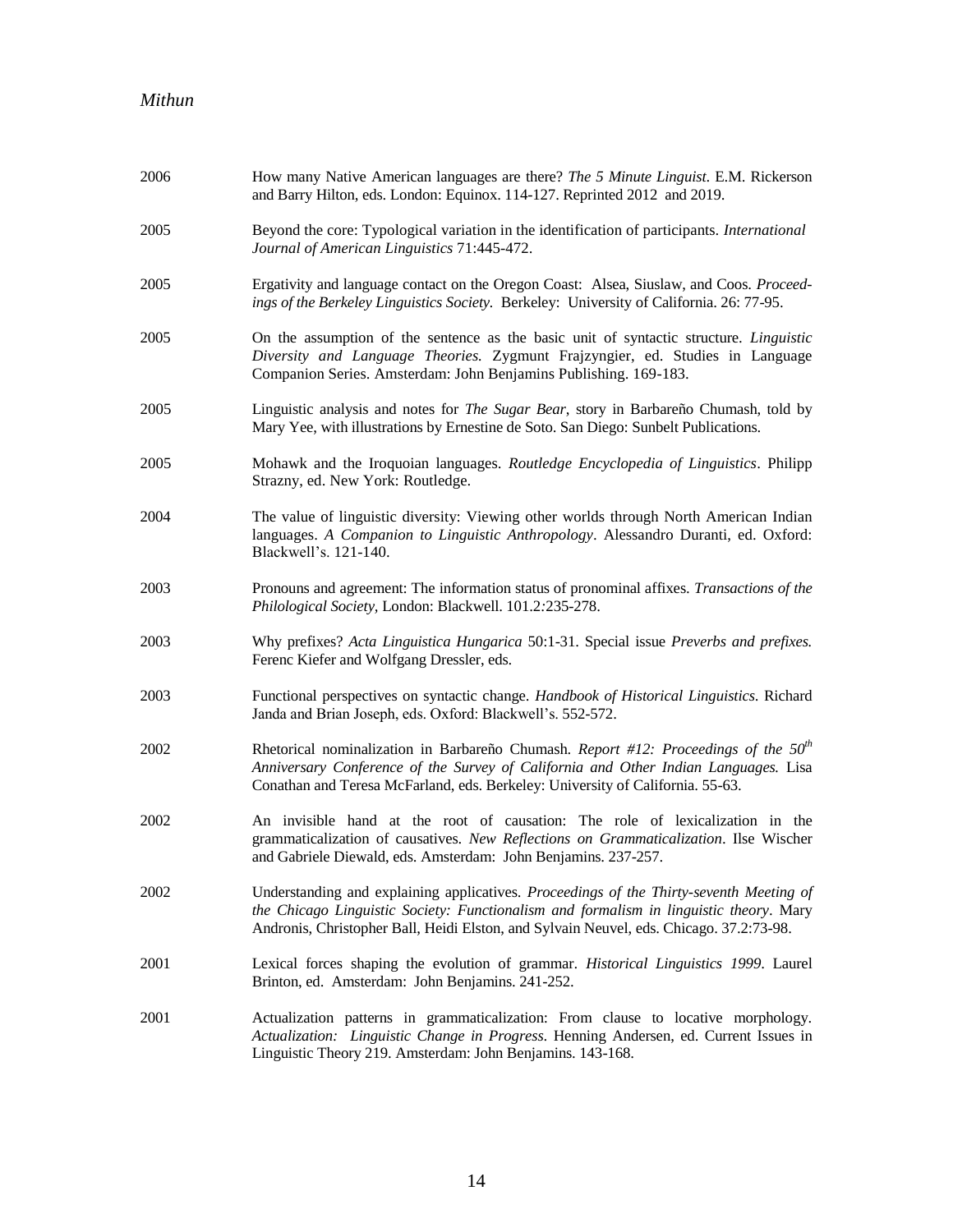| 2001 | The difference a category makes in the expression of possession and inalienability.<br>Dimensions of Possession. Typological Studies in Language 47. Michael Herslund, Finn<br>Sørensen, and Irène Baron, eds. Amsterdam: John Benjamins. 285-310.   |
|------|------------------------------------------------------------------------------------------------------------------------------------------------------------------------------------------------------------------------------------------------------|
| 2001 | Who shapes the record: The speaker and the linguist. Linguistic Fieldwork: Essays on the<br>Practice of Empirical Linguistic Research. Paul Newman and Martha Ratliff, eds.<br>Cambridge: Cambridge University Press. 34-54                          |
| 2000 | Incorporation. Morphologie/Morphology: A Handbook on Inflection and Word Formation:<br>Ein internationales Handbuch zur Flexion und Wortbildung. Geert Booij, Christian<br>Lehmann, Joachim Mugdan, eds. Berlin: Walter de Gruyter. Vol. 1: 916-928. |
| 2000 | The reordering of morphemes. Reconstructing Grammar: Comparative Linguistics and<br>Grammaticalization. Spike Gildea, ed. Amsterdam: John Benjamins. 231-255.                                                                                        |
| 2000 | The legacy of recycled aspect. Historical Linguistics 1995. Richard Hogg, John Charles,<br>Smith, Linda van Bergen, and Delia Bentley, eds. Amsterdam: John Benjamins. 261-277.                                                                      |
| 2000 | Valency-changing derivations in Central Alaskan Yup'ik. Changing Valency. R.M.W.<br>Dixon and Alexandra Akihenvald, eds. Cambridge: Cambridge University Press. 84-114                                                                               |
| 2000 | Noun and verb in Iroquoian languages: Multicategorisation from multiple criteria. An<br>Anthology of Word Classes. Petra M. Vogel and Bernard Comrie, eds. Berlin: Mouton de<br>Gruyter. 379-420.                                                    |
| 1999 | The Languages of Native North America. Cambridge: Cambridge University Press. 773<br>pages.<br>2001 Reprinted in paperback.<br>2013 Re-issued in digital version.                                                                                    |
| 1999 | The effect of noun incorporation on argument structure. With Greville Corbett. The<br>Boundaries of Morphology and Syntax. Lunella Mereu, ed. Amsterdam: John Benjamins.<br>49-71.                                                                   |
| 1999 | What are S, A, and O? with Wallace Chafe. Studies in Language 23.3: 579-606.                                                                                                                                                                         |
| 1999 | The status of tense within inflection. Yearbook of Morphology. Geert Booij and Jaap van<br>Marle, eds. Amsterdam: Kluwer. 23-44.                                                                                                                     |
| 1998 | The codification of time on the North American Pacific Rim. Time, Language, and<br>Cognition. Yasuhiko Nagano, ed. Osaka, Japan: National Museum of Ethnology. 251-280.                                                                              |
| 1998 | The sequencing of grammaticization effects. Historical Linguistics 1997. Monika S.<br>Schmidt, Jennifer R. Austin, and Dieter Stein, eds. Amsterdam: John Benjamins. 291-314.                                                                        |
| 1998 | The significance of diversity in language endangerment and preservation. Endangered<br>Languages: Loss and Community Response. Lenore Grenoble and Lindsay Whalley, eds.<br>Cambridge: Cambridge University Press. 163-191.                          |
|      | Reprinted 2010 in Austin, Peter K. 2010. Critical Concepts in Language Studies. Oxford,<br>UK: Routledge.                                                                                                                                            |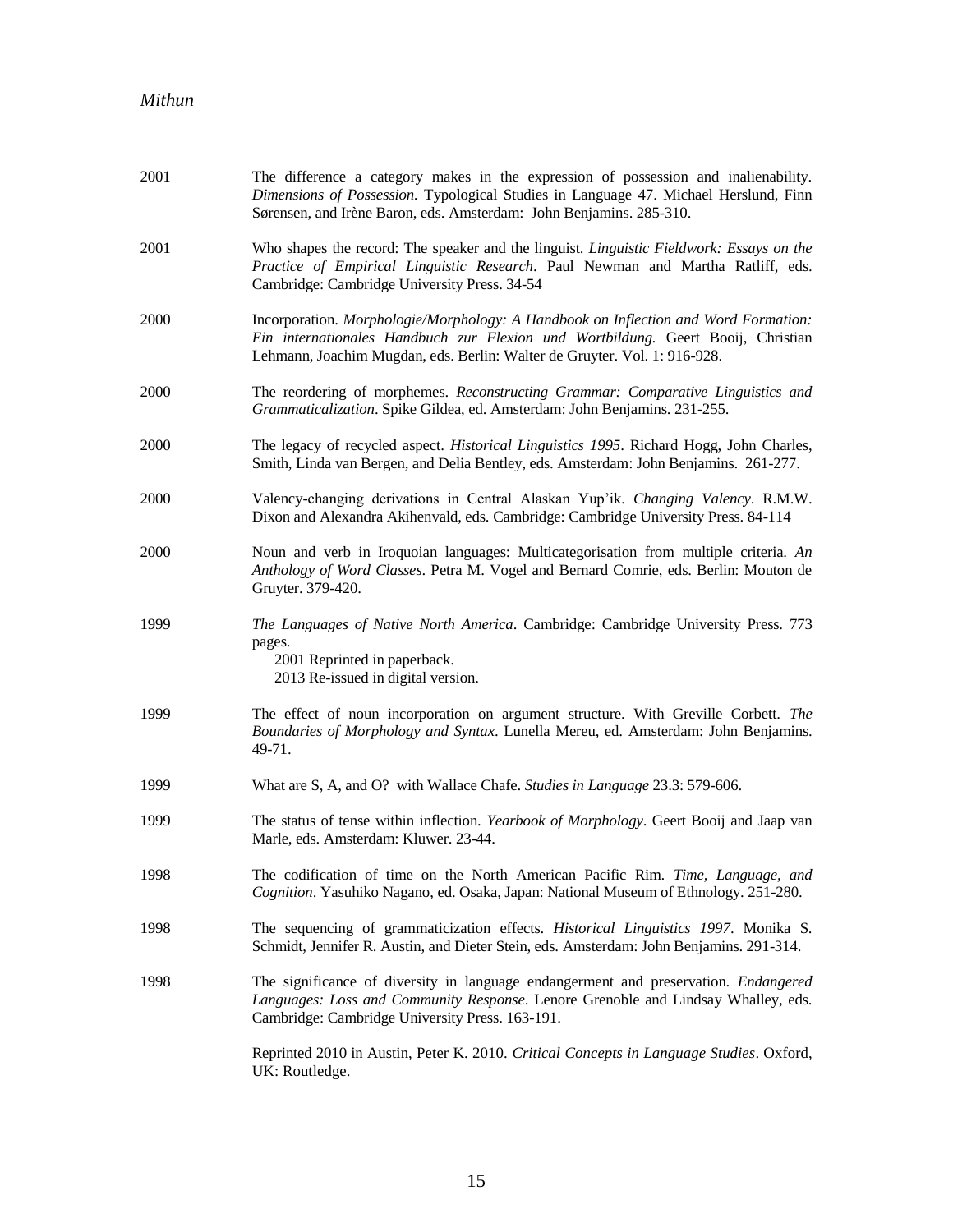| 1998 | Yup'ik roots and affixes. Languages of the North Pacific Rim 4. Osahito Miyaoka and<br>Minoru Oshima, eds. Kyoto, Japan: Kyoto University Graduate School of Letters. 63-76.                                                                                   |
|------|----------------------------------------------------------------------------------------------------------------------------------------------------------------------------------------------------------------------------------------------------------------|
| 1998 | Fluid aspects of negation in Central Pomo. Studies in American Indian Languages:<br>Description and Theory. University of California Publications in Linguistics 131. Leanne<br>Hinton and Pamela Munro, eds. Berkeley: University of California Press. 77-86. |
| 1998 | Word. Handbook of Pragmatics 1988. Jan-Ola Ostman, Jef Vershueren, and Jan<br>Blommaert, eds. Amsterdam: John Benjamins. 2-17.                                                                                                                                 |
|      | Reprinted 2000.                                                                                                                                                                                                                                                |
| 1998 | Native American languages, with Lyle Campbell. Microsoft Encarta Encyclopedia.<br>Redmond, Washington: Microsoft.                                                                                                                                              |
| 1997 | Lexical affixes and morphological typology. Essays on Language Function and Language<br>Type. John Haiman, Joan Bybee, and Sandra Thompson, eds. Amsterdam: John Benjamins.<br>357-372.                                                                        |
| 1997 | The regression of sibilant harmony through the life of Barbareño Chumash. The Life of<br>Language. Trends in Linguistics. Jane Hill, P.J. Mistry, and Lyle Campbell, eds. Berlin:<br>Mouton de Gruyter. 221-242.                                               |
| 1997 | Distributive Morphology: Its place in a typology of quantificational categories. With<br>Greville Corbett.                                                                                                                                                     |
| 1996 | General characteristics of North American Indian languages. Handbook of North American<br>Indians Volume 17: Languages. Ives Goddard, ed. Washington: Smithsonian Institution.<br>137-157.                                                                     |
| 1996 | The description of the Native languages of North America: Boas and after. Handbook of<br>North American Indians Volume 17: Languages. Ives Goddard, ed. Washington D.C.:<br>Smithsonian Institution. 43-63.                                                    |
| 1996 | New directions in referentiality. Studies in Anaphora. Barbara Fox, ed. Typological Studies<br>in Language 33. Amsterdam: John Benjamins. 413-435.                                                                                                             |
| 1996 | The Mohawk language. <i>Quebec's Aboriginal Languages: History</i> , <i>Planning and</i><br>Development. Jacques Maurais, ed. Clevedon, Avon, England: Multilingual Matters. 159-<br>173.                                                                      |
| 1996 | Prosodic clues to accessibility. Reference and Referent Accessibility. Thorstein Fretheim<br>and Jeanette Gundel, eds. Amsterdam: John Benjamins. 225-233.                                                                                                     |
| 1996 | Associative forms in a typology of number systems: evidence from Yup'ik. With Greville<br>Corbett. Journal of Linguistics 32: 1-17.                                                                                                                            |
| 1996 | The elaboration of aspectual categories: Central Alaskan Yup'ik. With Elizabeth Ali. Folia<br>Linguistica Europaea. 30.1-2: 111-127.                                                                                                                           |
| 1996 | Prosody, grammar, and discourse in Central Alaskan Yup'ik. (Edited volume with<br>introduction). Santa Barbara Papers in Linguistics 7.                                                                                                                        |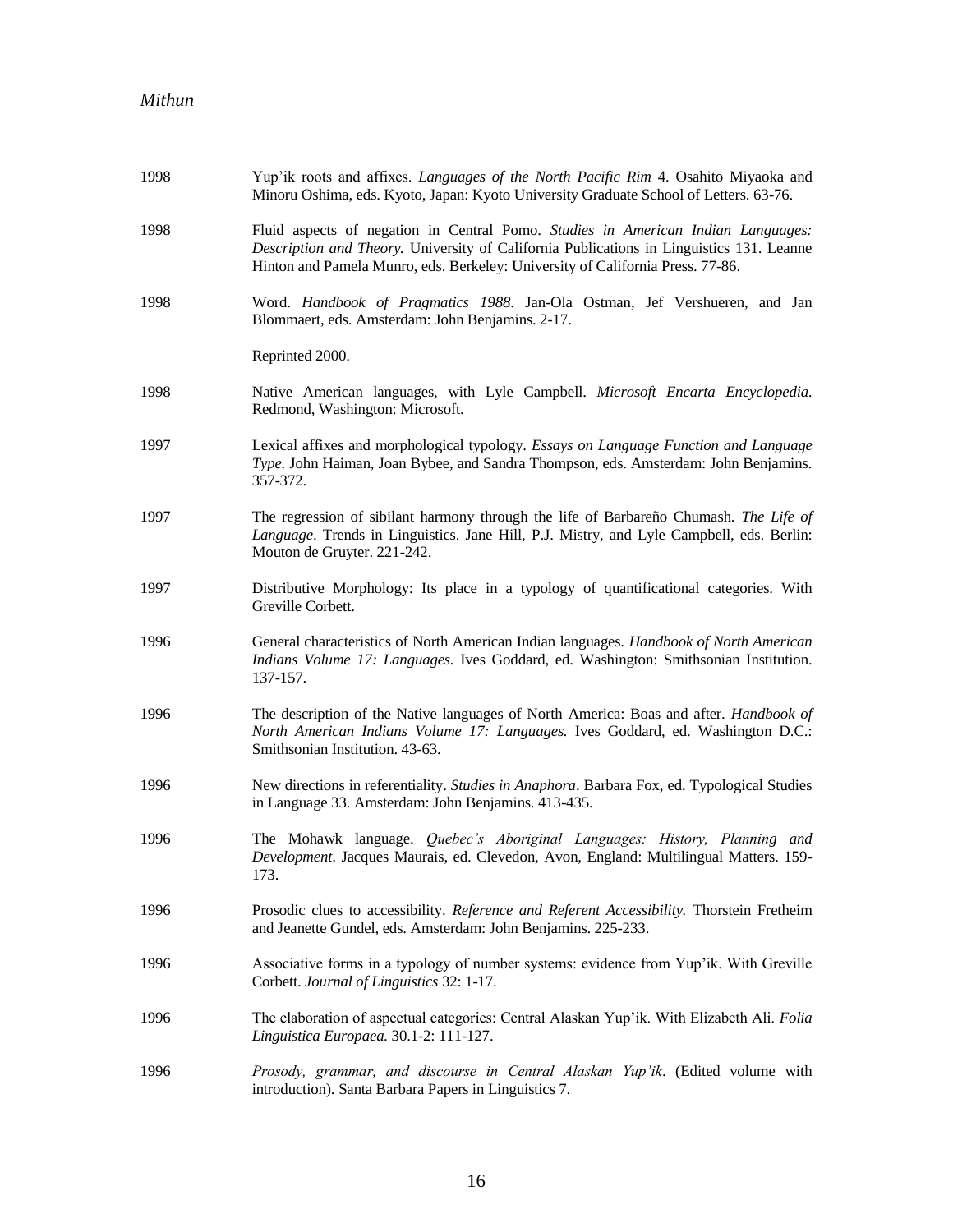| 1996 | Multiple reflections of inalienability in Mohawk. The Grammar of Inalienability: A<br>Typological Perspective on Body Parts and the Part-Whole Relation. Hilary Chappell and<br>William McGregor, eds. Empirical Approaches to Language Typology. Berlin: Mouton de<br>Gruyter. 633-649. |
|------|------------------------------------------------------------------------------------------------------------------------------------------------------------------------------------------------------------------------------------------------------------------------------------------|
| 1995 | On the relativity of irreality. Modality in Grammar and Discourse. Joan Bybee and<br>Suzanne Fleischman, eds. Typological Studies in Language 32. Amsterdam: John<br>Benjamins. 367-388.                                                                                                 |
| 1995 | Morphological and prosodic forces shaping word order. Word Order in Discourse. Pamela<br>Downing and Michael Noonan, eds. Amsterdam: John Benjamin's. 387-423.                                                                                                                           |
| 1995 | Affixation and morphological longevity. Yearbook of Morphology 1994. Geert Booij and<br>Jaap van Marle, eds. Amsterdam: Kluwer. 73-97.                                                                                                                                                   |
| 1994 | Word-Formation: Incorporation. The Encyclopedia of Language and Linguistics. R. E.<br>Asher, ed. Oxford: Pergamon Press. 9: 5024-5026.                                                                                                                                                   |
| 1994 | Hokan languages. The Encyclopedia of Language and Linguistics. R. E. Asher (ed.).<br>Oxford: Pergamon Press. 3: 1588-1590.                                                                                                                                                               |
| 1994 | The implications of ergativity for a Philippine voice system. Voice: Its Form and Function.<br>Typological Studies in Language 27. Barbara Fox and Paul Hopper, eds. Amsterdam: John<br>Benjamin's. 247-277.                                                                             |
| 1994 | The shifting status of initial glottal stop in Barbareño Chumash. With Tsuyoshi Ono and<br>Suzanne Wash. Proceedings of the Hokan-Penutian Conference 1993. Berkeley: Survey of<br>California and Other Indian Languages 9: 199-297.                                                     |
| 1994 | Final glottalization in Barbareño Chumash and its neighbors. With Tsuyoshi Ono and<br>Suzanne Wash. Proceedings of the Hokan-Penutian Conference 1993. Berkeley: Survey of<br>California and Other Indian Languages 9: 208-217.                                                          |
| 1993 | Linguistic Perspectives on the Romance Languages. Current Issues in Linguistic Theory<br>103. Ed. with William Ashby, Giorgio Perissinott, and Eduardo Raposo. Amsterdam: John<br>Benjamins.                                                                                             |
| 1993 | Prosodic determinants of syntactic form: Central Pomo constituent order. Proceedings of<br>the Berkeley Linguistics Society, Special Session, The Syntax of North American Indian<br>Languages. Berkeley: University of California. 86-96.                                               |
| 1993 | The preservation of North American Indian languages. Languages of the World 6: 43-45.<br>Reprinted 1994 in Academic News and Reviews, North America Branch Academic Affairs<br>Department, Summer Institute in Linguistics 25:1-2.                                                       |
| 1993 | "Switch reference": Clause linking in Central Pomo. International Journal of American<br>Linguistics 59: 119-137.                                                                                                                                                                        |
| 1993 | Languages, Indian: Introduction. Encyclopedia of the North American Colonies. New York:<br>Charles Scribner's Sons. 3: 29-34.                                                                                                                                                            |
| 1993 | Languages, Indian: Iroquoian. Encyclopedia of the North American Colonies. New York:<br>Charles Scribner's Sons. 3: 37-39.                                                                                                                                                               |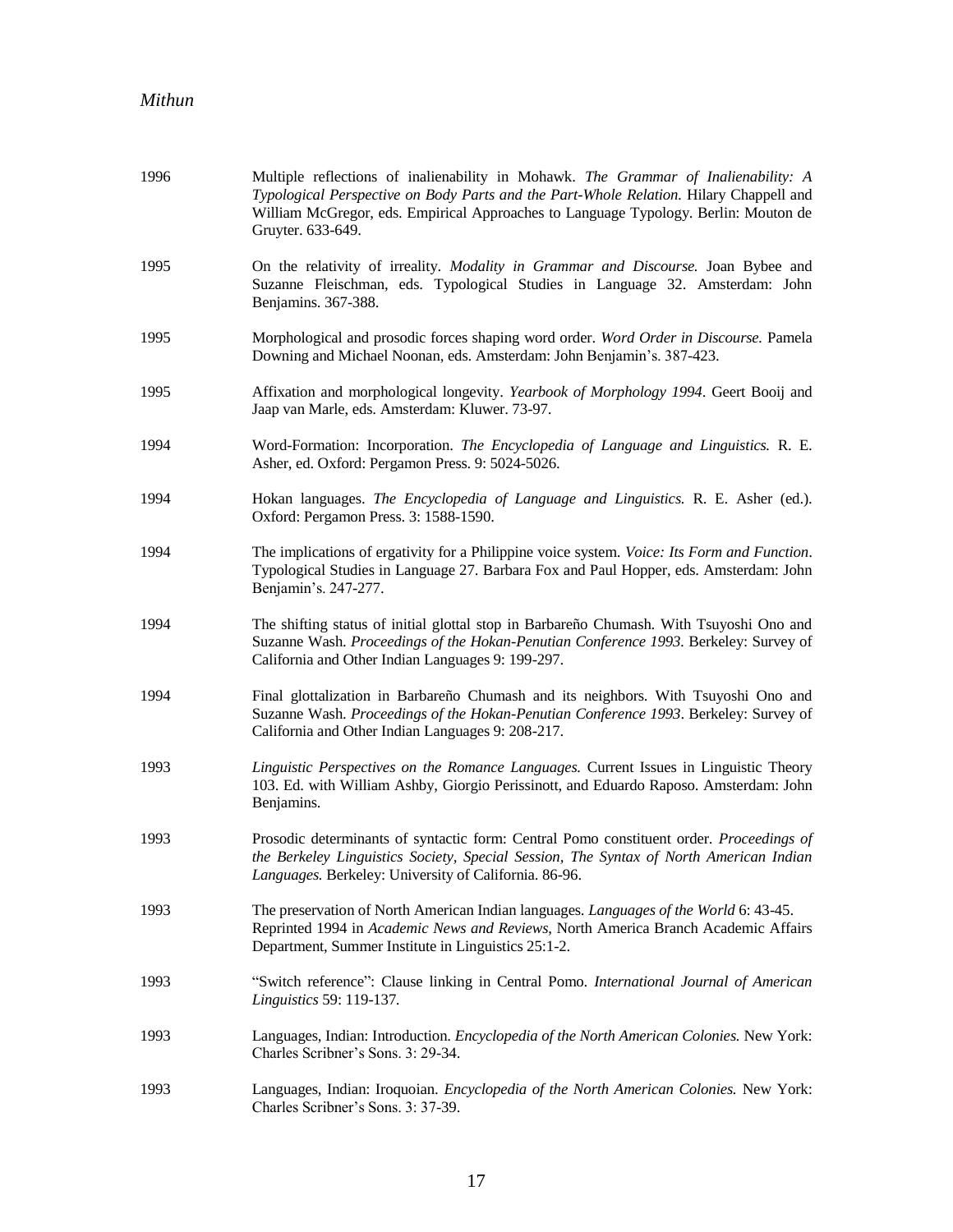| 1993 | Reconstructing the unidentified. Historical Linguistics 1989. Henk Aertsen and Robert<br>Jeffers, eds. Amsterdam: John Benjamins. 329-47.                                                                                                                  |
|------|------------------------------------------------------------------------------------------------------------------------------------------------------------------------------------------------------------------------------------------------------------|
| 1992 | Le mohawk. Les langues autochtones du Québec. Jacques Maurais, ed. Québec:<br>Gouvernement du Québec, Conseil de la langue française. 235-45.                                                                                                              |
| 1992 | Typology and deep genetic relations in North America. Reconstructing Languages and<br>Cultures. Edgar Polomé and Werner Winter, eds. Berlin: Mouton. 91-108.                                                                                               |
| 1992 | External triggers and internal guidance in syntactic development: Coordinating conjunction.<br>Internal and External Factors in Syntactic Change. Trends in Linguistics 61. Marinel<br>Gerritsen and Dieter Stein, eds. Berlin: Mouton De Gruyter. 89-129. |
| 1992 | The substratum in grammar and discourse. Language Contact. Ernst Håkon Jahr, ed.<br>Berlin: Mouton de Gruyter. 102-115.                                                                                                                                    |
| 1992 | The impact of sudden literacy on text comprehensibility. Pragmatics and Comprehension<br>of Written Texts. Dieter Stein, ed. Berlin: Mouton de Gruyter. 179-199.                                                                                           |
| 1992 | Orthography planning. Oxford International Encyclopaedia of Linguistics. Oxford<br>University Press. III: 141-144.                                                                                                                                         |
| 1992 | Iroquoian languages. Oxford International Encyclopaedia of Linguistics. William Bright<br>(ed.). Oxford University Press. 2: 233-236.                                                                                                                      |
| 1991 | The role of motivation in the emergence of grammatical categories: The grammaticization<br>of subjects. Approaches to Grammaticalization. Bernd Heine and Elizabeth Traugott, eds.<br>Amsterdam: John Benjamin's. II: 159-184.                             |
| 1991 | Active/Agentive case marking and its motivations. Language 67: 510-546.<br>Reprinted 2019 Language. Special Issue: Indigenous languages: 20 <sup>th</sup> century perspectives.                                                                            |
| 1991 | The development of bound pronominal paradigms. Language Typology: Typological<br>Models in Reconstruction. Current Issues in Linguistic Theory 81. Winfred P. Lehman and<br>Helen-Jo Jakusz Hewitt, eds. Amsterdam: John Benjamins. 85-104.                |
| 1990 | The role of lexicalization in shaping aspectual systems. Proceedings of the 1990 Hokan-<br>Penutian Languages Workshop. James Redden, ed. Occasional Papers in Linguistics 15.<br>Southern Illinois University: Carbondale. 62-74.                         |
| 1990 | Studies in North American Indian Languages. Annual Review of Anthropology. 19: 309-<br>330.                                                                                                                                                                |
| 1990 | Third person reference and the function of pronouns in Central Pomo natural speech.<br>International Journal of American Linguistics. 56: 361-376.                                                                                                         |
| 1990 | The role of typology in North American Indian linguistics. Linguistic Change and<br>Reconstruction Methodology. Philip Baldi, ed. Trends in Linguistics 45. Berlin: Mouton de<br>Gruyter. 33-55.                                                           |
|      | Reprinted in Patterns of Change, Change of Patterns. Philip Baldi, ed. Berlin: Mouton.<br>1991: 31-53.                                                                                                                                                     |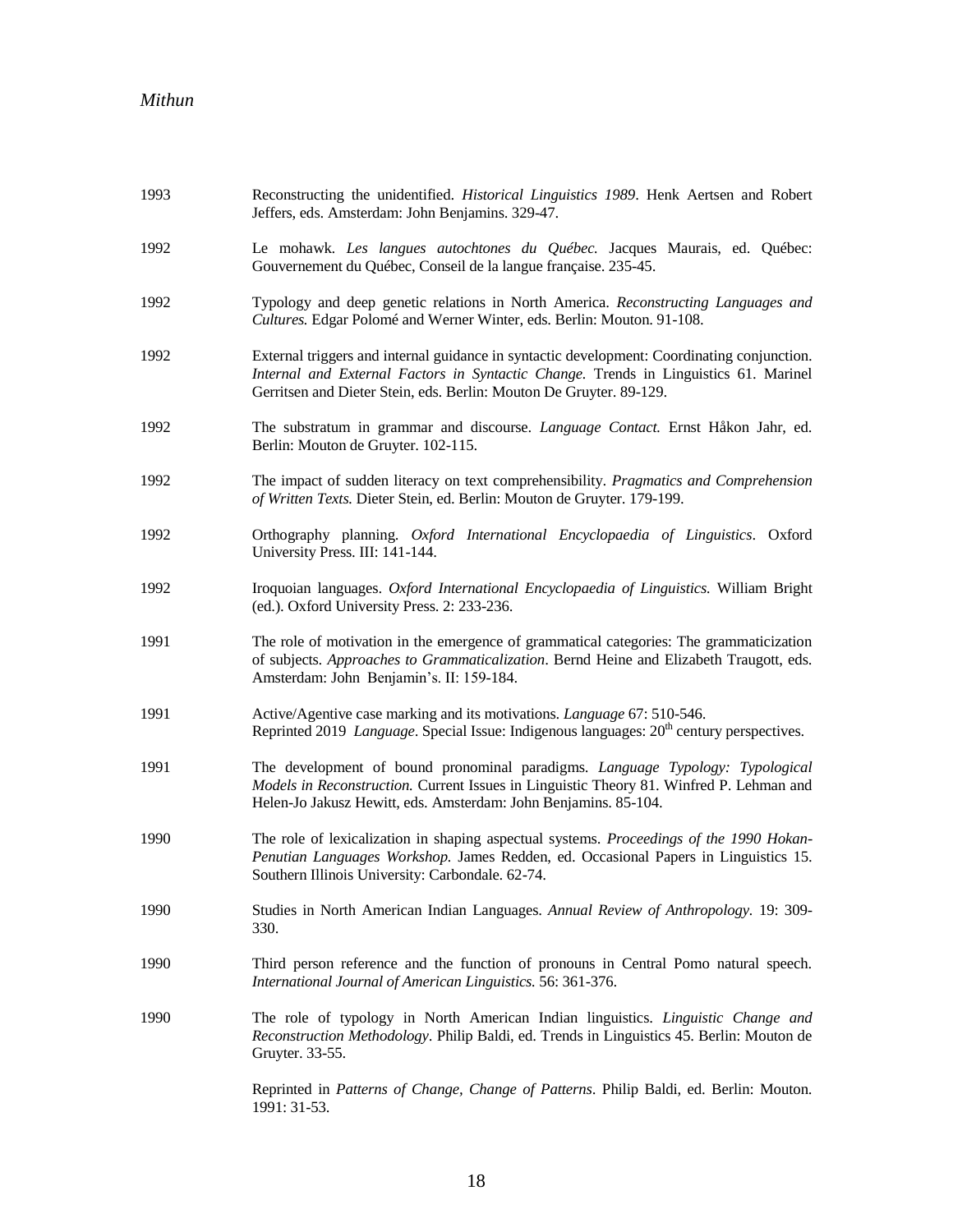| 1990 | Language obsolescence and linguistic description. International Journal of American<br>Linguistics. 56: 1-26.                                                                                                                                                                                   |
|------|-------------------------------------------------------------------------------------------------------------------------------------------------------------------------------------------------------------------------------------------------------------------------------------------------|
| 1989 | The acquisition of polysynthesis. Journal of Child Language 16: 285-312.                                                                                                                                                                                                                        |
| 1989 | Historical linguistics and linguistic theory: Reducing the arbitrary and constraining<br>explanation. Proceedings of the Fifteenth Annual Meeting of the Berkeley Linguistics<br>Society. Kira Hall, Michael Meacham, and Richard Shapiro, eds. Berkeley: University of<br>California. 391-408. |
| 1989 | The subtle significance of the locus of morphologization. International Journal of<br>American Linguistics 55: 265-283.                                                                                                                                                                         |
| 1989 | Moribundity: Incipient obsolescence of Oklahoma Iroquois. Investigating Obsolescence:<br>Studies in Language Contraction and Death. Nancy Dorian, ed. Cambridge: Cambridge<br>University Press. 243-257.                                                                                        |
| 1988 | The grammaticization of coordination. Clause Combining in Grammar and Discourse.<br>Typological Studies in Language 18. John Haiman and Sandra Thompson, eds. Amsterdam:<br>John Benjamins. 331-359.                                                                                            |
| 1988 | System-defining structural properties in polysynthetic languages. Zeitschrift für Phonetic,<br>Sprachwissenschaft, und Kommunikationsforschung. (Berlin). 41.4: 442-52.                                                                                                                         |
| 1988 | Lexical categories and the evolution of number marking. Theoretical Morphology. Michael<br>Hammond and Michael Noonan, eds. New York: Academic Press. 211-234.                                                                                                                                  |
| 1988 | "Passive" in an active language. Proceedings of the 1987 Hokan-Penutian Conference.<br>James E. Redden, ed. Occasional Papers on Linguistics 14. Carbondale: Southern Illinois<br>University. 39-45.                                                                                            |
| 1988 | Lexical categories and number in Central Pomo. In Honor of Mary Haas. William Shipley,<br>ed. Berlin: Mouton. 517-537.                                                                                                                                                                          |
| 1987 | The grammatical nature and discourse power of demonstratives. Proceedings of the<br>Thirteenth Annual Meeting of the Berkeley Linguistics Society. Laura Michaelis et al., eds.<br>Berkeley: Berkeley Linguistics Society, University of California. 184-194.                                   |
| 1987 | Is basic word order universal? Grounding and Coherence in Discourse. Russell Tomlin,<br>ed. Typological Studies in Language 11. Amsterdam: John Benjamins. 281-328.                                                                                                                             |
|      | Reprinted 1992 in The Pragmatics of Word-Order Flexibility. Typological Studies in<br>Language 22. Doris Payne, ed. Amsterdam: John Benjamins. 15-61.                                                                                                                                           |
| 1987 | The phonology of Selayarese. With Hasan Basri. Oceanic Linguistics. XXV.1-2: 210-254.                                                                                                                                                                                                           |
| 1986 | Disagreement: the case of pronominal affixes and nouns. Proceedings of the Georgetown<br>University Round Table Conference on Languages and Linguistics. Washington D.C.:<br>Georgetown University Press. 50-66.                                                                                |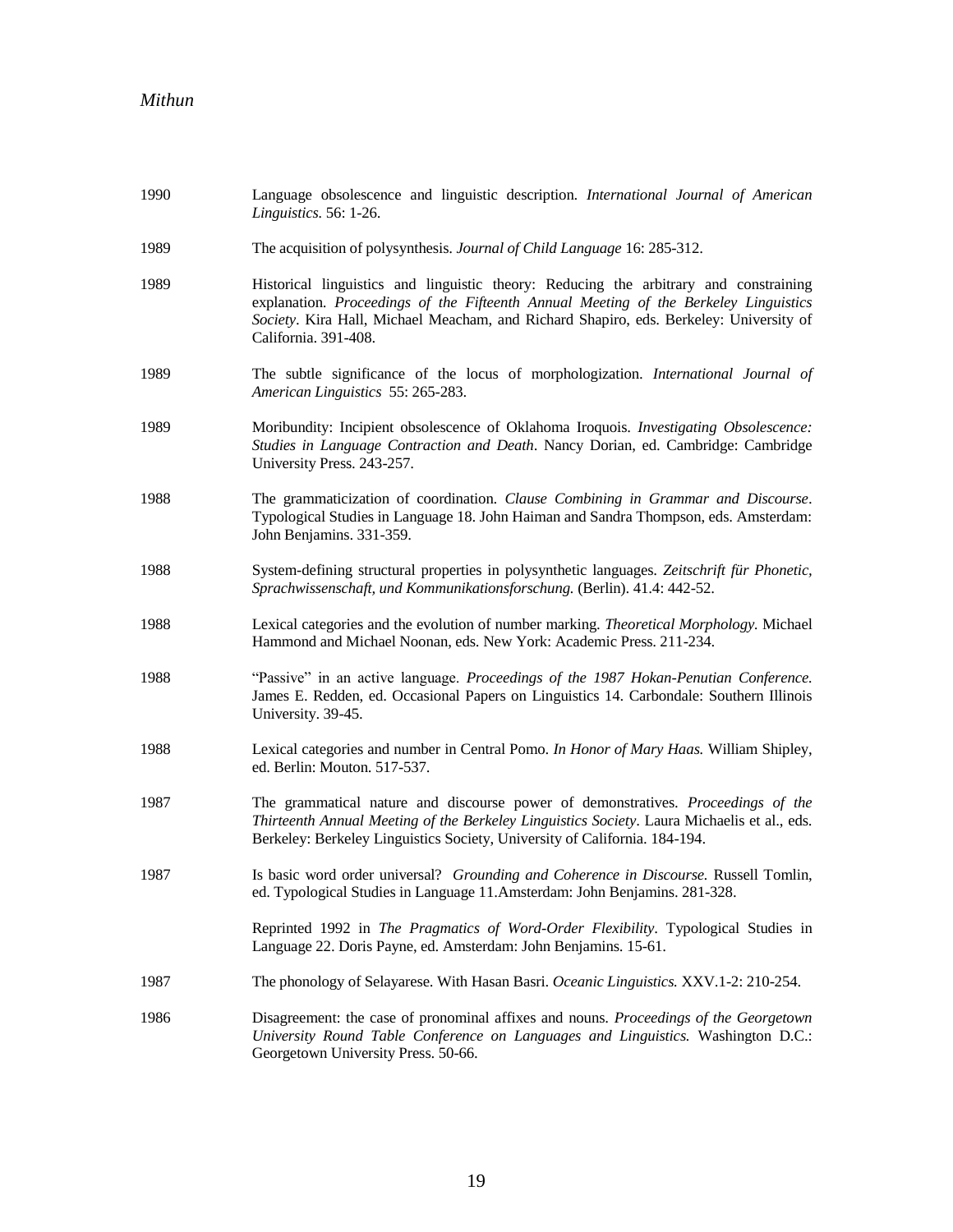| 1986 | Evidential diachrony in Northern Iroquoian. Evidentiality: The Linguistic Coding of<br>Epistemology. Wallace Chafe and Johanna Nichols, eds. Norwood, New Jersey: Ablex. 89-<br>112.                                                                                                                                                |
|------|-------------------------------------------------------------------------------------------------------------------------------------------------------------------------------------------------------------------------------------------------------------------------------------------------------------------------------------|
| 1986 | When zero isn't there. Proceedings of the Twelfth Annual Meeting of the Berkeley<br>Linguistic Society. Vassiliki Nikiforidou, Mary Van Clay, Mary Niepokuj, and Deborah<br>Feder, eds. Berkeley: University of California. 195-211.                                                                                                |
| 1986 | The convergence of noun classification systems. Noun Classes and Categorization.<br>Typological Studies in Language Vol 7. Colette Craig, ed. Amsterdam: John Benjamins.<br>379-397.                                                                                                                                                |
| 1986 | On the nature of noun incorporation. Language. 62: 32-37.                                                                                                                                                                                                                                                                           |
| 1985 | Untangling the Huron and the Iroquois. International Journal of American Linguistics. 51:<br>504-507.                                                                                                                                                                                                                               |
| 1985 | Diachronic morphologization: The circumstances surrounding the birth, growth, and<br>decline of noun incorporation. Papers from the Sixth International Conference on<br>Historical Linguistics. Current Issues in Linguistic Theory 6. Jacek Fisiak, ed. Amsterdam-<br>Poznan: John Benjamins-Adam Mickiewicz University. 365-394. |
| 1985 | When speakers write. Proceedings of the Eleventh Meeting of the Berkeley Linguistic<br>Society. Mary Niepokuj, Deborah Feder, Vassiliki Nikiforidou, and Mary Van Clay, eds.<br>Berkeley: University of California. 259-272.                                                                                                        |
| 1985 | Levels of linguistic structure and the rate of change. Historical Syntax. Trends in<br>Linguistics: Studies and Monographs 23. Jacek Fisiak, ed. Amsterdam: John Benjamins.                                                                                                                                                         |
| 1985 | Maman: l'évolution d'un terme de parenté dans les langues iroquoiennes. Langues et<br>realités sociales. Lynn Drapeau, ed. Recherches amérindiennes au Québec. 14.4: 17-23.                                                                                                                                                         |
| 1985 | American Indian languages. With Lyle Campbell. Funk and Wagnall's New Encyclopedia<br>$12-20.$                                                                                                                                                                                                                                      |
| 1984 | Extending the Rafters: An Interdisciplinary Approach to the Iroquois. Ed. with Jack<br>Campisi and Michael K. Foster. Albany: SUNY Press. 422 pages.                                                                                                                                                                                |
| 1984 | The evolution of noun incorporation. Language 60: 847-894.                                                                                                                                                                                                                                                                          |
| 1984 | How to avoid subordination. Papers Selected from the Parasession on Subordination,<br>Berkeley Linguistics Society 10. Amy Dahlstrom and Monica Macauley, eds. Berkeley:<br>University of California. 493-524.                                                                                                                      |
| 1984 | The Proto-Iroquoians: Cultural reconstruction from lexical materials. Extending the Rafters.<br>Jack Campisi, Michael K. Foster, and Marianne Mithun, eds. Albany: SUNY Press. 259-<br>282.                                                                                                                                         |
| 1984 | Principles of naming in Mohawk. Naming Systems. Proceedings of the American<br>Ethnological Society. 4: 40-53.                                                                                                                                                                                                                      |
| 1983 | The genius of polysynthesis. North American Indians: Humanistic Perspectives. James S.<br>Thayer, ed. University of Oklahoma Papers in Anthropology 24(2): 221-242.                                                                                                                                                                 |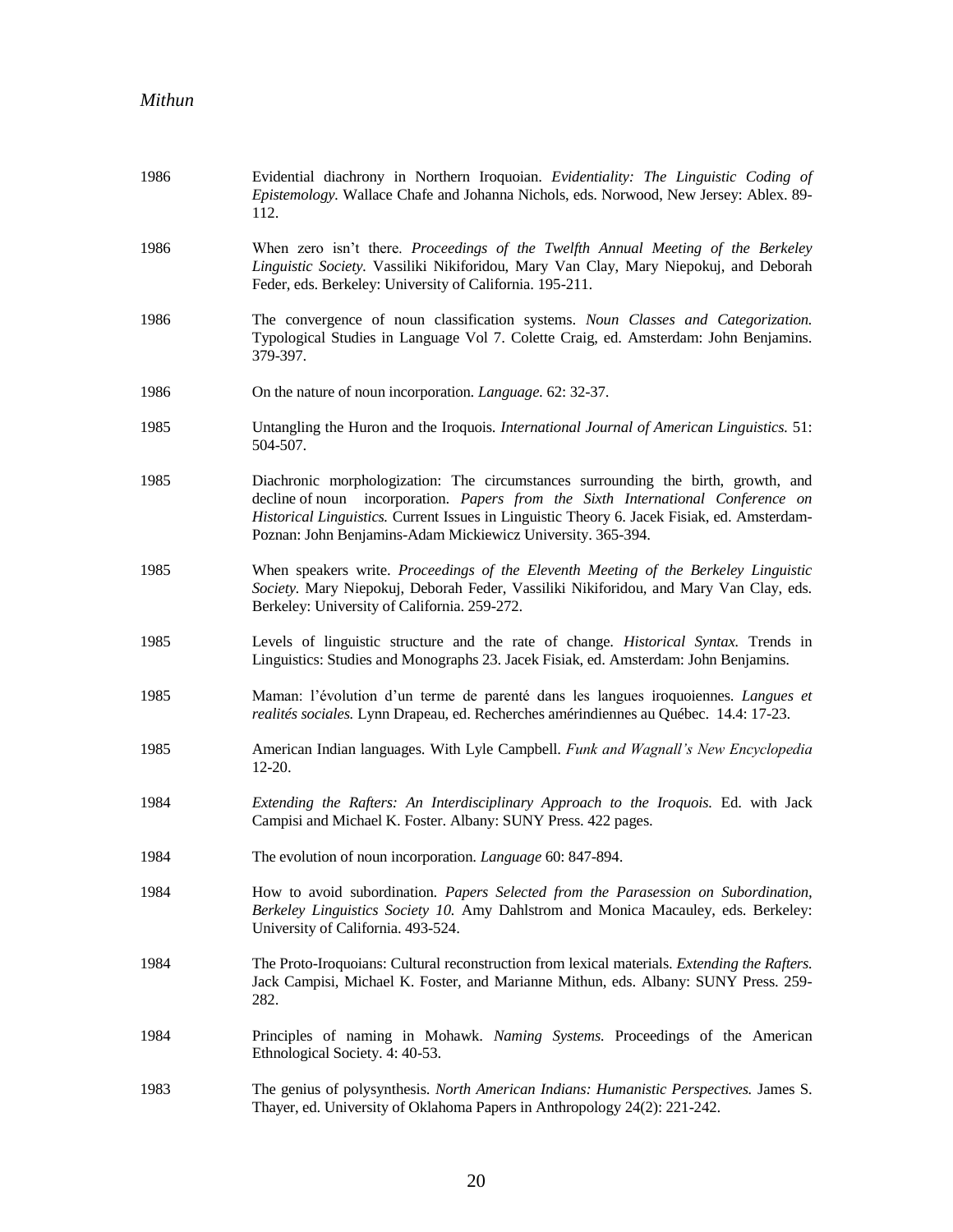| 1982 | A Cayuga Grammar. With Reginald Henry. Brantford, Ontario: Woodland Indian Cultural<br>and Educational Centre. 616 pages.                                                                                                                                        |
|------|------------------------------------------------------------------------------------------------------------------------------------------------------------------------------------------------------------------------------------------------------------------|
| 1982 | The synchronic and diachronic behavior of plops, squeaks, croaks, and moans.<br>International Journal of American Linguistics 48: 49-58.                                                                                                                         |
| 1982 | The mystery of the vanished Laurentians. Papers from the Fifth International Conference<br>on Historical Linguistics, Galway. Current Issues in Linguistic Theory 21. Anders Ahlqvist,<br>ed. Amsterdam: John Benjamins. 230-242.                                |
| 1982 | On comparative syntax. With Lyle Campbell. Papers from the Third International<br>Conference on Historical Linguistics, Hamburg. Current Issues in Linguistic Theory 13.<br>J.P. Maher, A.R. Bomhard, and E.F. Koerner, eds. Amsterdam: John Benjamins. 273-291. |
| 1981 | Stalking the Susquehannocks. International Journal of American Linguistics. 47: 1-26.                                                                                                                                                                            |
| 1980 | Ruya'kwáhehr (in Tuscarora). With Elton Greene. Iroquoian Texts. IJAL-NATS Memoir 4.<br>Chicago: University of Chicago Press. 104-109.                                                                                                                           |
| 1980 | Gę:nõ:sgwa (in Seneca). With Myrtle Peterson. Iroquoian Texts. IJAL-NATS Memoir 4.<br>Chicago: University of Chicago Press. 110-122.                                                                                                                             |
| 1980 | She nika:ye a:hato:wá:t kwa'yõ' (in Cayuga). With Reginald Henry. Iroquoian Texts. IJAL-<br>NATS Memoir 4. Chicago: University of Chicago Press. 123-133.                                                                                                        |
| 1980 | Rù:né:0kware' (in Tuscarora). With Elton Greene. <i>Iroquoian Texts</i> . IJAL-NATS Memoir 4.<br>Chicago: University of Chicago Press. 156-157.                                                                                                                  |
| 1980 | Northern Iroquoian dating strategies. Studies on Iroquois Culture. Occasional Publications<br>in Northeastern North America Series 6. Man in the Northeast. Nancy Bonvillain, ed.131-<br>146.                                                                    |
| 1980 | A functional approach to syntactic reconstruction. Papers Selected from the Fourth<br>International Conference on Historical Linguistics. Current Issues in Linguistics Series 14.<br>Elizabeth Traugott, ed. Amsterdam: John Benjamins. 87-96.                  |
| 1980 | The priorities and pitfalls of syntactic reconstruction. With Lyle Campbell. Folia<br>Linguistica Historica, Acta Societas Linguisticae Europeae 1.1: 19-40.                                                                                                     |
| 1980 | Northern Iroquoian Texts. Ed. with Hanni Woodbury. International Journal of American<br>Linguistics, Native American Texts Series Memoir 4. Chicago: University of Chicago<br>Press. 162 pages.                                                                  |
| 1979 | The consciousness of levels of phonological structure. International Journal of American<br>Linguistics. 45: 343-348.                                                                                                                                            |
| 1979 | Iroquoian. The Languages of Native America: A Historical and Comparative Assessment.<br>Lyle Campbell and Marianne Mithun, eds. Austin: University of Texas Press. 133-212.                                                                                      |
| 1979 | North American Indian historical linguistics in current perspective. With Lyle Campbell.<br>The Languages of Native America: A Historical and Comparative Assessment. Lyle<br>Campbell and Marianne Mithun, eds. Austin: University of Texas Press. 3-69.        |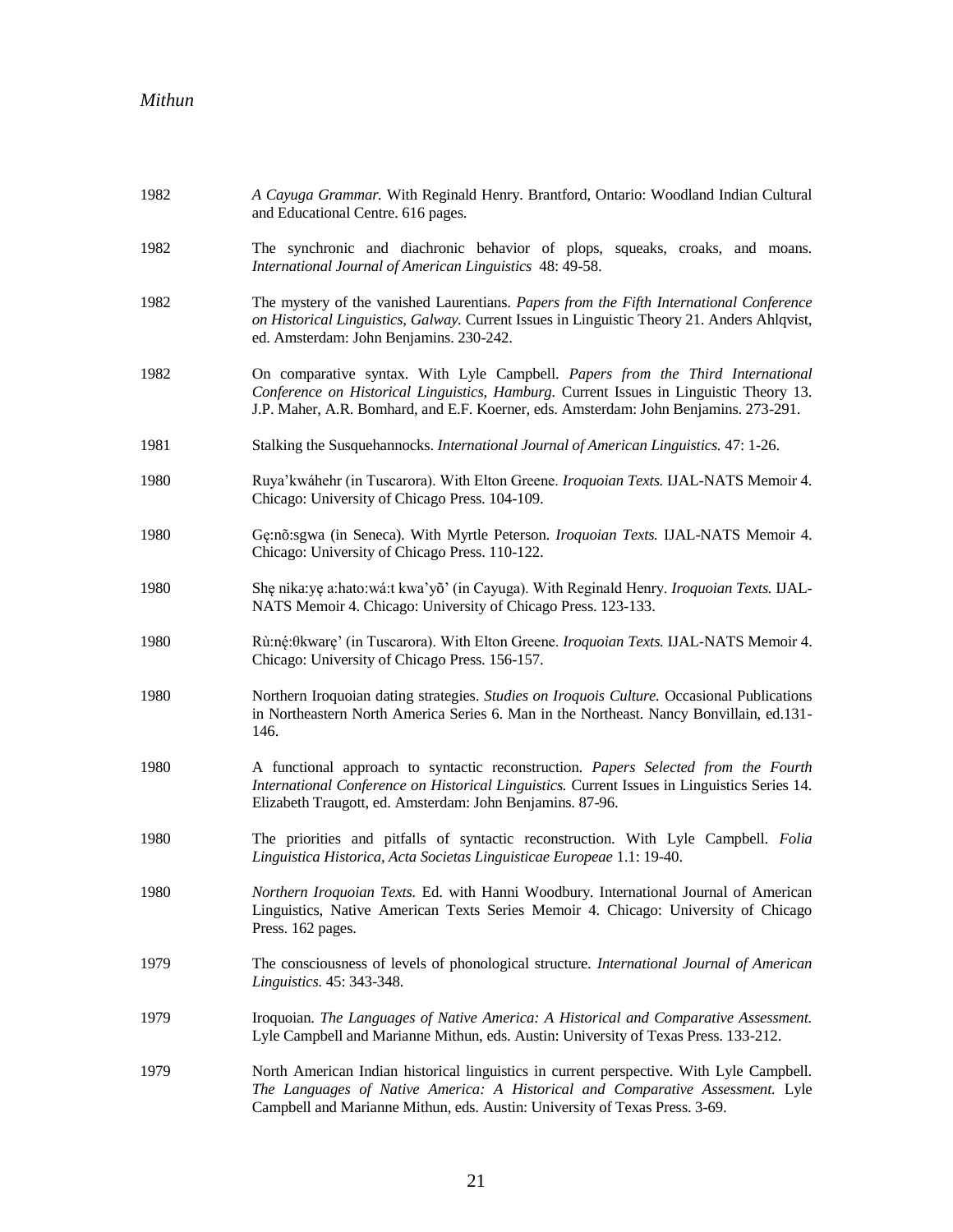| 1979 | The semantics of polysynthesis. The Fifth LACUS Forum (Linguistics Association of<br>Canada and the United States). Adam Makkai, ed. New York: Hornbeam Press. 37-44. |
|------|-----------------------------------------------------------------------------------------------------------------------------------------------------------------------|
| 1979 | Recapturing the Mohawk Language. With Wallace Chafe. Languages and their Status.<br>Timothy Shopen, ed. New York: Winthrop Press. 1-34.                               |
| 1979 | Linguistics, Philosophy, and Montague Grammar. ed. with Stephen Davis. Austin:<br>University of Texas Press. 336 pages.                                               |
| 1979 | The Languages of Native America: A Historical and Comparative Assessment. Ed. with<br>Lyle Campbell. Austin: University of Texas Press. 1034 pages.                   |
| 1977 | Iontenwennaweienstáhkhwa': Mohawk Spelling Dictionary. New York State Museum<br>Bulletin 429. 102 pages.                                                              |
| 1976 | Kahnawà: ke Aokara'shòn: 'a: Mohawk Legends. New York State Museum Bulletin 427.<br>265 pages.                                                                        |
| 1976 | A Grammar of Tuscarora. New York: Garland Press. 315 pages.                                                                                                           |
| 1975 | Kahnawà: ke orthography. Mohawk Questions and Answers. by Josephine Horn. Marianne<br>Mithun, ed,. La Macaza, Quebec: Thunderbird Press.                              |
| 1974 | Word order in Tuscarora. Mercury Series 10. Ottawa: National Museum of Man. 27-35.                                                                                    |
| 1973 | A case of unmarked subordination in Tuscarora. Papers from the Ninth Meeting of the<br>Chicago Linguistics Society. Chicago: University of Chicago. 89-95.            |
| 1972 | On the respective interpretations of distribution and sequence. <i>Linguistic Inquiry</i> 3.4: 549-<br>552.                                                           |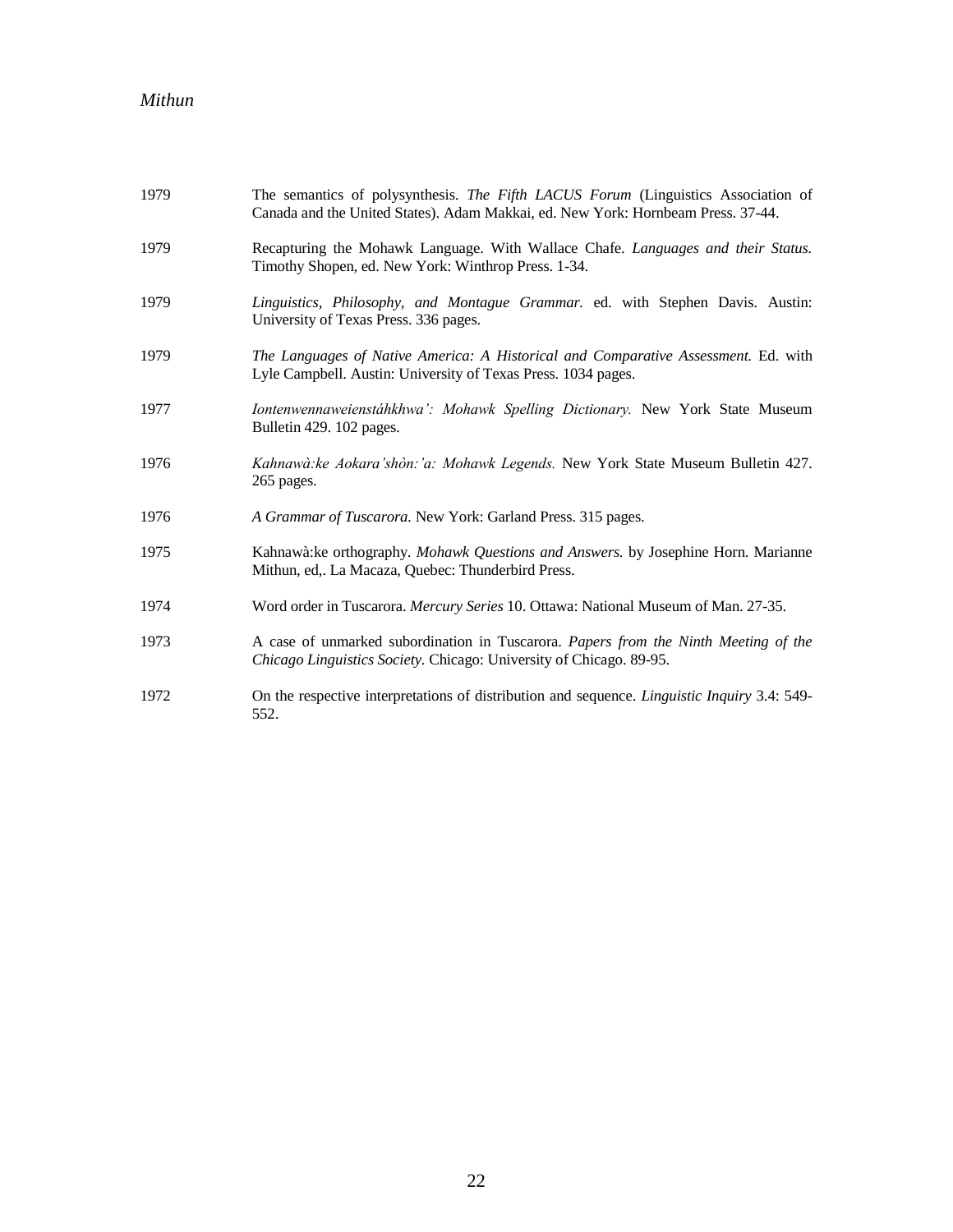## **Reviews**

| 2003 | Review of Oneida-English/English-Oneida Dictionary by Karin Michelson and Mercy<br>Doxtator. Recherches amérindiennes 32.2:121-123.                                                                              |
|------|------------------------------------------------------------------------------------------------------------------------------------------------------------------------------------------------------------------|
| 1998 | Review of Yup'ik Dialect Atlas and Study by Steven A. Jacobson. Etudes/Inuit/Studies 22:<br>167-170.                                                                                                             |
| 1995 | Review of Yir-Yoront Lexicon: Sketch and dictionary of an Australian language by Barry<br>Alpher. Journal of Linguistic Anthropology 5:119.                                                                      |
| 1995 | Review of The Linguistics Encyclopedia ed. by Kirsten Malmkjaer. Language 71: 649-650.                                                                                                                           |
| 1995 | Review of The Handbook of Australian Languages 4: The Aboriginal Language of<br>Melbourne and other Grammatical sketches, R.M.W. Dixon and Barry J. Blake, eds.<br>Language 71: 639-640.                         |
| 1995 | Review of Concerning the League: The Iroquois League Tradition as Dictated in<br>Onondaga by John Arthur Gibson, by Hanni Woodbury. Journal of Linguistic<br>Anthropology 5:112-113.                             |
| 1994 | Review of Topics in Northern Pomo grammar by Mary Catherine O'Connor.<br>Anthropological Linguistics 36:110-111.                                                                                                 |
| 1993 | Review of Grammaticalization: A Conceptual Framework by Bernd Heine, Ulrike Claudi,<br>and Friederike Hünnemeyer. Journal of Linguistics 29:517-522.                                                             |
| 1993 | Review of Schmick's Mahican dictionary ed. by Carl Masthay. American Indian Culture<br>and Research Journal 17.1: 289-91.                                                                                        |
| 1991 | Review of Native Writings in Massachusett by Ives Goddard and Kathleen Bragdon.<br>Studies in Language 15: 259-261.                                                                                              |
| 1989 | Review of The Tuscarora Legacy of J.N.B. Hewitt and Tuscarora Roots, Stems, and<br>Particles: Towards a Dictionary of Tuscarora by Blair Rudes. Language 65: 159-62.                                             |
| 1989 | Review of Cree language structures by Freda Ahenakew. American Indian Culture and<br>Research Journal 109-110.                                                                                                   |
| 1985 | Review of Alaska Native Languages: Past, Present, and Future by Michael Krauss.<br>American Indian Quarterly 9.1:113-115.                                                                                        |
| 1984 | Review of Tales of the Iroquois by Tehanetorens. American Indian Quarterly 8.4:360-361.                                                                                                                          |
| 1984 | Review of A Grammar of Kiowa by Laurel J. Watkins. American Anthropologist 86: 1043-<br>1044.                                                                                                                    |
| 1983 | Review of Le verbe huron: étude morphologique d'après une description grammaticale de<br>la second moitié du XVIIe siècle by Pierrette L. Lagarde. International Journal of American<br>Linguistics 49: 341-344. |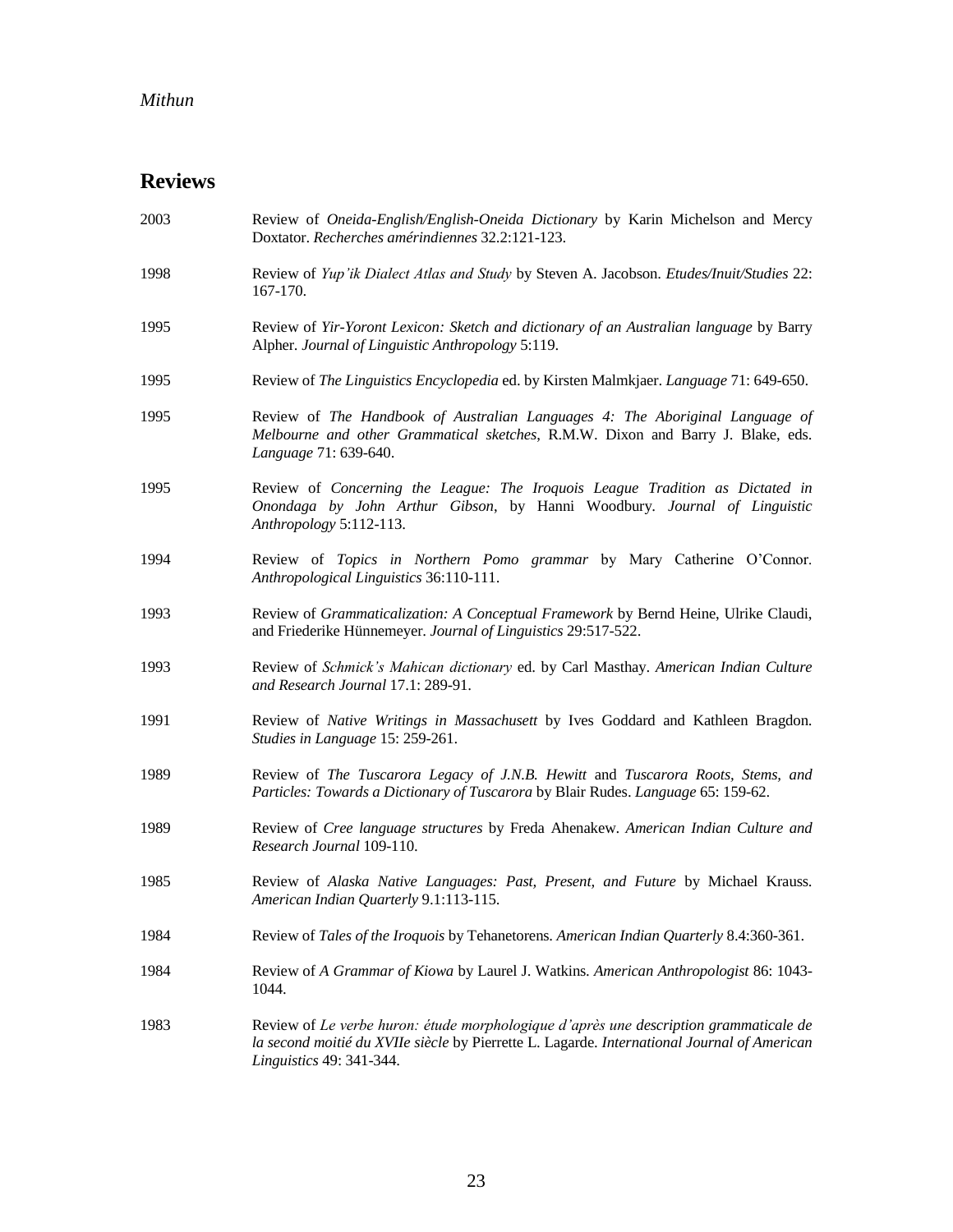| 1983 | Review of Three Stories in Oneida by Karin Michelson. International Journal of American<br><i>Linguistics</i> 49:109-110.          |
|------|------------------------------------------------------------------------------------------------------------------------------------|
| 1981 | Review of Mercury Series Publications on Iroquoian Linguistics. International Journal of<br>American Linguistics 47: 185-186.      |
| 1980 | Review of <i>Cherokee-English Dictionary</i> by Durbin Feeling. <i>International Journal of</i><br>American Linguistics 44: 81-83. |
| 1980 | Review of Mythological Tales of the Allegany Seneca by Thomas McElwain. American<br>Indian Culture and Research 4.                 |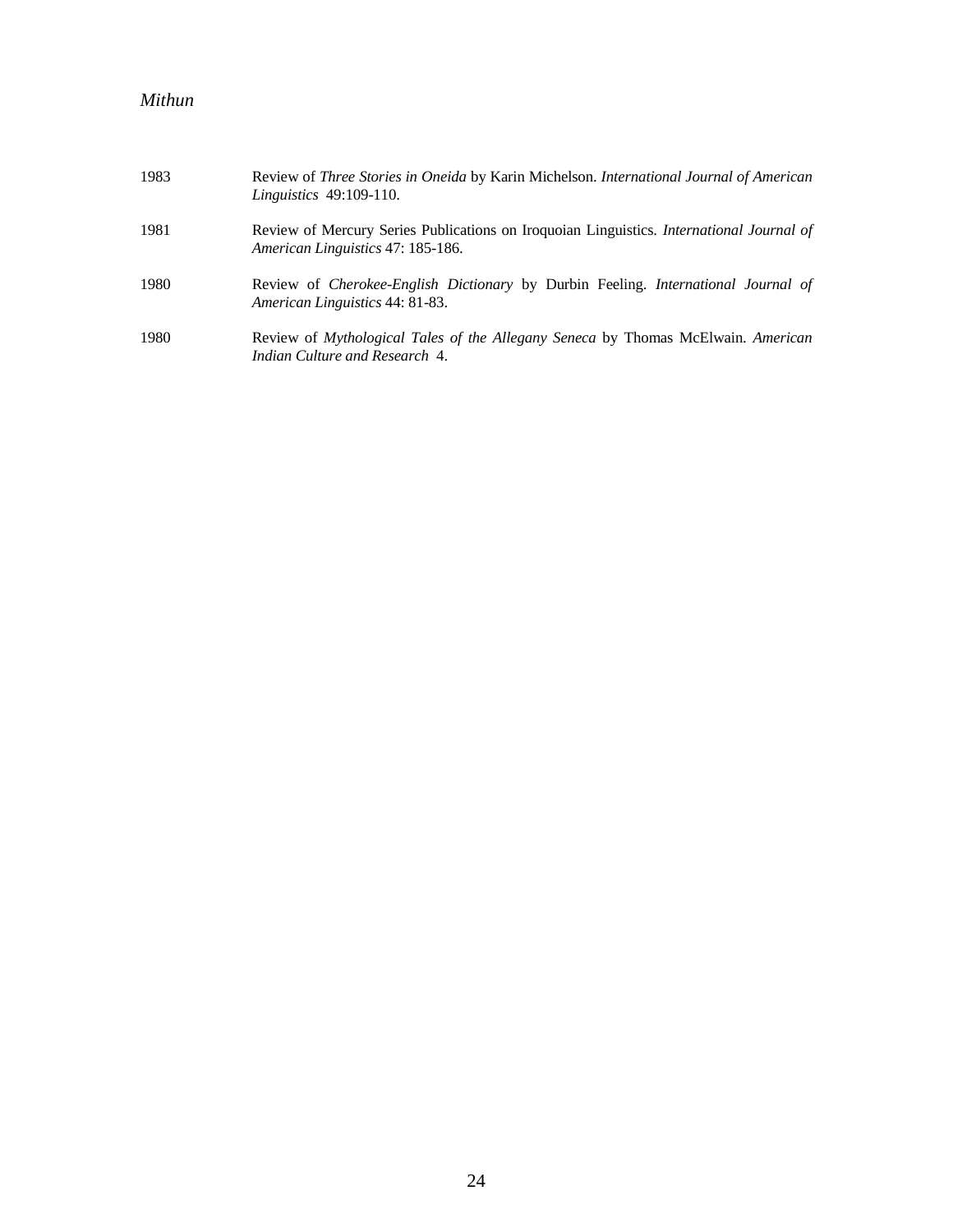# **Language Curricula**

#### **Books**

| 1983 | <i>Iewennahnotáhkhwa'</i> . (Mohawk spelling textbook for grades 1-3, Mohawk Immersion<br>Program.) Quebec: Department of Indian Affairs. 227 pages.            |
|------|-----------------------------------------------------------------------------------------------------------------------------------------------------------------|
| 1983 | Iakoio'ténhstha' Kahiatónhsera. (Mohawk mathematics textbook for grade 1, Mohawk<br>Immersion Program.) Quebec: Department of Indian Affairs. 64 pages.         |
| 1983 | <i>Ionhse 'táhkhwa' Kahiatónhsera.</i> (Mohawk mathematics textbook for grade 2, Mohawk<br>Immersion Program.) Quebec: Department of Indian Affairs. 269 pages. |
| 1983 | Kanien'kéha' Owén:na Iakoio'tónstha'. (Mohawk language arts textbook for grade 2,<br>Mohawk Immersion Program.) Quebec: Department of Indian Affairs.           |

# **Language Programs**

| 1983 | Mohawk Immersion Program Curriculum, Grade 3. With Dorothy Lazore, for use in public<br>school, Kahnawake, Quebec.                                   |
|------|------------------------------------------------------------------------------------------------------------------------------------------------------|
| 1982 | Mohawk Immersion Program Curriculum, Grade 2. With Dorothy Lazore, for use in public<br>school, Kahnawake, Quebec.                                   |
| 1981 | Mohawk Immersion Program Curriculum, Grade 1. With Dorothy Lazore, for use in public<br>school, Kahnawake, Quebec.                                   |
| 1979 | Cayuga Language Curriculum. With Reginald Henry, for use in public schools, Ohsweken,<br>Ontario.                                                    |
| 1978 | Seneca Language Curriculum. With Myrtle Peterson, Sandra Crouse, Hazel Jimmerson,<br>Hazel Thompson, for use in public schools, Salamanca, New York. |
| 1974 | Mohawk Language Curriculum for Pre-kindergarten and Kindergarten. With Josephine<br>Horn, for use in public schools, Kahnawake, Quebec.              |
| 1974 | Mohawk Language Curriculum for Grades 1-3. With Annette Jacobs, for use in public<br>schools, Kahnawake, Quebec.                                     |
| 1974 | Mohawk Language Curriculum for Grades 4-5. With Mae Montour and Frank Jacobs Jr.,<br>for use in public schools, Kahnawake, Quebec.                   |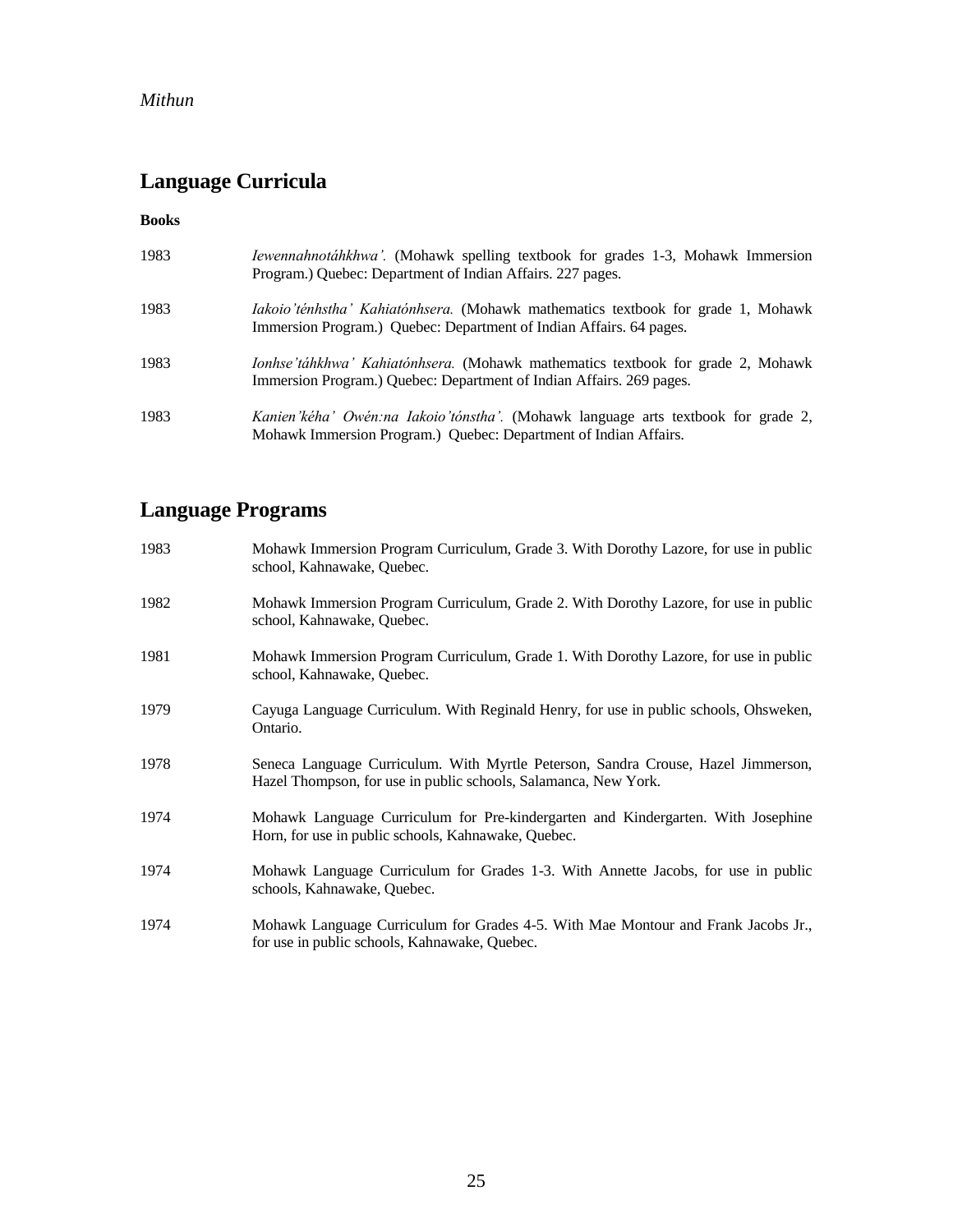# **Papers Presented**

| 2021 | What shall we model? Hermann Paul Lecture, 43 <sup>rd</sup> Annual Conference of the Deutsche<br>Gesellschaft für Sprachwissenschaft, Freiburg, Germany. (Invited plenary talk, presented<br>remotely).                                                                                                           |
|------|-------------------------------------------------------------------------------------------------------------------------------------------------------------------------------------------------------------------------------------------------------------------------------------------------------------------|
| 2021 | In celebration of the differences. Linguistic Society of America Presidential Address.<br>Annual Meeting, Linguistic Society of America, San Francisco. (presented remotely)                                                                                                                                      |
| 2021 | Glimpsing the past through the present: Proto-Iroquoian and the Proto-Iroquoians. Invited<br>lecture, Ionkwahornkha'onhátie'/McGill University. (presented remotely).                                                                                                                                             |
| 2021 | Modality, Reality, and Teleology: The value of speech in context. Linguistique historique<br>et linguistique de corpus : Perspectives syntaxiques, sémantiques et pragmatiques avec un<br>regard sur la modalité Conférence Universitaire de Suisse Occidentale, Université de<br>Neuchâtel (presented remotely). |
| 2021 | Prosodic structure and the packaging of information. Invited lecture, Universidad<br>Complutense, Madrid (Spain). (presented remotely)                                                                                                                                                                            |
| 2021 | Language revival in the Eastern Tribes. Invited lecture, Nottoway Language Committee<br>Members/University of Virginia. (presented remotely)                                                                                                                                                                      |
| 2021 | A symphony of patterns: Melodies and rhythms of Spoken Kanien'kéha'. Invited lecture,<br>Ionkwahonkha'onhátie' (presented remotely).                                                                                                                                                                              |
| 2021 | Documenting endangered languages. Invited talk, University of Michigan, Ann Arbor.<br>(presented remotely)                                                                                                                                                                                                        |
| 2021 | Oh nihatiiéhrha'? How do they do that? Invited talk, Iakwahwatsiratátie Language Nest<br>Kahnawa:ke, Quebec. (presented remotely)                                                                                                                                                                                 |
| 2021 | Supporting heritage. Invited keynote address, Annual Meeting: Linguistic Association of<br>the Southwest. Interconnectedness in linguistics: Building bridges between language<br>research and language activism. (presented remotely)                                                                            |
| 2021 | Emerging Egophoricity. Workshop Evidentiality 2.0: Integrating egophoricity, focusing<br>on equipollent contrasts, and re-examining visual evidentials. Bern University,<br>Switzerland (presented remotely).                                                                                                     |
| 2021 | Why not just write Kanien'kéha' like English? Invited lecture, Á:se Tsi Tewaton,<br>Ahkwesahsne Cultural Restoration Program. (presented remotely).                                                                                                                                                               |
| 2020 | The language paints pictures in my mind. Invited lecture, ILARA (L'Institut des langues<br>rares de l'Ecole Pratique des Hautes Etudes-PSL, Paris. (presented remotely)                                                                                                                                           |
| 2020 | The multidimensional organization of speech. Invited lecture, Abralin: Brazilian<br>Association of Linguistics. (presented remotely)                                                                                                                                                                              |
| 2020 | The future of the field. I Encuentro RELIF (Red de Lingüistas en Formación (Linguists in<br>Training Network), Argentina. (presented remotely)                                                                                                                                                                    |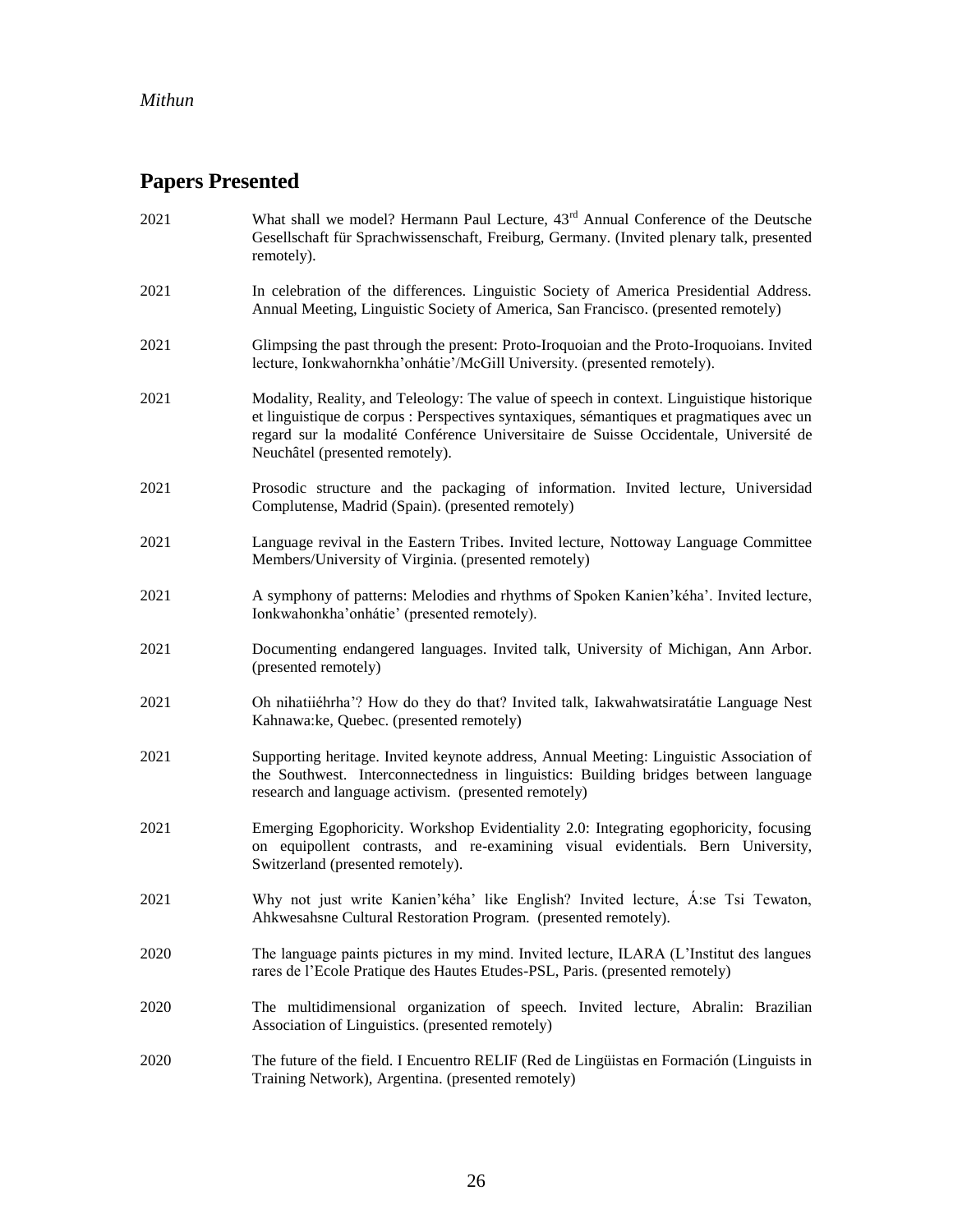| 2020 | Applicatives and beyond. Societas Linguistica Europeae (European Linguistic Society)<br>Annual Meeting. (presented remotely).                                                                                                                                           |
|------|-------------------------------------------------------------------------------------------------------------------------------------------------------------------------------------------------------------------------------------------------------------------------|
| 2020 | Traditional names: Why ka-? Invited talk, Ionkwahronkha'onhátie' ('We're becoming<br>fluent'), Group created by and for second-language Kanien'kehá:ka' (Mohawk) speakers<br>spanning all six communities (presented remotely).                                         |
| 2020 | Linguistics in times of crisis. Invited lecture, Closing panel, Abralín: Brazilian<br>Association of Linguistics (presented remotely).                                                                                                                                  |
| 2020 | Argument marking in contact. Invited talk, Historical linguistics group, University of<br>California, Berkeley.                                                                                                                                                         |
| 2019 | Refining our explanations. Invited lecture, Georgetown University Department of<br>Linguistics.                                                                                                                                                                         |
| 2019 | Shaping grammar: The emergence of grammatical distinctions. Institute of Linguistics,<br>Russian Academy of Sciences, Moscow. Invited research talk.                                                                                                                    |
| 2019 | What is complexity? School of Linguistics, Faculty of Humanities, Higher School of<br>Economics, Moscow. Invited research talk.                                                                                                                                         |
| 2019 | Beyond generalization. School of Linguistics, Faculty of Humanities, Higher School of<br>Economics, Moscow. Invited research talk.                                                                                                                                      |
| 2019 | Sensitivity in typology. School of Linguistics, Faculty of Humanities, Higher School of<br>Economics, Moscow. Invited research talk.                                                                                                                                    |
| 2019 | Syntax beyond the clause: The emergence of clause chaining. School of Linguistics,<br>Faculty of Humanities, Higher School of Economics, Moscow. Invited research talk.                                                                                                 |
| 2019 | Consciousness, context, and epistemicity. Societas Linguistica Europeae (European<br>Linguistic Society), Leipzig, Germany.                                                                                                                                             |
| 2019 | Building bridges: The value of family relations. Invited plenary speaker, Workshop on<br>Historical-Comparative Linguistics and Language Revitalization. University of<br>California, Davis.                                                                            |
| 2018 | Stories behind post-verbal negation clustering. International Congress of Linguistics,<br>Cape Town, South Africa.                                                                                                                                                      |
| 2018 | The power of information structure in the development of syntax. Invited keynote lecture,<br>Seminario Diacronía y sincronía en lenguas tipológicament diversas: Fundamentos<br>diacrónicos en las explicaciones del cambio lingüistico. Universidad de Sonora, Mexico. |
| 2018 | Alienability and affectedness. Linguistic Society of America Annual Meeting, SSILA,<br>Salt Lake City.                                                                                                                                                                  |
| 2018 | Replicated Inflection: Plot twists behind Apparent Borrowed Plurals. Seventeenth Spring<br>Workshop on Theory and Method in Linguistic Reconstruction. University of Michigan.                                                                                          |
| 2018 | Gender over time. Tsi Niionkwarihò: ten' tsi Tewaháhara' Language and Culture Training<br>Center, Kahnawa:ke, Quebec.                                                                                                                                                   |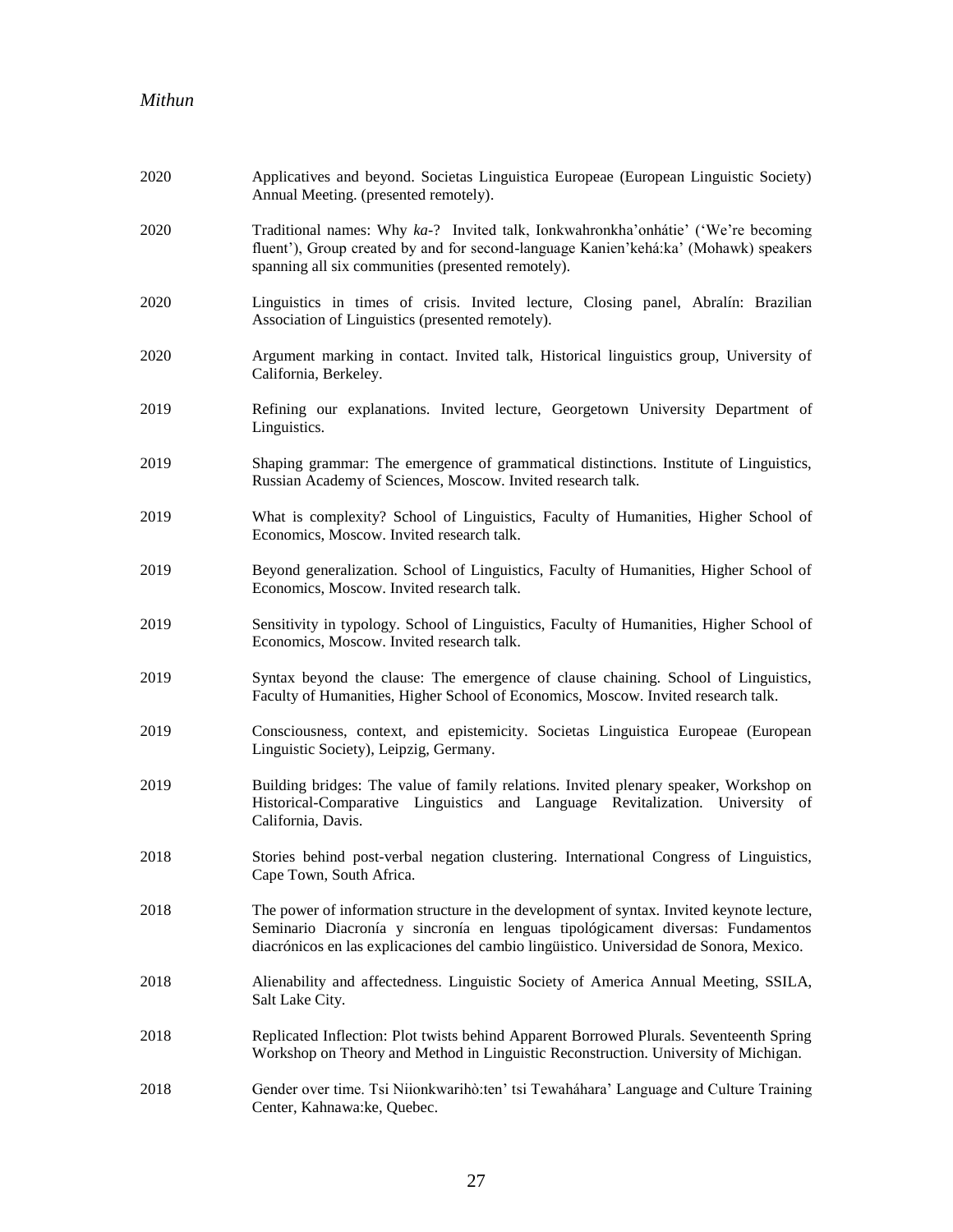| 2018 | Negation against a polysynthetic backdrop: Mohawk. Syntax of the World's Languages<br>8: Paris.                                                                                                                                                                         |
|------|-------------------------------------------------------------------------------------------------------------------------------------------------------------------------------------------------------------------------------------------------------------------------|
| 2017 | Sitting and talking together: Packaging meaning into verbs with the neighbors.<br>Association for Linguistic Typology, Australian National University, Canberra.                                                                                                        |
| 2017 | Subtlety in Typology: Clearing brush along the trail toward understanding. Keynote<br>speaker, Societas Linguistica Europeae Summer School, Neuchâtel, Switzerland.                                                                                                     |
| 2017 | Beyond the Structural Domain: Distributed Multiplicity. Societas Linguistica Europaea<br>Annual Meeting, Zurich, Switzerland.                                                                                                                                           |
| 2017 | Shaping the Message: Information structure in Kanien'kéha'. Invited speaker,<br>Kanien'kehá:ka Onkwawén:na' Raotitióhkwa': (Mohawk) Language and Cultural Center,<br>Kahnawà: ke, Quebec.                                                                               |
| 2017 | Inside contact-stimulated grammatical development. Keynote speaker, International<br>Conference on Historical Linguistics, San Antonio, Texas.                                                                                                                          |
| 2017 | Unpacking the vertical, the horizontal, and their interaction. Invited keynote speaker,<br>Workshop on Diachronic Morphology. Areal morphology: LiMiTs. University of Zurich.                                                                                           |
| 2017 | Motivations behind Negative Expansion in California. Linguistic Society of America<br>Annual Meeting, Society for the Study of the Indigenous Languages of the Americas,<br>Austin, Texas.                                                                              |
| 2016 | Parents and neighbors: Genealogical and social relationships in the New World. Keynote<br>lecture, workshop Linguistic Variation and Cultural Differentiation in North America.<br>Agence National de Recherche, L'Ecole des Hautes Études en Sciences Sociales, Paris. |
| 2016 | The notion of polysynthesis. Invited lecture, Institut National de Langues et Cultures<br>Orientales, Centre National de Recherche Scientifique, Paris.                                                                                                                 |
| 2016 | Where is Morphological Complexity? Invited plenary address, Linguistic Society of<br>America Annual Meeting, Washington, D.C.                                                                                                                                           |
| 2016 | Deepening our appreciation of this rich linguistic heritage. Our Vision, Our Voices. Six<br>Nations Language Conference. Six Nations Polytechnic, Ohsweken, Ontario.                                                                                                    |
| 2016 | A winding path to nominalization. 16 <sup>th</sup> Reconstruction Workshop. University of<br>Michigan.                                                                                                                                                                  |
| 2016 | The music of spoken Mohawk. Kanien'kehá:ka Onkwawén:na' Raotitióhkwa' Language<br>and Cultural Center, Kahnawà:ke, Quebec.                                                                                                                                              |
| 2016 | Those final glottals. Kanien'kehá:ka Onkwawén:na' Raotitióhkwa' Language and<br>Cultural Center, Kahnawà: ke, Quebec.                                                                                                                                                   |
| 2016 | Effects of Predication and Reference Patterns on the Development of Nominalization.<br>Workshop The Diachrony of Nominalization and Nominalizers, Conference Syntax of<br>the World's Languages VII, Mexico City.                                                       |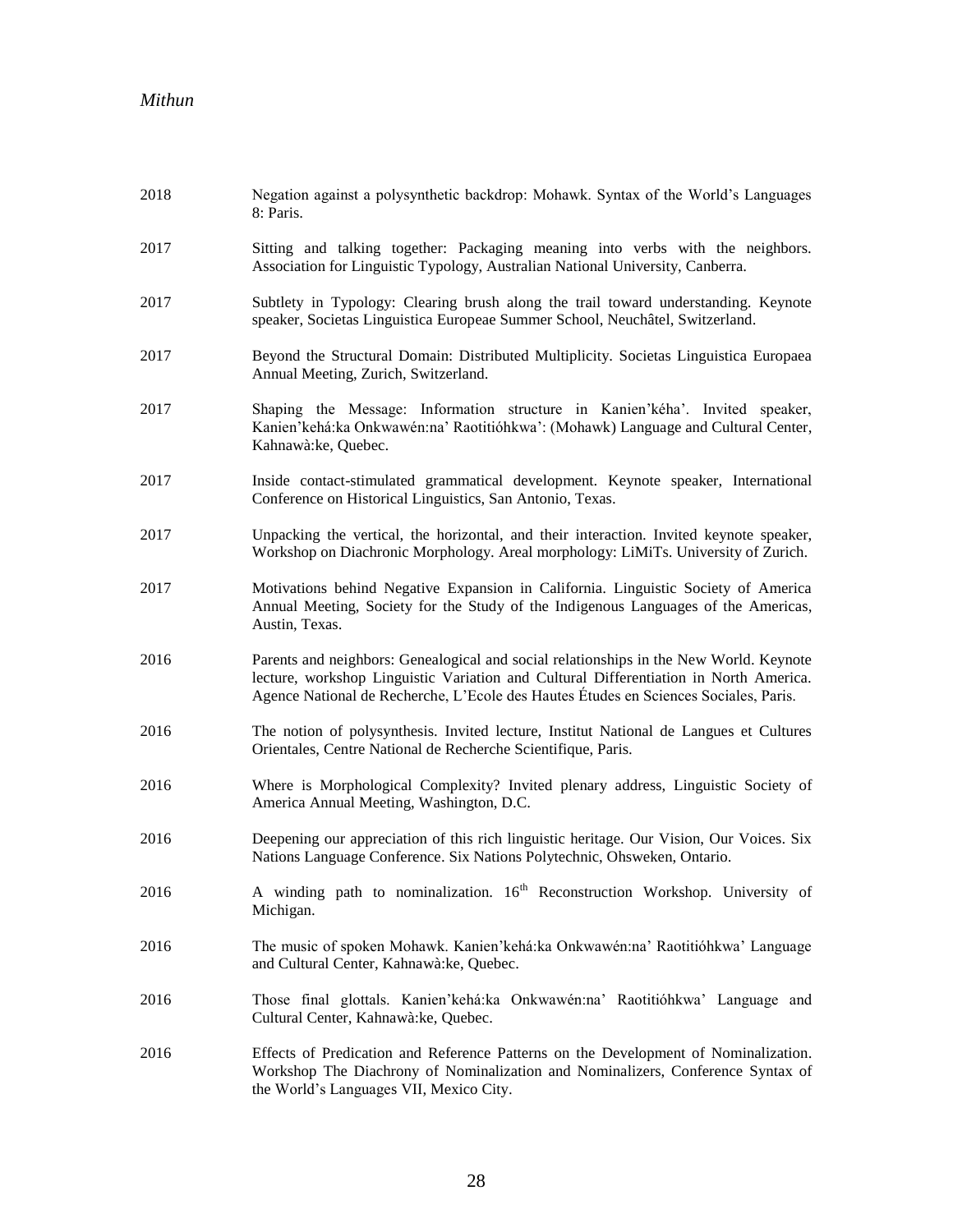| 2016 | Antipassive propensities and alignment. Workshop: The Crosslinguistic Diversity of<br>Antipassives: Function, Meaning, and Structure. Societas Linguistica Europeae, Naples.                                                                                                                                                                                                                           |
|------|--------------------------------------------------------------------------------------------------------------------------------------------------------------------------------------------------------------------------------------------------------------------------------------------------------------------------------------------------------------------------------------------------------|
| 2016 | Topicality, affectedness, and body-part grammar. Invited speaker, International<br>Workshop on the Typology of Amerindian Languages: The Grammar of Body-Part<br>Expressions / Il Coloquio Internacional sobre la Tipología de las Lenguas Amerindias: La<br>gramática de las expresiones de partes del cuerpo. Lima, Peru.                                                                            |
| 2016 | Dos miradas al cambio lingüístico en lenguas amerindias / Contact and Complexity.<br>Invited speaker, XVII Diálogo de Estudiantes de Lingüistica. Pontificia Universidad<br>Católica del Peru.                                                                                                                                                                                                         |
| 2016 | Jumping the tracks: Clause chaining in contact. Seminario de Complejidad Sintáctica,<br>Universidad de Sonora, Mexico.                                                                                                                                                                                                                                                                                 |
| 2015 | The Flow of Information and the Flow of Speech: The Prosodic Packaging of<br>Information in Central Pomo, a Language of California. Invited keynote talk,<br>International conference on Information Structure in Spoken Language Corpora II<br>(ISSLaC2). Centre National de la Recherche Scientifique, Paris.                                                                                        |
| 2015 | Prosody and the Organization of Information. IX LABLITA (Linguistics Laboratory of<br>Florence University) and IV LEEL (Empirical and Experimental Linguistic Studies<br>Laboratory, University of Minas Gerais) International Workshop Units of Reference for<br>Spontaneous Speech Analysis and their Correlation across Languages. Universidade<br>Federal de Minas Gerais, Belo Horizonte, Brazil. |
| 2015 | Enhancing our Cognitive Leaps. Plenary Presidential Address. Societas Linguistica<br>Europaea (European Linguistics Society), Leuven, The Netherlands.                                                                                                                                                                                                                                                 |
| 2015 | Fleshing out the Process. Keynote speaker, Workshop on Insubordination, University of<br>Leiden, The Netherlands.                                                                                                                                                                                                                                                                                      |
| 2015 | Corpus production for Scholars of Indigenous Languages. Workshop on Languages and<br>Linguistics of the Native West. University of California, Santa Cruz.                                                                                                                                                                                                                                             |
| 2015 | The flow and ebb of morphological complexity and what it might tell us. Keynote<br>speaker, Workshop on Morphological Complexity, Linguistics Association of Great<br>Britain (LAGB), University College, London.                                                                                                                                                                                      |
| 2015 | Grammaticalization and polysynthesis. Symposium: Cross-linguistic Patterns of<br>Grammaticalization. University of Mainz, Germany.                                                                                                                                                                                                                                                                     |
| 2015 | Language variation and change in multilingual contexts. Invited lecture, University of<br>Chicago.                                                                                                                                                                                                                                                                                                     |
| 2015 | Elicitation and documentation of valency-changing constructions and processes.<br>Advanced Master Class, Fourth International Conference on Language Documentation<br>and Conservation, University of Hawaii, Manoa.                                                                                                                                                                                   |
| 2015 | How Intriguing! Converging routes to exclamatives. Linguistic Society of America<br>Annual meeting, SSILA, Portland, Oregon.                                                                                                                                                                                                                                                                           |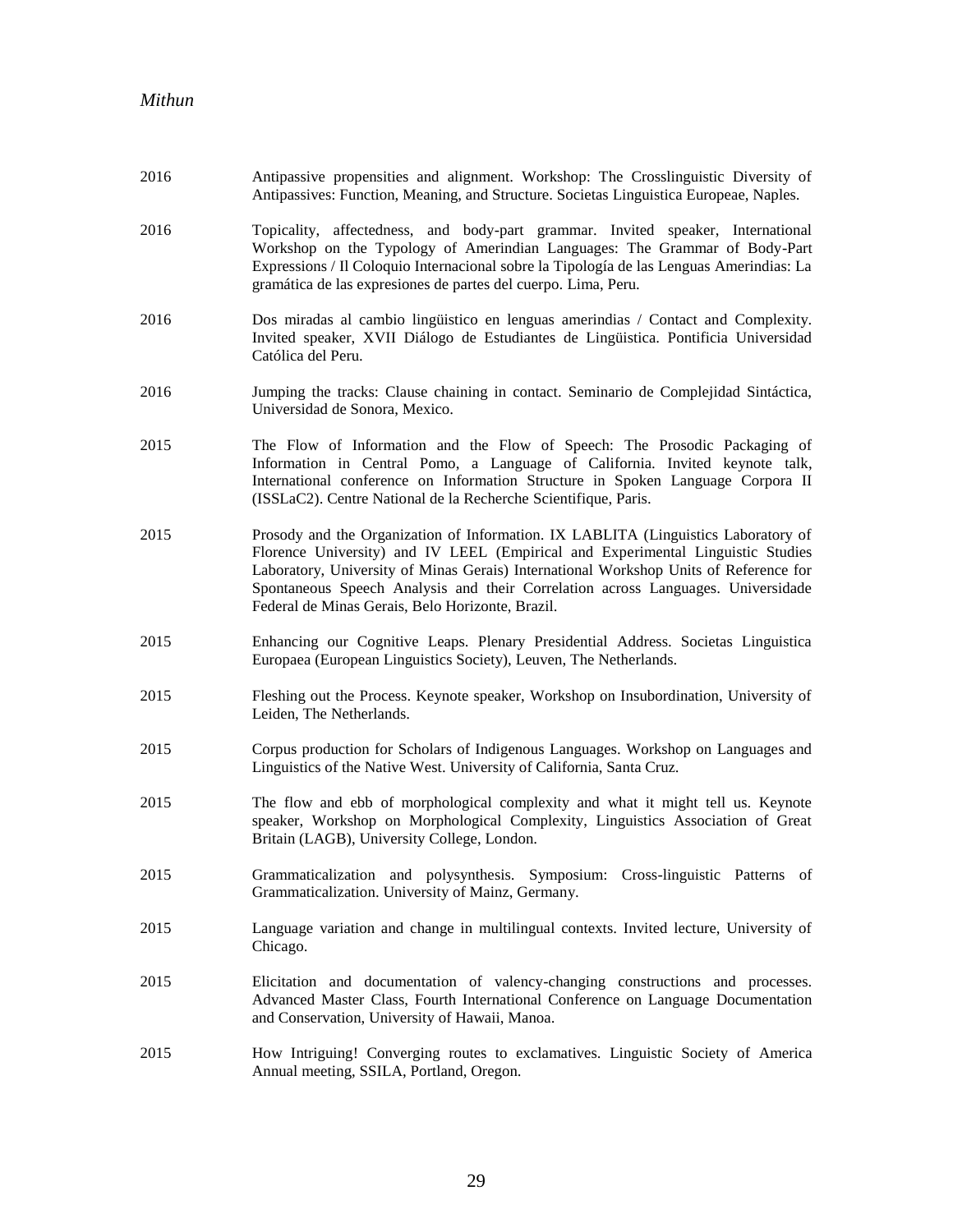| 2015 | Variations in grammaticalization in North America: Cognition, typology, and contact.<br>Symposium on Grammaticalization in Japanese and across Languages. National Institute<br>for Japanese Language and Linguistics, Tokyo.                            |
|------|----------------------------------------------------------------------------------------------------------------------------------------------------------------------------------------------------------------------------------------------------------|
| 2015 | Refining our understanding of language relationships: Areal grammaticalization. Invited<br>lecture, Tohoku University, Graduate School of International Cultural Studies Sendai,<br>Japan.                                                               |
| 2014 | Contact-stimulated grammatical extension: From syntax to information structure and<br>back. Keynote speaker for annual meeting of the Linguistic Association of Finland:<br>Language Contact: The State of the Art. Helsinki.                            |
| 2014 | Morphological complexity and language contact. Societas Linguistica Europaea, Poznan,<br>Poland.                                                                                                                                                         |
| 2014 | Chasing the essence of polysynthesis. International Symposium on Polysynthesis.<br>NINJAL. National Institute for Japanese Language and Linguistics. Tokyo, Japan.                                                                                       |
| 2014 | The limits of polysynthesis, with Nicholas Evans and Michael Fortescue. International<br>Symposium on Polysynthesis. NINJAL. National Institute for Japanese Language and<br>Linguistics. Tokyo, Japan.                                                  |
| 2014 | Transitivity and information flow. Typology Festa, Symposium on Transitivity. National<br>Institute for Japanese Language and Linguistics. Tokyo, Japan.                                                                                                 |
| 2014 | Emerging voices: Diversity in the age of Globalization. Invited keynote address,<br>Symposium Emerging Themes in Native North American Research: Planning the<br>Smithsonian Agenda for the 21st Century. Smithsonian Institution, Washington, D.C.      |
| 2014 | The value of good conversation. Linguistic Society of America Annual Meeting,<br>Minneapolis, Minnesota.                                                                                                                                                 |
| 2014 | The mysterious case of the Southeast: Sh. Fifteenth Spring Workshop on Theory and<br>Method in Linguistic Reconstruction. University of Michigan, Ann Arbor.                                                                                             |
| 2014 | Revitalization: The more obvious and the less obvious. Invited lecture, Department of<br>Sociology and Anthropology Research Symposium: Linguistics and the Native<br>Languages of the Americas. Rochester Institute of Technology, Rochester, New York. |
| 2014 | The Past in our Present: The Rich Legacy of Language. Invited lecture, Department of<br>Sociology and Anthropology Research Symposium: Linguistics and the Native<br>Languages of the Americas. Rochester Institute of Technology, Rochester, New York.  |
| 2014 | What Cycles When and Why? Symposium on Linguistic Cycles. Arizona State<br>University, Tempe.                                                                                                                                                            |
| 2013 | Ion'wé:sen' wáhi'. Invited lecture, Kahnawà:ke Onkwawén:na Raotitióhkwa Language<br>and Cultural Center (Mohawk). Kahnawà: ke, Quebec.                                                                                                                   |
| 2013 | Deconstructing Teleology: The place of synchronic usage patterns among processes of<br>diachronic development. Association for Linguistic Typology XII. Leipzig, Germany.                                                                                |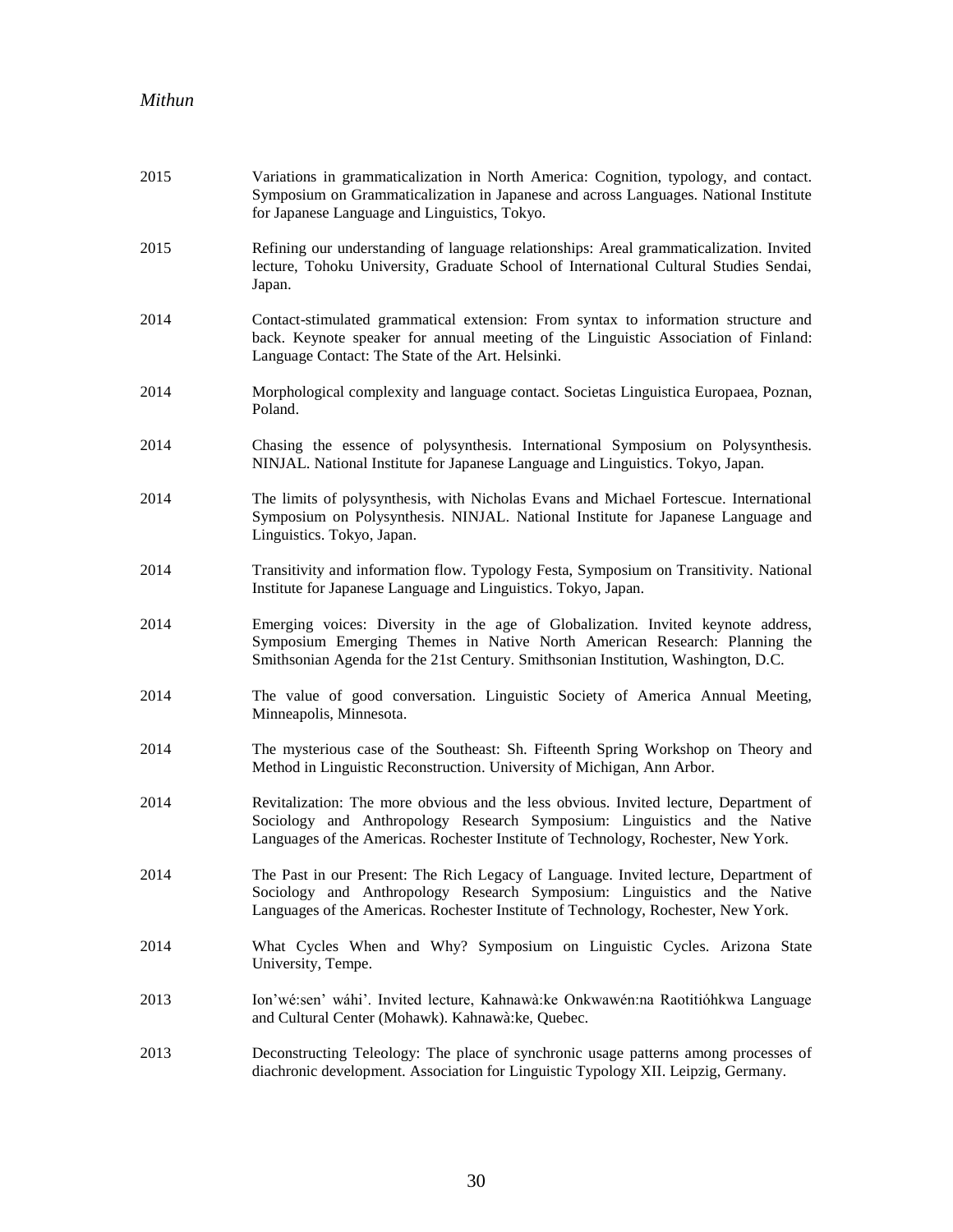| 2013 | Cross-linguistic Patterns in the Verbalization of Experience. International Cognitive<br>Linguistics Conference, University of Edmonton, Alberta.                                               |
|------|-------------------------------------------------------------------------------------------------------------------------------------------------------------------------------------------------|
| 2013 | How Transferrable is Morphology? Linguistic Society of America Annual Meeting,<br>SSILA. Boston.                                                                                                |
| 2013 | Documentation, Revitalization, and Linguistic Theory. Invited lecture, University of<br>Rochester (New York).                                                                                   |
| 2013 | Immediate Connections and Deeper Understanding: Language and Culture. Invited<br>lecture, Rochester Institute of Technology, Rochester, New York.                                               |
| 2012 | How Fascinating! Insubordinate Exclamations. Symposium on The Dynamics of<br>Insubordination. Institute for Languages and Cultures of Asia and Africa, Tokyo.                                   |
| 2012 | Packaging Information: Prosody, Morphology, Syntax, and Discourse. Invited lecture,<br>Laboratoire Dynamique du Language, Institut des Sciences de l'Homme, CNRS,<br>Université Lumière Lyon 2. |
| 2012 | Correlations: Typological Robustness and Diachronic Complexity. Workshop on<br>Typology and Diachrony. Somerville College, Oxford University, Oxford, UK.                                       |
| 2012 | Traces de la langue wendate dans le pays des Iroquois/Influences through Iroquoia.<br>Invited plenary lecture, Congrès d'études wendat et Wyandot. Wendá'ke, Québec.                            |
| 2012 | Challenges and Benefits of Contact among Relatives. International Symposium: Contact<br>Among Genetically Related Languages. University of Texas, Austin.                                       |
| 2012 | Recurring Pronominal Affinities: Higher-Level Semantic Generalizations or Beckoning<br>Trails? Invited lecture, Surrey Morphology Group, University of Surrey, Guildford, UK.                   |
| 2012 | The Shaping of Modality: Views from Iroquoian. Linguistic Society of America/SSILA<br>Annual Meeting, Portland, Oregon.                                                                         |
| 2012 | Dimensions of Morphological Complexity. Symposium on Morphological Complexity,<br>Linguistic Society of America/SSILA, Annual Meeting, Portland, Oregon.                                        |
| 2012 | The Promiscuous Tsi. Kahnawà: ke Onkwawén: na Raotitióhkwa Language and Cultural<br>Center (Mohawk). Kahnawà: ke, Quebec.                                                                       |
| 2012 | Logophoricity across Borders. Fourteenth Spring Workshop on Theory and Method in<br>Linguistic Reconstruction, University of Michigan, Ann Arbor.                                               |
| 2012 | Expanding the Unknown. Invited colloquium lecture, University of Colorado, Boulder.                                                                                                             |
| 2012 | Intonation and Information. Tuscarora Nation, Tuscarora, New York.                                                                                                                              |
| 2011 | Being special. Invited keynote address, Foundation for Endangered Languages XV.<br>Quito, Ecuador.                                                                                              |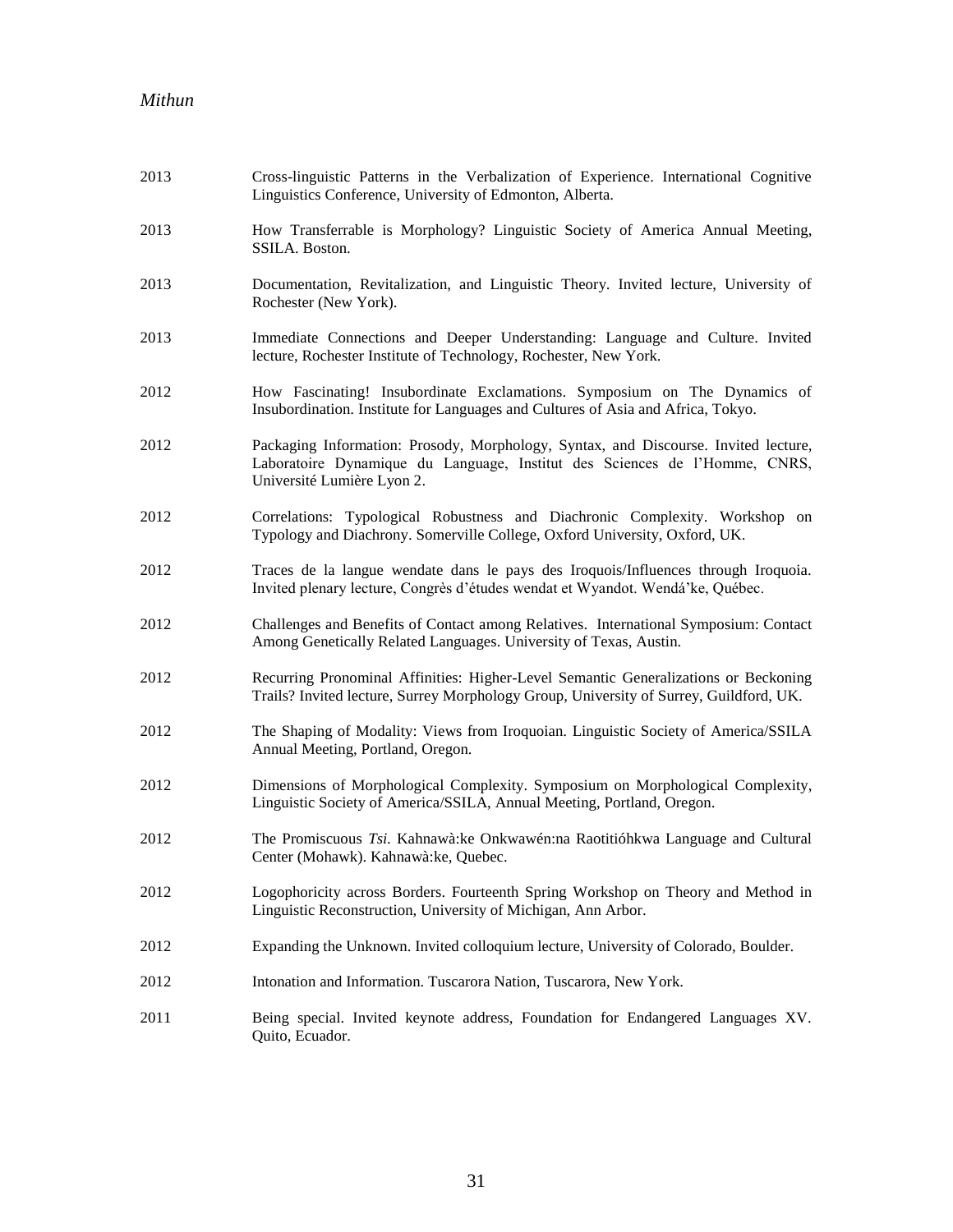| 2011 | Coreference in contact: Pronoun category copying in Northern California. Invited lecture,<br>Seminaire Évolution des structures morphosyntaxiques: l'Évolution des personnels.<br>CNRS (Centre National de la Recherche Scientifique), Typologie et Universaux<br>linguistiques, Villejuif, Paris. |
|------|----------------------------------------------------------------------------------------------------------------------------------------------------------------------------------------------------------------------------------------------------------------------------------------------------|
| 2011 | Interactions between Nominalization and Finiteness. Invited lecture, Workshop Finitude<br>et Nominalisation, Programme International de Coopération Scientifique Complexité<br>syntaxique et diversité typologique. SeDyL-CELIA (CNRS-INALCO-IRD-Université<br>Paris 7.                            |
| 2011 | Marking Syntactic Complexity: Some Internal and External Processes of Development.<br>Invited lecture, Tokyo University of Foreign Studies, Tokyo.                                                                                                                                                 |
| 2011 | Nominalization, syntactic dependency, and discourse dependency. Clause Combining<br>Workshop Research Institute for Languages and Cultures of Asia and Africa, Tokyo.                                                                                                                              |
| 2011 | What revitalization work can teach us about scholarship. Invited lecture, 26 <sup>th</sup> Linguistics<br>Symposium: Language Death, Endangerment, Documentation, and Revitalization.<br>University of Wisconsin-Milwaukee.                                                                        |
| 2011 | Replicating the unknown. Invited colloquium lecture, State University of New York at<br>Stony Brook.                                                                                                                                                                                               |
| 2011 | Language as a window on culture: Stories behind Mohawk gender. Invited colloquium<br>lecture, State University of New York at Stony Brook.                                                                                                                                                         |
| 2011 | The spice words. Kanien'kehá:ka Onkwawén:na Raotitióhkwa Language and Cultural<br>Center. Kahnawà: ke, Québec.                                                                                                                                                                                     |
| 2011 | Tagging modality: Intermingled epistemic and interactive functions of Mohawk tags.<br>Linguistic Society of America Annual Meeting - SSILA. Pittsburgh.                                                                                                                                            |
| 2011 | Gender over Time. The Expression of Gender, workshop sponsored by the Max-Planck<br>Institute for Psycholinguistics, Nijmegen, the Netherlands, and Walter de Gruyter,<br>Publisher, Berlin.                                                                                                       |
| 2011 | Documenting complexity in endangered languages. Invited lecture, Department of<br>Linguistics, University of California, Berkeley.                                                                                                                                                                 |
| 2010 | Nominalization and Complexity: The 'One Grand Principle' Idea. Seminario de<br>Complexidad Sintáctica. University of Sonora, Hermosillo, Mexico.                                                                                                                                                   |
| 2010 | Polycategoriality and conversion: Categorical distinction or cline of productivity?<br>International Conference on Polycategoriality: Cross-linguistic, cross-theoretical and<br>language acquisition approaches. École Normale Supérieure, Paris.                                                 |
| 2010 | Prosody, information structure, and modality. LABLITA workshop, Brazilian Seminar<br>on Pragmatics and Prosody: Illocution, modality, attitude, information patterning and<br>speech annotation. University of Minas Gerais, Belo Horizonte, Brazil.                                               |
| 2010 | Glimpses of other worlds: The vanishing richness of indigenous languages. Invited<br>lecture, University of Belém, Pará, Brazil.                                                                                                                                                                   |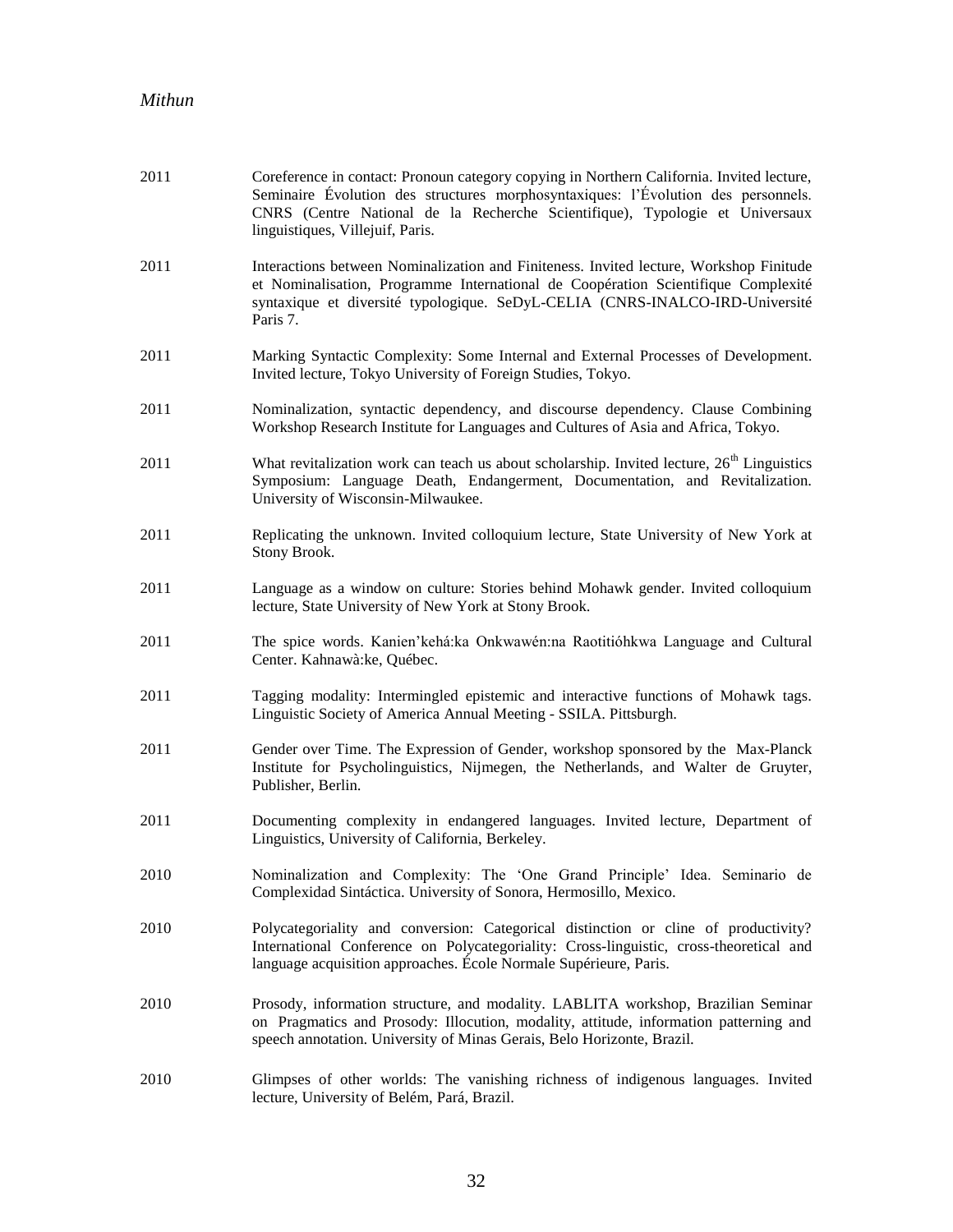| 2010 | Exuberant Complexity: The Interplay of Morphology, Syntax, and Prosody in Central<br>Alaskan Yup'ik. Workshop: Variation in Clause Combining: Views from the New<br>World. Societas Linguisticae Europeaea, Vilnius University, Lithuania.                                                                                                              |
|------|---------------------------------------------------------------------------------------------------------------------------------------------------------------------------------------------------------------------------------------------------------------------------------------------------------------------------------------------------------|
| 2010 | Swiss army knives for linguists: The utility of complementary methodologies. Invited<br>lecture, Tokyo University of Foreign Studies, Japan.                                                                                                                                                                                                            |
| 2010 | The dynamism of complexity. International Workshop on Cross-linguistic Studies on<br>Clause Combining. Institute for Languages and Cultures of Asia and Africa. Linguistic<br>Dynamics Science Project, TUFS, Tokyo, Japan.                                                                                                                             |
| 2010 | Questionable Relatives. Annual Meeting, Linguistic Society of America/Society for the<br>Study of the Indigenous Languages of the Americas. Baltimore.                                                                                                                                                                                                  |
| 2010 | Language in the Fast Lane: Grammatical Replication of the Known and the Unknown.<br>Invited lecture, University of South Carolina, Columbia.                                                                                                                                                                                                            |
| 2010 | Unexpected Treasures: Rewards of Converging Methodologies. Colloquium lecture,<br>University of California, Santa Cruz.                                                                                                                                                                                                                                 |
| 2009 | Detecting Systematicity: Philippine Argument Structures in Context. Dynamique du<br>Langage CNRS, Université Lumière Lyon 2, France.                                                                                                                                                                                                                    |
| 2009 | Empirical Foundations for Grammatical Description in the 21 <sup>st</sup> Century. International<br>Symposium on Theoretical and Methodological Issues in Language Description and<br>Grammar Writing. Research Institute for Languages and Cultures of Asia and Africa<br>(ILCAA), Tokyo University of Foreign Studies. Tokyo, Japan                   |
| 2009 | Catching complexity: Some rewards for sweating the small stuff. Invited plenary speaker,<br>Deutsche Geselschaft für Sprachwissenschaft (31st Annual Conference of the German<br>Linguistics Association), Osnabrück (Germany).                                                                                                                         |
| 2009 | Tags: Cross-linguistic Diversity and Generality. Keynote speaker, Workshop on Modality<br>at Work. Societas Linguistica Europeae (SLE). Lisbon, Portugal.                                                                                                                                                                                               |
| 2009 | The search for regularity in irregularity. Linguistic Society of America / Society for the<br>Study of the Indigenous Languages of the Americas, Annual Meeting. San Francisco.                                                                                                                                                                         |
| 2009 | Windows on the World: The Glorious but Fragile Diversity of Human Language. Invited<br>public lecture, Smithsonian Institution, National Museum of Natural History.                                                                                                                                                                                     |
| 2009 | A crooked path to complementation and relativization. Seminario de complejidad<br>sintáctica. Cuerpo académico: 'Estudios linguistic-tipológicos y etnoculturales en lenguas<br>indígenas y minoritarias' y Programme International de Coopération Scientifique (PICS<br>4704) 'Complexité syntaxique et diversité typologique'. Universidad de Sonora. |
| 2009 | The legacy of language. Invited keynote speaker, Symposium on the American Indian.<br>Northeastern Oklahoma University, Tahlequah, Oklahoma.                                                                                                                                                                                                            |
| 2009 | Evolving circumstances, evolving values: Thinking for the present and the future. Invited<br>keynote speaker, SALSA (Symposium about Language and Society). Austin: University<br>of Texas.                                                                                                                                                             |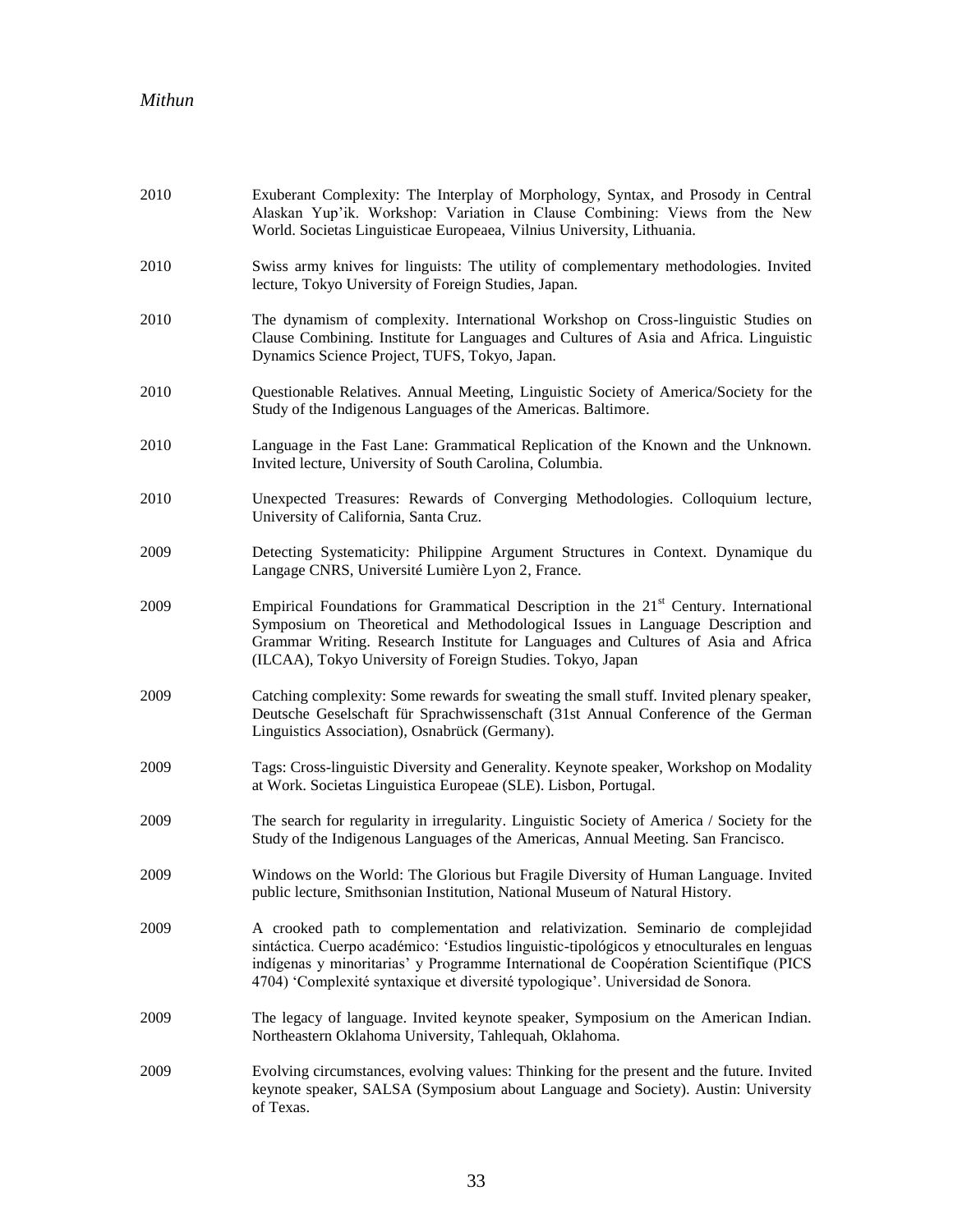| 2009 | The value of Amerindian linguistics. Invited speaker, Gründungskolloquium des<br>European Network of Amerindian Linguistics (ENAL). Institut Ibero-Amerika (IIA).<br>University of Bremen, Germany.                               |
|------|-----------------------------------------------------------------------------------------------------------------------------------------------------------------------------------------------------------------------------------|
| 2009 | The transfer of substance, pattern, and content. Invited speaker, Symposium<br>Morphologies in Contact. Institute of General and Applied Linguistics (IAAS),<br>University of Bremen, Germany.                                    |
| 2009 | Behind irregularity. Invited speaker, Symposium on Irregularity in Morphology and<br>Beyond. Festival of Languages, University of Bremen, Germany.                                                                                |
| 2009 | Location, location, location. Invited keynote speaker, Oklahoma Workshop on Native<br>American Languages. Northeastern Oklahoma University, Tahlequah, Oklahoma.                                                                  |
| 2009 | Our deep linguistic diversity and commonalities: California multilingualism. Invited<br>speaker, Vox California: Cultural Meanings of Linguistic Diversity. University of<br>California, Santa Barbara.                           |
| 2008 | Constraints on compounding and incorporation. Symposium on Compounding.<br>University of Bologna, Italy.                                                                                                                          |
| 2008 | Shaping information: Elusive signals and their interrelationships. Invited keynote lecture,<br>High Desert Society, University of New Mexico, Albuquerque.                                                                        |
| 2008 | Re(e)voling complexity: Adding intonation. Symposium: The genesis of syntactic<br>complexity: diachrony, ontogeny, cognition, evolution. Rice University.                                                                         |
| 2008 | The prosodic ingredient in typology. Invited lecture, Georgetown University.                                                                                                                                                      |
| 2008 | Identifying relatives. Linguistic Society of America / Society for the Study of the<br>Indigenous Languages of the Americas, Annual Meeting. Chicago.                                                                             |
| 2008 | Defectiveness and its implications for our knowledge of words. Conference on<br>Defectiveness. British Academy, London.                                                                                                           |
| 2007 | Freedom and Prosody. Linguistic Society of America / Society for the Study of the<br>Indigenous Languages of the Americas, Annual Meeting, Anaheim.                                                                               |
| 2007 | Relations grammaticales dans une perspective areale: schémas exotiques de la côte du<br>nord-ouest de l'amérique du Nord. Université de Nice, France.                                                                             |
| 2007 | Typology and recursion. Invited lecture, Conference on Recursion in Human Languages.<br>Illinois State University, Normal.                                                                                                        |
| 2007 | Alternative pathways to relativization. Seminario de complejidad sintáctica. Estudios<br>lingüistico-tipológicos y etnoculturales en lenguas indígenas y minoritarias. Maestria en<br>Lingüistica, Universidad de Sonora, Mexico. |
| 2007 | Typological Intersections: Prosody, Morphology, and Syntax. Hale lecture, LSA<br>Linguistic Institute, Stanford University.                                                                                                       |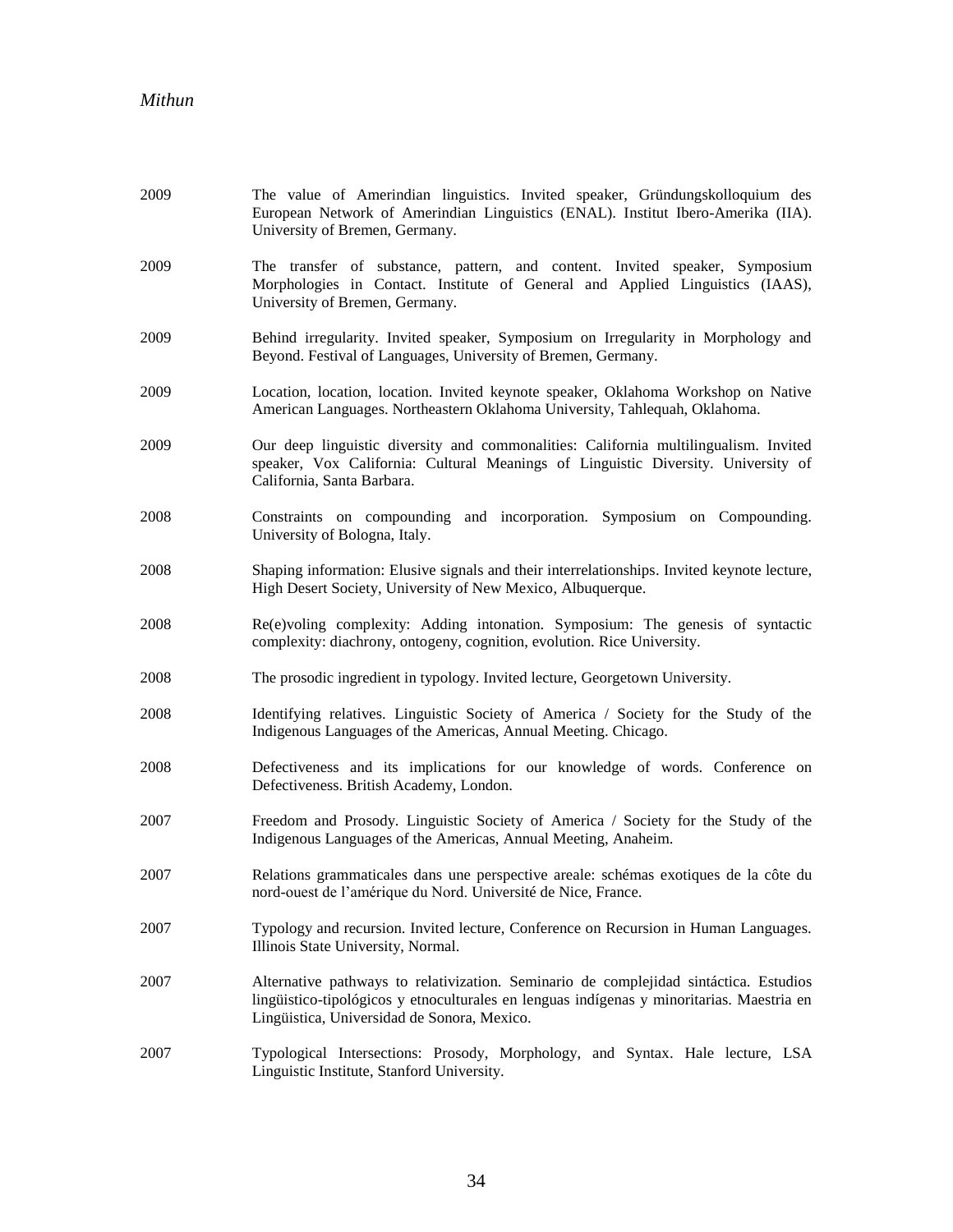| 2007 | Documenting complexity. Invited plenary lecture, Conference on Endangered Languages<br>and Cultures of the Americas. University of Utah, Salt Lake City.                                                                                                        |
|------|-----------------------------------------------------------------------------------------------------------------------------------------------------------------------------------------------------------------------------------------------------------------|
| 2007 | Interactions and explanations: Intonation, morphology, and syntax. Linguistics<br>colloquium, University of California, Davis.                                                                                                                                  |
| 2006 | Polysynthesis in the Arctic. Invited lecture, Congrès international des études inuit,<br>organisé par l'Institut National des Langues et Civilisations Orientales (INALCO). Paris.                                                                              |
| 2006 | Rhetorical prosody and polysynthesis. Invited plenary speaker, Societas Linguistica<br>Europaea. Universität Bremen, Germany.                                                                                                                                   |
| 2006 | Prosodic information structure and morphological complexity. Invited keynote speaker,<br>Encuentro Internacional de Lingüistica en el Noroeste, University of Sonora, Mexico.                                                                                   |
| 2006 | Theoretical and cultural issues in documentation for the future. Invited lecture, Università<br>Roma 3, Rome.                                                                                                                                                   |
| 2006 | Threads in the tapestry of syntax. Invited lecture, opening ceremony for the Leiden<br>University Centre for Linguistics, Leiden, The Netherlands.                                                                                                              |
| 2006 | Complementation and Mohawk. Invited plenary lecture, Chicago Linguistic Society 42.<br>University of Chicago.                                                                                                                                                   |
| 2006 | Grammatical Categories in Contact: Agents and Patients in California. Linguistic Society<br>of America Annual Meeting, Albuquerque, New Mexico.                                                                                                                 |
| 2006 | Structural parameters of clause integration: Elusive complementation. Seminario de<br>complejidad sintáctica. Estudios lingüistico-tipológicos y etnoculturales en lenguas<br>indígenas y minoritarias. Maestria en Lingüistica, Universidad de Sonora, Mexico. |
| 2005 | What is a language: Documentation for evolving communities. Invited lecture, Symposium<br>on structure, content and community in language documentation: The new look of linguistic<br>methodology. University of California, Berkeley.                         |
| 2005 | How many native American languages are there? National Public Radio program 26 in<br>series Talkin'about Talk: Year of Languages in the U.S.                                                                                                                    |
| 2005 | Chafean contributions to Iroquoian languages and linguistics. Invited lecture, Katholieke<br>Universiteit, Leuven (Belgium).                                                                                                                                    |
| 2005 | Documentation under endangerment. Invited lecture, Roosevelt Academy of Utrecht<br>University, Middelburg, The Netherlands                                                                                                                                      |
| 2005 | Multi-phrasal constructions as borrowable starting points for grammaticalization.<br>Symposium on Constructions and Grammatical Change. International Conference on<br>Historical Linguistics. University of Wisconsin, Madison.                                |
| 2005 | Reconciling similarity and diversity: Participants in grammar. Invited lecture,<br>Forschungsgemeinschaft für Mehrsprachigkeit, University of Hamburg (Germany).                                                                                                |
| 2005 | Beyond the core: Alternative ways of identifying the others. Linguistics Society of America<br>Annual Meeting, Oakland.                                                                                                                                         |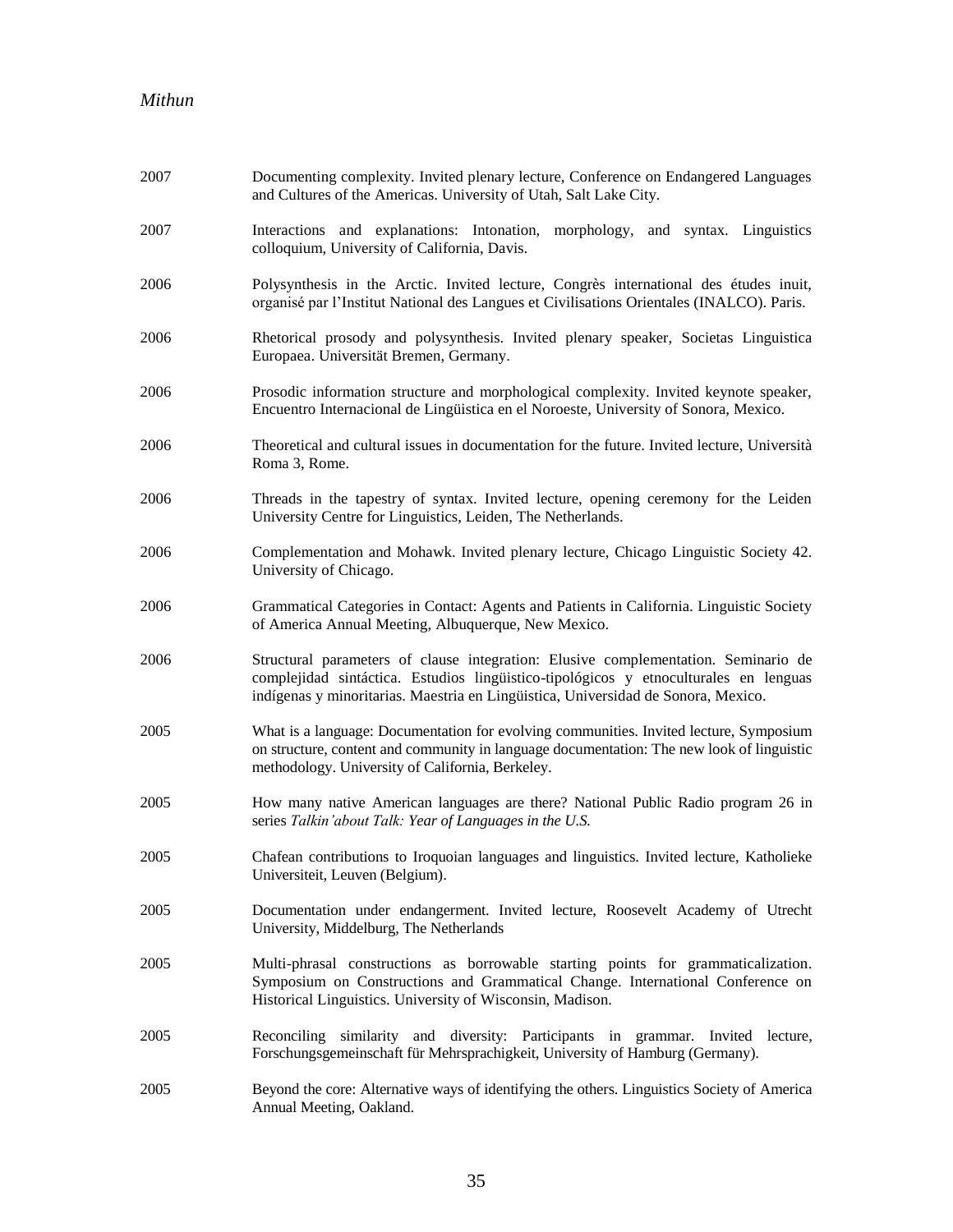| 2005 | Schémas de structure argumentale nucléaire et complexité morphologique. Invited lecture,<br>Collège de France, Paris.                                                                                                                                                                                                      |
|------|----------------------------------------------------------------------------------------------------------------------------------------------------------------------------------------------------------------------------------------------------------------------------------------------------------------------------|
| 2005 | Au delà du marquage concentrique ou exocentrique. Invited lecture, Collège de France,<br>Paris.                                                                                                                                                                                                                            |
| 2005 | Understanding similarities and differences: Language universals, typology, use, diachrony,<br>and contact. Invited lecture, San Diego State University.                                                                                                                                                                    |
| 2005 | The emergence of Agent/Patient systems. Invited keynote address, Conference on The<br>Typology of Stative-Active Languages. Max Planck Institute for Evolutionary<br>Anthropology, Leipzig, Germany.                                                                                                                       |
| 2005 | Argument structure and deep genetic relations. Symposium on Linguistic Theory and<br>Grammatical Change, organized by the Centre for Advanced Study at the Norwegian<br>Academy of Science and Letters. Rosendal, Norway.                                                                                                  |
| 2005 | What is the essence of a language? Invited lecture, University of Oregon, Eugene.                                                                                                                                                                                                                                          |
| 2005 | Passives without Subjects? Invited lecture, Tercer seminario de voz, cambio de valencia y<br>valencia y formación de palabra. Cuerpo académico: Estudios lingüistoci-tipológicos y<br>ethnoculturales en lenguas indigenas y minoritarias. Projecto de investigación<br>CONACyT. University of Sonora, Hermosillo, Mexico. |
| 2004 | "Unborrowable" areal traits. Henry Sweet lecture 2004, Linguistic Association of Great<br>Britain, Roehampton University                                                                                                                                                                                                   |
| 2004 | Typology and diachrony: How stable is the grammar of argument structure? Keynote<br>lecture, Workshop on Contact, Borrowability, and Typology. Linguistic Association of<br>Great Britain. Roehampton University.                                                                                                          |
| 2004 | Linguistics in the face of language endangerment. Invited keynote lecture, Endangered<br>Languages Program. Netherlands Organisation for Scientific Research. Amsterdam.                                                                                                                                                   |
| 2004 | The non-universality of obliques. Plenary lecture, International Conference on the Syntax of<br>the World's Languages. Max Planck Institute for Evolutionary Anthropology and the<br>University of Leipzig, Leipzig, Germany.                                                                                              |
| 2004 | How stable are grammatical relations? Plenary lecture, LENCA 2: Symposium on<br>Grammatical Relations in the Languages of Europe and North Central Asia. Kazan State<br>University, Tartar Republic, Russia.                                                                                                               |
| 2004 | The status of the sentence outside of literacy. Annual meeting, Linguistic Society of<br>America, Boston.                                                                                                                                                                                                                  |
| 2004 | Explaining the differences. Ralph Fasold Lecture in Linguistics, Georgetown University,<br>Washington, D.C.                                                                                                                                                                                                                |
| 2004 | Response, Linguistic Society of America Symposium: Endangered Data versus Enduring<br>Practice: Creating Linguistic Resources that Last. Boston.                                                                                                                                                                           |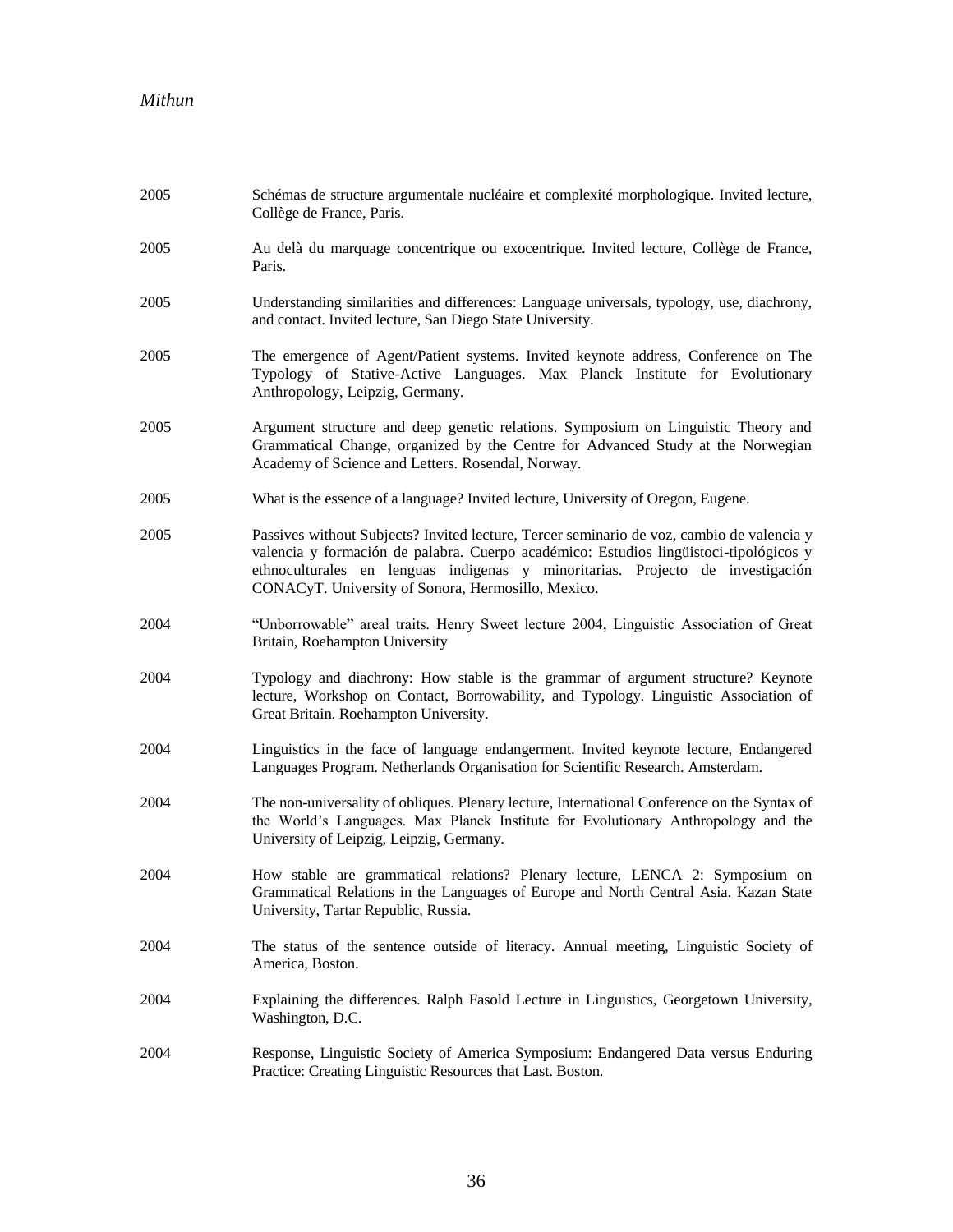| 2004 | Contact and the reanalysis of core argument structure. Tenth Spring Workshop on Theory<br>and Method in Linguistic Reconstruction. University of Michigan, Ann Arbor.                                      |
|------|------------------------------------------------------------------------------------------------------------------------------------------------------------------------------------------------------------|
| 2004 | Divergence and convergence: Typology, diachrony, and contact. Keynote address,<br>Conference on Diversity and Universals in Language: The Consequences of Variation.<br>Stanford University.               |
| 2003 | On the status of the sentence as the domain of grammar. Invited lecture, Lacito CNRS<br>(Centre National de la Recherche Scientifique), Paris.                                                             |
| 2003 | The referential status of pronominal prefixes. Annual meeting, Linguistic Society of<br>America. Atlanta.                                                                                                  |
| 2003 | Alternative worlds in peril: What do we lose when we lose a language? Address to the<br>Board of Governors, La Trobe University, Melbourne, Australia.                                                     |
| 2003 | Grammatical dependency beyond the sentence. Invited lecture, Laboratoire Dynamique du<br>Langage, Institut des Sciences de l'Homme, Lyon (France).                                                         |
| 2003 | Applicatives across the world. Invited lecture, Université Lumière Lyon 2. Lyon (France).                                                                                                                  |
| 2003 | The observed suffixing preference. Invited lecture, Monash University, Melbourne,<br>Australia.                                                                                                            |
| 2003 | On explanation. Invited lecture, Centre for Research Typology, Melbourne, Australia.                                                                                                                       |
| 2003 | From syntax to discourse and back. Invited lecture, Georgetown University Round Table<br>Conference on Linguistics. Georgetown University, Washington D.C.                                                 |
| 2002 | Why prefixes? Invited keynote address, Tenth International Morphology Meeting, Budapest<br>(Szentendre), Hungary.                                                                                          |
| 2002 | A polysynthetic riddle. Linguistic Society of America annual meeting, San Francisco.                                                                                                                       |
| 2002 | Extending syntax to the discourse domain. Invited lecture, University of Surrey, England.                                                                                                                  |
| 2002 | From downstairs to upstairs: A quiet evolution from dependent to independent clause<br>structures and its implications. Oxford-Kobe Seminar on Language Change and Historical<br>Linguistics. Kobe, Japan. |
| 2002 | Pronouns and agreement: The information status of pronominal affixes. Symposium on<br>Agreement, Linguistic Association of Great Britain, Manchester.                                                      |
| 2002 | Rhetorical nominalization in Barbareño Chumash. Hokan-Penutian Conference: Fiftieth<br>Anniversary of the Survey of California and Other Indian Languages. University of<br>California, Berkeley.          |
| 2002 | Grammars and the community. Invited speaker, Symposium on Grammatical Description of<br>Undocumented Languages. International Linguistics Center of SIL International, Dallas.                             |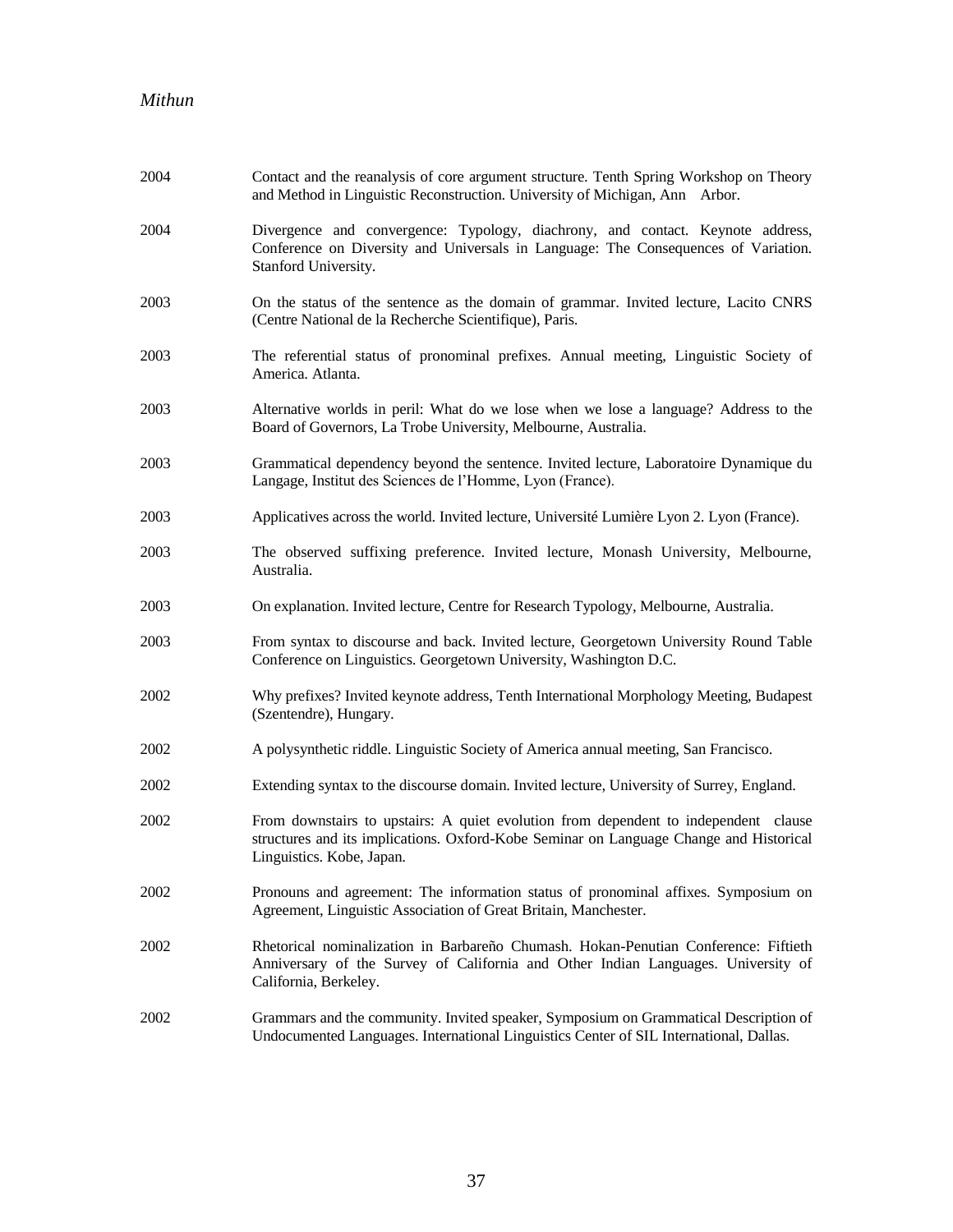| 2002 | Social, linguistic, and intellectual consequences of obsolescence and their implications for<br>communities, linguists, and linguistics. Invited keynote lecture, Colloquium series<br>Endangered Languages and Language Stabilization, sponsored by the Graduate Student<br>Organization, University of Oregon. |
|------|------------------------------------------------------------------------------------------------------------------------------------------------------------------------------------------------------------------------------------------------------------------------------------------------------------------|
| 2002 | Linguistics in the face of language loss: What should be documented, for whom, and how?<br>Department of Linguistics, University of Oregon.                                                                                                                                                                      |
| 2001 | Understanding and explaining applicatives. Chicago Linguistic Society. Plenary address.<br>University of Chicago.                                                                                                                                                                                                |
| 2001 | Typology and explanation: The diachronic dimension. Plenary keynote address.<br>International Linguistics Association. New York City.                                                                                                                                                                            |
| 2001 | The languages of California in time and space. Association for Linguistic Typology,<br>University of California, Santa Barbara.                                                                                                                                                                                  |
| 2000 | Exploring the boundaries of suppletion. Conference on Suppletion. University of<br>Stockholm, Sweden.                                                                                                                                                                                                            |
| 2000 | In celebration of diversity: Alternative ways of viewing the world. Dr. Martin Luther King<br>Jr. University Lecture, University of Michigan, Ann Arbor.                                                                                                                                                         |
| 2000 | Our California linguistic heritages: What was, what is, and what can be. Program on<br>Tradition and Community: Orality and Ethnic Identity. Jointly sponsored by the<br>Department of Linguistics, University of California, Berkeley.                                                                          |
| 2000 | Detecting and deciphering Iroquois placenames. Annual Conference on Iroquois Research.<br>The Rensselaerville Institute, Rensselaerville, New York.                                                                                                                                                              |
| 2000 | Speaking suppletively. Invited plenary lecture, annual meeting of the Linguistic Association<br>of the United States and Canada. Houston.                                                                                                                                                                        |
| 2000 | The evolution of an adjective category. SSILA, Annual Meeting of the Linguistic Society<br>of America. Chicago.                                                                                                                                                                                                  |
| 2000 | Ergativity and language contact on the Oregon Coast: Alsea, Siuslaw, and Coos. Berkeley<br>Linguistics Society. University of California, Berkeley.                                                                                                                                                              |
|      | Also presented at the University of Stockholm, Sweden.                                                                                                                                                                                                                                                           |
| 2000 | The cross-clause syntax of applicatives. Annual Meeting of the American Anthropological<br>Association, San Francisco.                                                                                                                                                                                           |
| 2000 | Language-internal and language-external forces in the evolution of case patterns. Invited<br>lecture, Arizona State University, Phoenix.                                                                                                                                                                         |
| 1999 | An invisible hand at the root of causation. International Symposium New Reflections on<br>Grammaticalization, Universitaet Potsdam, Germany.                                                                                                                                                                     |
| 1999 | Lexical categories and the delimitation of morphological processes. Invited plenary lecture,<br>Mediterranean Morphology Meeting, Malta.                                                                                                                                                                         |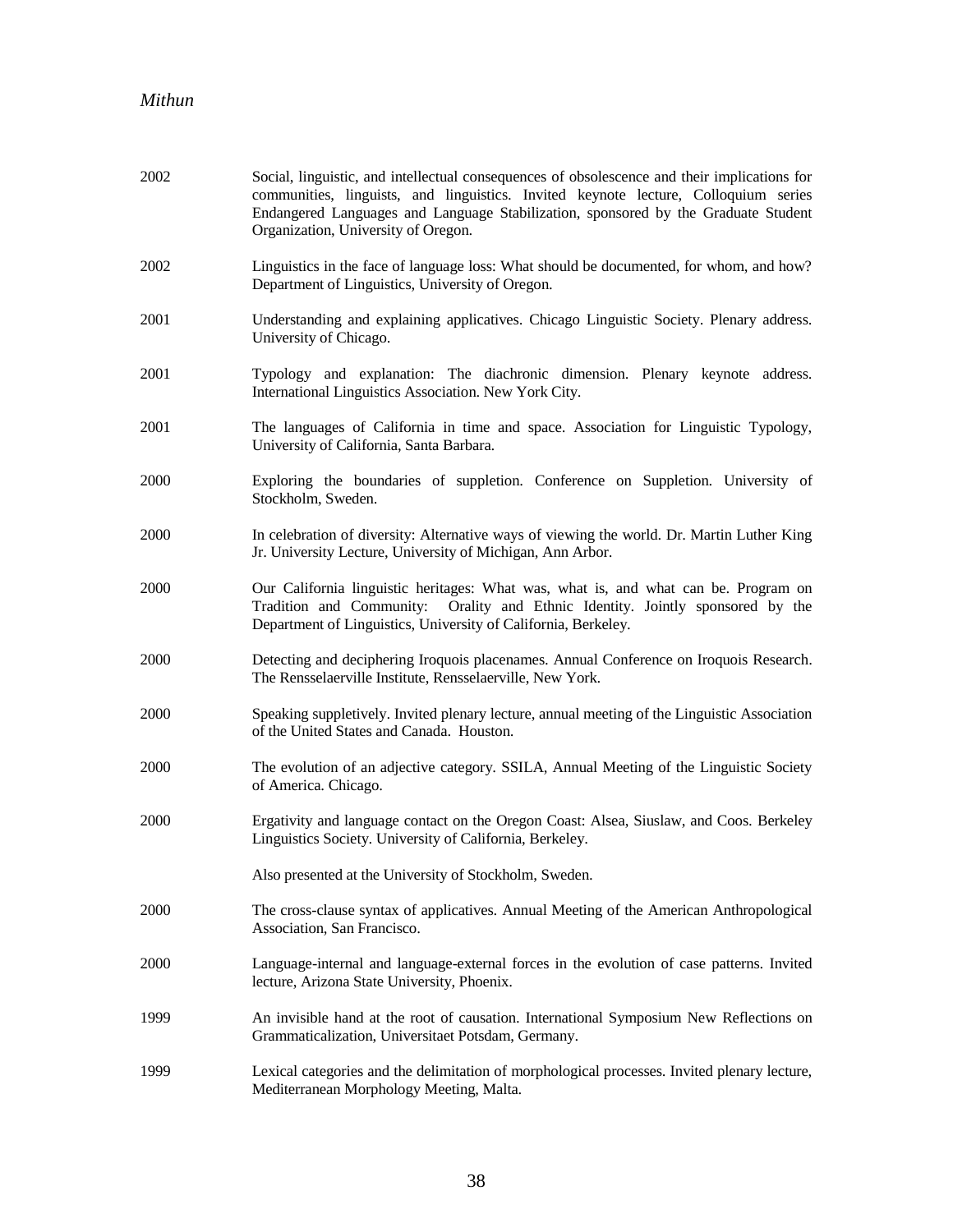| 1999 | Typology and history: Means to explanation. Plenary lecture, Association for Linguistic<br>Typology. University of Amsterdam. The Netherlands.                                                                                    |
|------|-----------------------------------------------------------------------------------------------------------------------------------------------------------------------------------------------------------------------------------|
| 1999 | Lexical forces shaping the evolution of grammar. International Congress of Historical<br>Linguists. University of British Columbia, Vancouver.                                                                                    |
| 1999 | Actualization patterns in grammaticalization: From clause to locative morphology.<br>Symposium on Actualization in Language Change. International Congress of Historical<br>Linguists. University of British Columbia, Vancouver. |
| 1999 | Metonymic dative-genitive connections. Invited lecture, Rice University, Houston.                                                                                                                                                 |
| 1999 | Paradigmatic reanalyses and affix order. Invited lecture, University of Texas, Arlington.                                                                                                                                         |
| 1999 | The functions of roots and affixes. Invited lecture, SIL International, Dallas.                                                                                                                                                   |
| 1998 | Morpheme reordering. Linguistic Society of America, SSILA session. New York.                                                                                                                                                      |
| 1998 | The creation of grammar. I: Morphology; II: Syntax. Address to the Faculty of Arts,<br>University of Helsinki, Finland.                                                                                                           |
| 1998 | Seminar on the structure of a polysynthetic language (Mohawk). University of Helsinki,<br>Finland.                                                                                                                                |
| 1998 | Invited discussant, Panel on Endangered Languages: Practical fieldwork: Conflicting<br>Constraints on the Ethical Researcher. Linguistic Society of America. New York.                                                            |
| 1998 | Challenges for inflectional description. Invited lecture, University of Essex, England.                                                                                                                                           |
| 1998 | The difference a category makes: nominal and clausal attributive possession. Keynote<br>speaker, Symposium on Possession. Copenhagen Business School, Copenhagen, Denmark.                                                        |
| 1998 | The psychological reality of paradigms. Invited lecture, Georgetown University,<br>Washington D.C.                                                                                                                                |
| 1998 | Grammaticization, derivation, and inflection. Invited lecture, University of Oslo, Norway.                                                                                                                                        |
| 1998 | Affix ordering and reordering. Eighth International Morphology Meeting, Budapest,<br>Hungary.                                                                                                                                     |
| 1997 | The functions of morphological forms. Invited lecture, Symposium on Typology and<br>History concerning the Endangered Languages of the North Pacific Rim, Kyoto University,<br>Japan.                                             |
| 1997 | Stories behind the ordering of morphemes. The Interface between Comparative Linguistics<br>and Grammaticalization Theory. Rice University Symposium on Linguistics. Houston.                                                      |
| 1997 | Lexical complexity in spoken language. Invited lecture, Symposium on Spoken and Written<br>Language, University of Copenhagen, Denmark.                                                                                           |
| 1997 | The status of the Iroquoian noun category. Invited lecture, University of Düsseldorf,<br>Germany.                                                                                                                                 |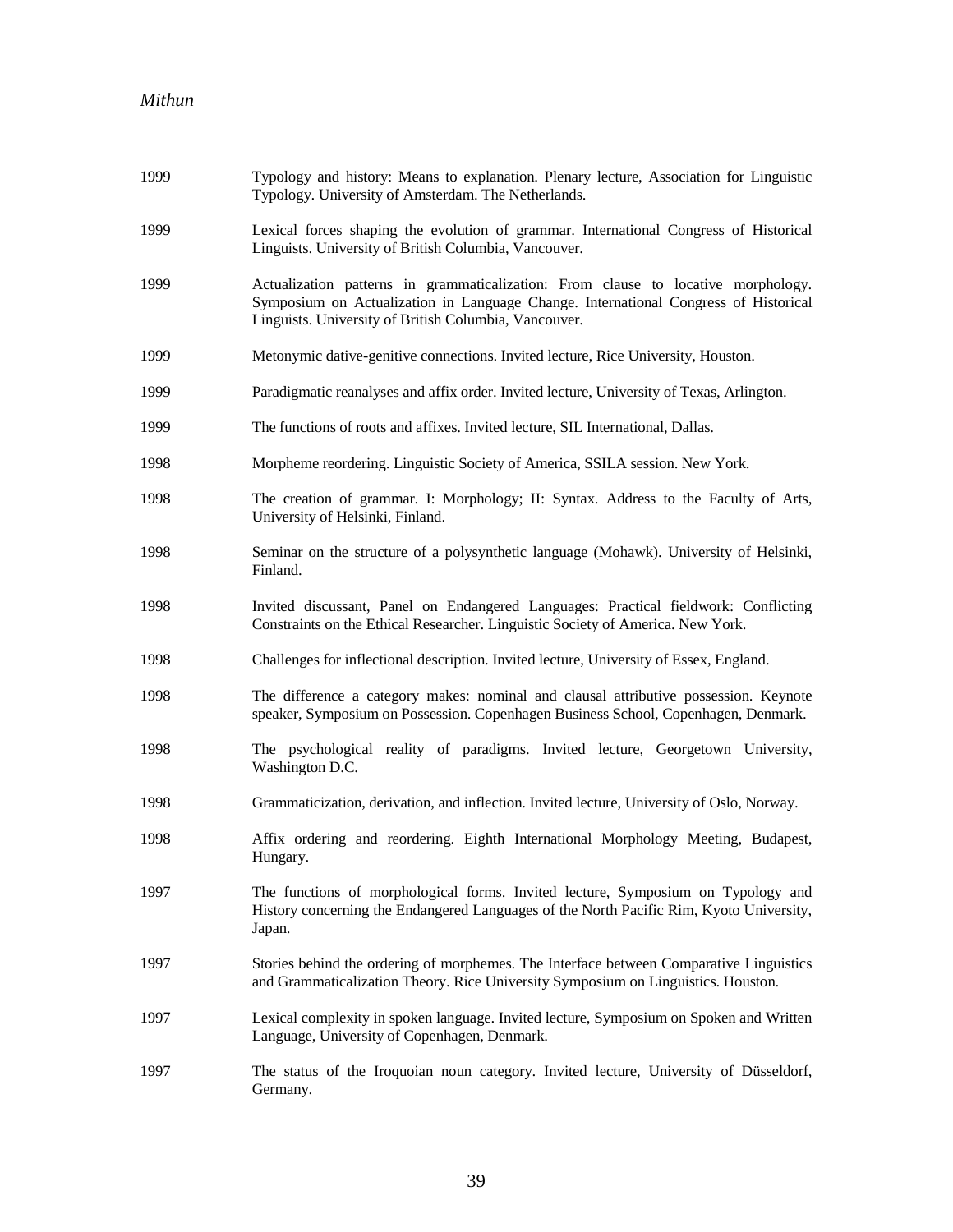| 1997 | Paradigmatic pressures on suffix order. Invited lecture, University of Aarhus, Denmark.                                                                                                                                         |
|------|---------------------------------------------------------------------------------------------------------------------------------------------------------------------------------------------------------------------------------|
| 1997 | The sequencing of grammaticization effects. Invited keynote address, International<br>Congress of Historical Linguists, Düsseldorf, Germany.                                                                                    |
| 1997 | Valency-changing derivation in Central Alaskan Yup'ik. Symposium: Transitivity: Devices<br>and Designs. Research Centre for Linguistic Typology, The Australian National University,<br>Canberra.                               |
| 1997 | Noun and verb in Iroquoian. Annual Meeting of the Association for Linguistic Typology.<br>University of Oregon, Eugene.                                                                                                         |
| 1997 | The status of tense within inflection. First Mediterranean Meeting on Morphology.<br>Mytilene, Greece.                                                                                                                          |
| 1997 | What it means to be a word: lexical effects of incorporation. European Colloquium on the<br>boundaries of morphology and syntax. Rome, Universitá di Roma Tre.                                                                  |
| 1997 | Invited discussant: Symposium on External Possession. (Three formal discussion sessions.)                                                                                                                                       |
| 1996 | The structure of Mohawk and its implications for grammatical theory. Invited plenary<br>Language Tutorial, Linguistics Association of Great Britain, Cardiff, Wales.                                                            |
| 1996 | The values of linguistic diversity. Invited public lecture, Third Culture Copenhagen,<br>Copenhagen, Denmark. (Part of the activities surrounding the designation of Copenhagen<br>as the Cultural Capital of Europe for 1996.) |
| 1996 | Mapping the mind: glimpses of cognitive alternatives from North America. Symposium:<br>The World-view of the Third Millennium. The Mindship, Holmen, Copenhagen, Denmark.                                                       |
| 1996 | The relativity of time in Barbareño Chumash. California Indian Conference. University of<br>California, Berkeley.                                                                                                               |
| 1996 | The discourse shaping of grammar. Georgetown Linguistics Society. Georgetown<br>University, Washington D.C.                                                                                                                     |
| 1996 | The meanings of roots and affixes. Plenary keynote lecture, International Morphology<br>Meeting, Institut für Sprachwissenschaft der Universität Wien. University of Vienna and<br>Austrian Academy of Sciences.                |
| 1996 | From clause structure to word structure. Symposium on Syntactic Reconstruction.<br>University of Pittsburgh.                                                                                                                    |
| 1996 | Lexical affixes and morphological typology. Invited lecture, Simon Fraser University,<br>Vancouver.                                                                                                                             |
| 1996 | The discourse shaping of grammar. Georgetown Linguistics Society, Georgetown<br>University, Washington, D.C.                                                                                                                    |
| 1996 | The functional distinction between roots and affixes in Central Alaskan Yup'ik Eskimo.<br>Annual Meeting of the Anthropological Association, San Francisco.                                                                     |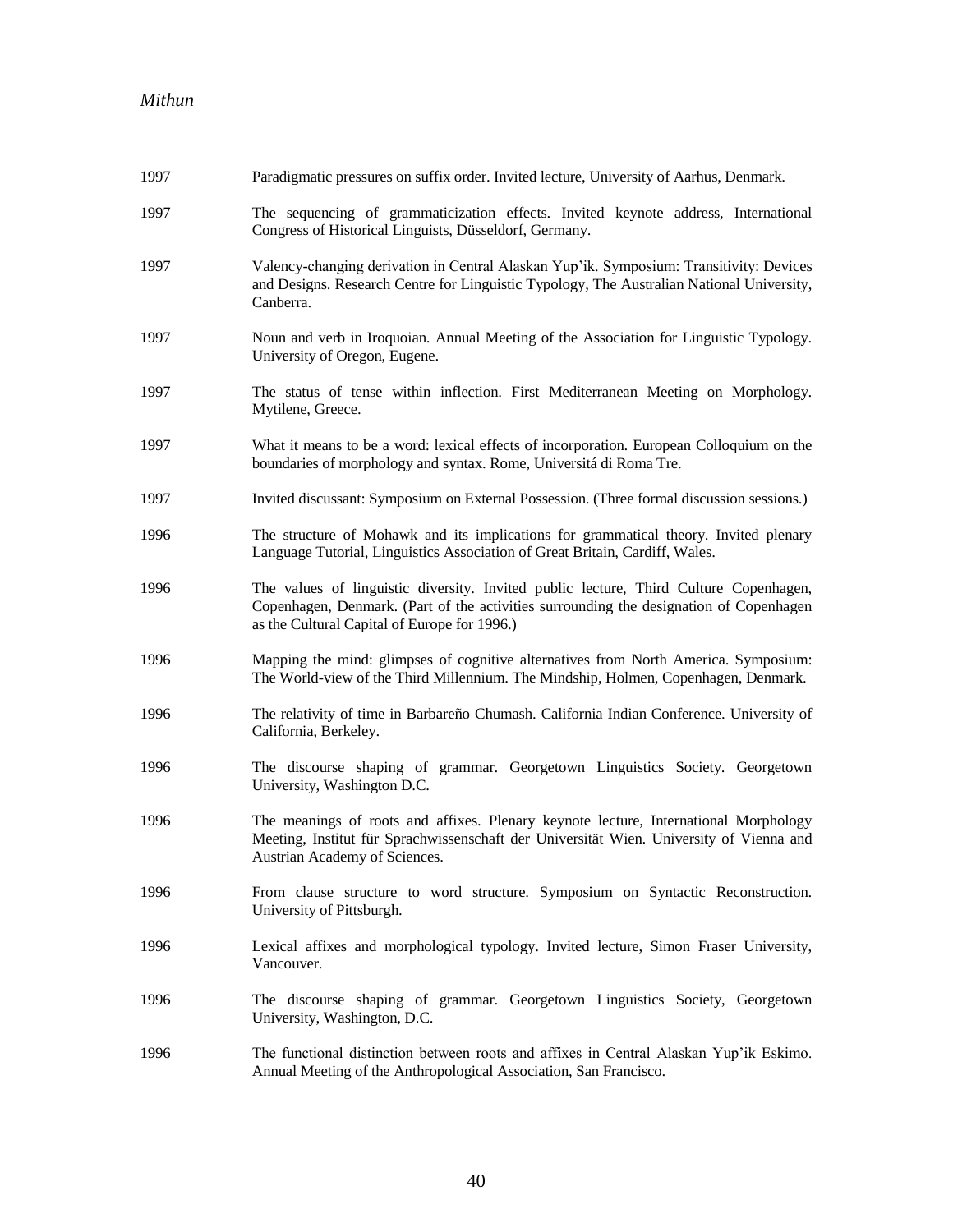| 1995 | The codification of time on the Pacific Rim of North America. Symposium on Time and<br>Language, National Museum of Ethnology, Osaka, Japan.                                                                    |
|------|-----------------------------------------------------------------------------------------------------------------------------------------------------------------------------------------------------------------|
| 1995 | The legacy of recycled aspect. International Congress of Historical Linguists, University of<br>Manchester, Manchester, England.                                                                                |
| 1995 | What use are A, S, and O? With Wallace Chafe. Conference on Functionalism. Plenary<br>keynote lecture, University of New Mexico, Albuquerque.                                                                   |
| 1995 | The functions of distributive markers in Iroquoian languages and their reasons. Conference<br>on Iroquois Research, Institute on Man and Science, Rensselaerville, New York.                                    |
| 1995 | Associative forms in Central Alaskan Yup'ik: Implications for the typology of number<br>systems. With Greville Corbett. The Linguistics Association of Great Britain. University of<br>Essex, Colchester.       |
| 1995 | The significance of diversity in language endangerment and preservation. Symposium:<br>Endangered Languages: Current Issues and Future Prospects. Dartmouth College.                                            |
| 1995 | Internal and external relationships of the Chumash languages. Workshop organized by and<br>for members of the California Chumash communities and their descendants. Santa Barbara<br>Museum of Natural History. |
| 1995 | Distributives, collectives, and number in the world's languages. With Greville Corbett.<br>Association for Linguistic Typology. Vittoria-Gasteiz, Spain.                                                        |
| 1995 | The grammaticization of reality. Colloquium lecture, University of South Carolina,<br>Columbia.                                                                                                                 |
| 1995 | Mohawk discourse structures. Workshop for Native teachers of the Mohawk language.<br>Kanehsatà: ke, Quebec (Oka).                                                                                               |
| 1995 | The codification of spatial concepts in the native languages of North America. Colloquium<br>lecture, Department of Geography, University of California, Santa Barbara.                                         |
| 1995 | Chumash language appreciation. Chumash Culture Circle, organized by and for members of<br>the California Chumash communities and their descendents. Santa Barbara Museum of<br>Natural History.                 |
| 1994 | Arbitrariness versus motivation in the shaping of grammatical systems. Invited lecture,<br>Faculty of Letters, University of Kobe, Japan.                                                                       |
| 1994 | New directions in referentiality. Symposium on Anaphora. University of Colorado,<br>Boulder.                                                                                                                    |
| 1994 | Autonomy versus integration: Explanation in linguistic theory. Invited lecture, Rice<br>University, Houston.                                                                                                    |
| 1994 | On the status of the irrealis. American Anthropological Association, Atlanta, Georgia.                                                                                                                          |
| 1994 | The future is to come. Annual Conference on Iroquois Research. Institute on Man and<br>Science, Rensselaerville, New York.                                                                                      |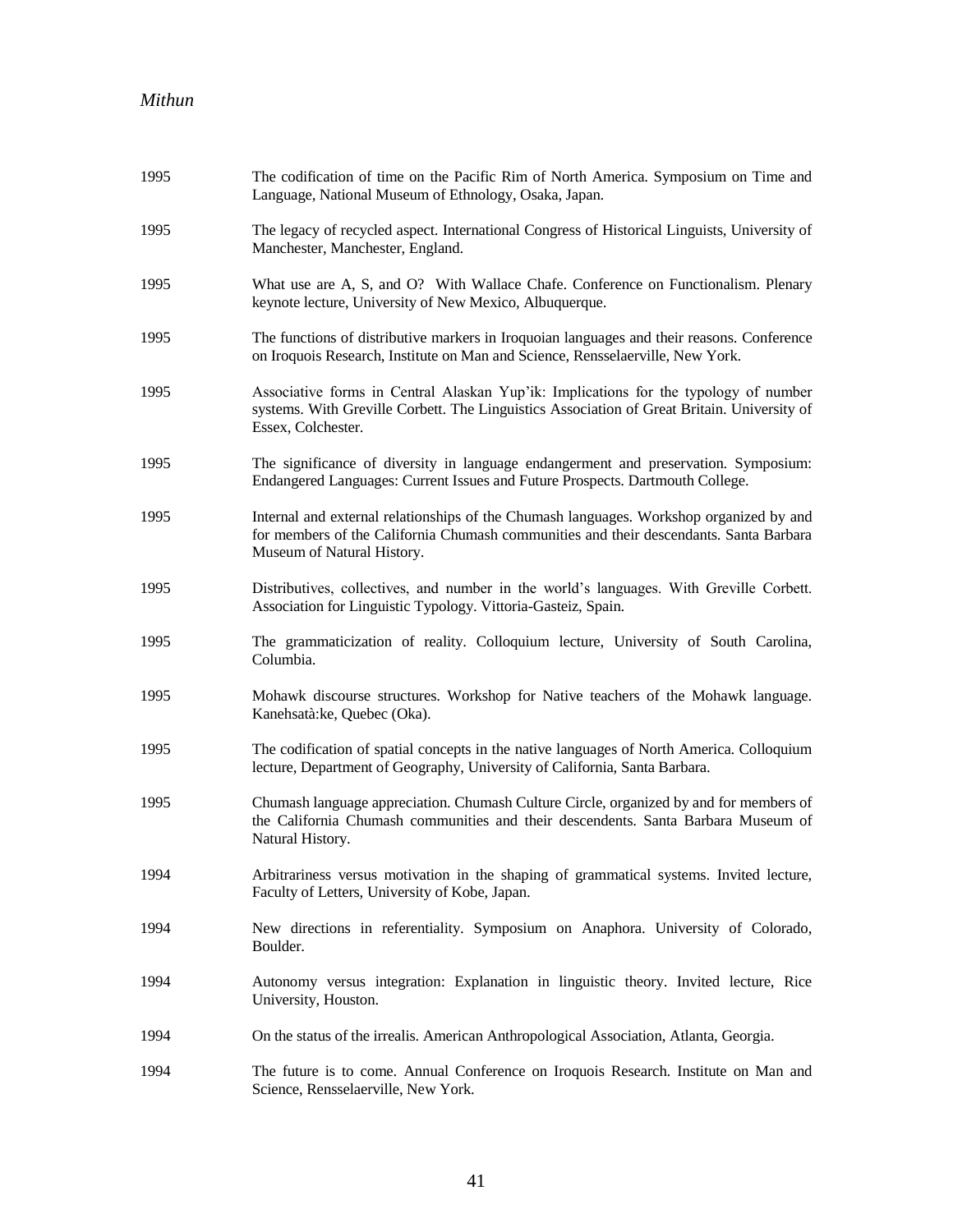| 1994 | Grammaticalization and referentiality. Mid-America Linguistics Conferency. Lawrence:<br>University of Kansas.                                                                                          |
|------|--------------------------------------------------------------------------------------------------------------------------------------------------------------------------------------------------------|
| 1994 | Associative forms in a typology of number systems. With Greville Corbett. Association for<br>Linguistic Typology. Konstanz, Germany.                                                                   |
| 1994 | Indigenous languages in the schools in North America. Invited Lecture, Symposium on<br>Aboriginal and Torres Strait Islander Languages in the Schools, Melbourne, Australia.                           |
| 1993 | Prosodic cues to accessability. Fourth International Pragmatics Conference, Kobe, Japan.                                                                                                               |
| 1993 | Affixation and morphological longevity. International Society for Historical Linguistics.<br>University of California, Los Angeles.                                                                    |
| 1993 | Panchronicity and the interdependence of levels in the the explanation of linguistic form.<br>Invited lecture, Fakultetets Forsknings Fredage, Det Humanistiske Fakultet, University of<br>Copenhagen. |
| 1993 | The implications of ergativity for an understanding of voice. Invited lecture, Linguistic<br>Society of Copenhagen, Denmark.                                                                           |
| 1993 | The embedding of cultural patterns in the evolution of grammatical categories. Invited<br>lecture, Institute of Native American Languages and Cultures, University of Copenhagen.                      |
| 1993 | The regression of sibilant harmony in Barbareño Chumash. John P. Harrington Conference,<br>Smithsonian Institution, Washington, D.C.                                                                   |
| 1993 | Preparing answers to the questions we do not yet know how to ask. Presidential address,<br>SSILA, American Anthropological Association, Washington, D.C.                                               |
| 1993 | The future is to come: The origins of future tenses in Iroquoian languages. Annual<br>Conference on Iroquois Research, Institute on Man and Science, Rensselaerville, New<br>York.                     |
| 1993 | The prosody of syntax. Nineteenth Annual Meeting of the Berkeley Linguistics Society.<br>University of California, Berkeley.                                                                           |
| 1993 | The preservation of North American Indian languages. Plenary symposium, Linguistic<br>Society of America, Los Angeles.                                                                                 |
| 1993 | The role of intonation in syntactic change. Invited lecture, University of Hokkaido<br>Department of Linguistics, Sapporo, Japan.                                                                      |
| 1993 | The decline of linguistic diversity: An intellectual loss for us all. Invited lecture, Faculty of<br>Letters, University of Hokkaido, Sapporo, Japan.                                                  |
| 1993 | The principled emergence of contrastive glottal stop in Barbareño Chumash. With Tsuyoshi<br>Ono and Suzanne Wash. Hokan-Penutian Conference, Ohio State University, Columbus.                          |
| 1993 | Areal implications of expressive coda glottalization in Southern California. With Tsuyoshi<br>Ono and Suzanne Wash. Hokan-Penutian Conference, Ohio State University, Columbus.                        |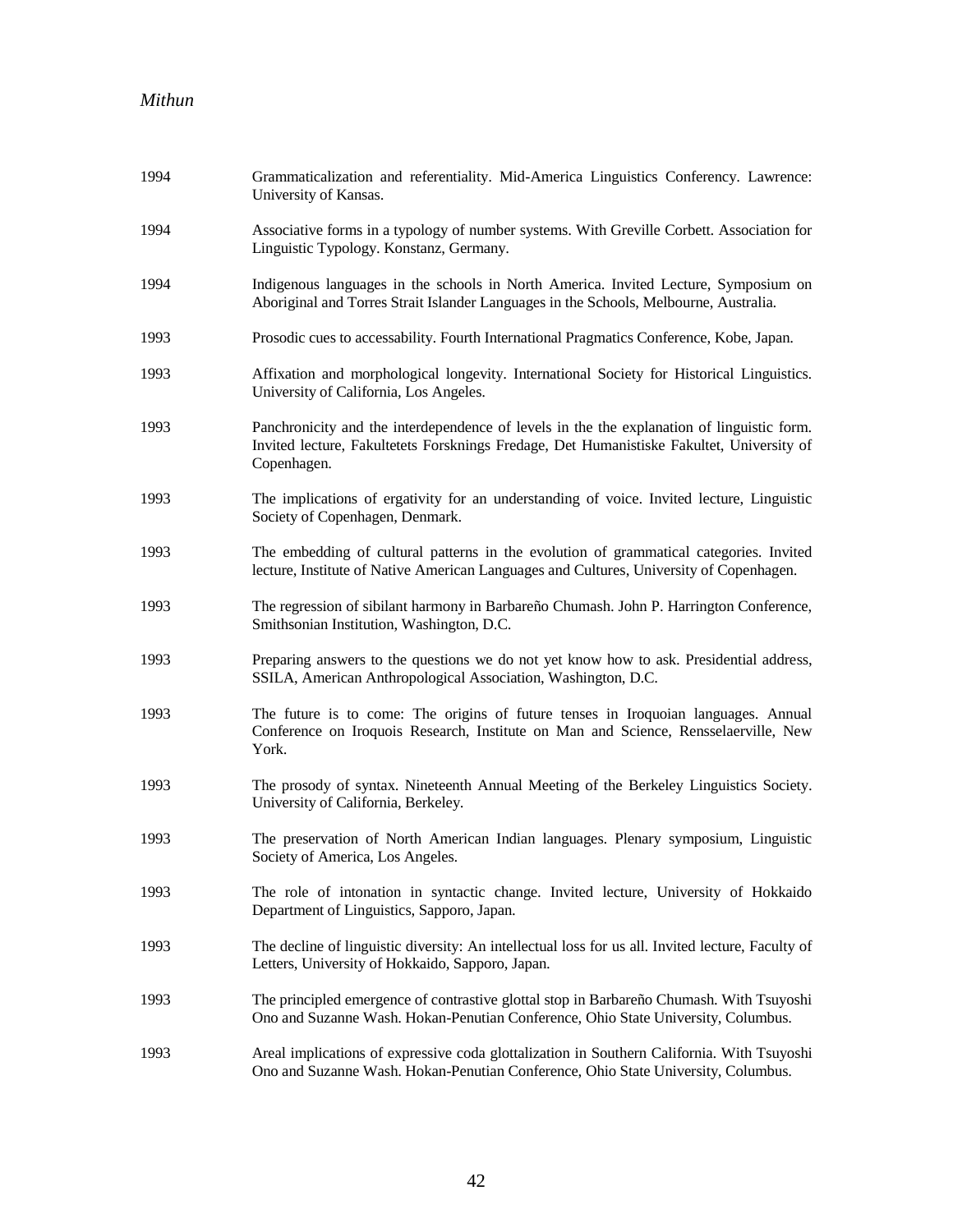| 1993 | What speakers have to tell us if we will only listen. Presidential address, Society for the<br>Study of the Indigenous Languages of the Americas. American Anthropological<br>Association, Washington, D.C.                              |
|------|------------------------------------------------------------------------------------------------------------------------------------------------------------------------------------------------------------------------------------------|
| 1993 | The relativity of irreality. Symposium on Mood and Modality, University of New Mexico,<br>Albuquerque.                                                                                                                                   |
| 1992 | Ergativity and voice. Lansdowne Lecture, University of Victoria, British Columbia.                                                                                                                                                       |
| 1992 | Languages of the New World in the quincentenary year. Keynote address, Mid-America<br>Linguistics Conference. University of Missouri, Columbia.                                                                                          |
| 1992 | The negative aspects of Central Pomo. American Anthropological Association, San<br>Francisco.                                                                                                                                            |
| 1992 | Prosodic motivations for language change. Symposium on Linguistic Reconstruction<br>Methodology. University of Pittsburgh.                                                                                                               |
| 1992 | Patterns of expression in North American Indian languages: What they tell us about the<br>human communicative capacity. Lansdowne Lecture, University of Victoria, British<br>Columbia.                                                  |
| 1992 | The meaning of polysynthesis. Annual Conference on Iroquois Research, Institute on Man<br>and Science, Rensselaerville, New York.                                                                                                        |
| 1992 | The status of adjectives in Iroquoian languages. Conference on Iroquoian Linguistics, State<br>University of New York, Albany.                                                                                                           |
| 1991 | The development of diversity in word order: How Siouan, Caddoan, and Iroquoian<br>languages have come to differ. Invited lecture, Twentieth Annual University of Wisconsin-<br>Milwaukee Linguistics Symposium: Word Order in Discourse. |
| 1991 | The noun-verb distinction in Iroquoian. American Anthropological Association, Chicago.                                                                                                                                                   |
| 1991 | The wa-/ka- connection. Annual Conference on Iroquois Research, Institute on Man and<br>Science, Rensselaerville, New York.                                                                                                              |
| 1991 | From never to always: The evolution of pronominal reference in Siouan and Iroquoian.<br>Invited lecture, Symposium on Null Subjects, International Congress of Historical<br>Linguists, Vrije Universiteit, Amsterdam.                   |
| 1990 | The layering of motivation underlying Active/Agentive case systems. Society for the Study<br>of the Indigenous Languages of the Americas. University of British Columbia, Vancouver.                                                     |
| 1990 | The substratum in grammar and discourse. American Anthropological Association, New<br>Orleans.                                                                                                                                           |
| 1990 | Lexicalization and the development of grammatical aspect in Central Pomo. Hokan-<br>Penutian Conference, San Diego.                                                                                                                      |
| 1990 | Agents and patients. Conference on Iroquois Research. Institute on Man and Science.<br>Rensselaerville, New York.                                                                                                                        |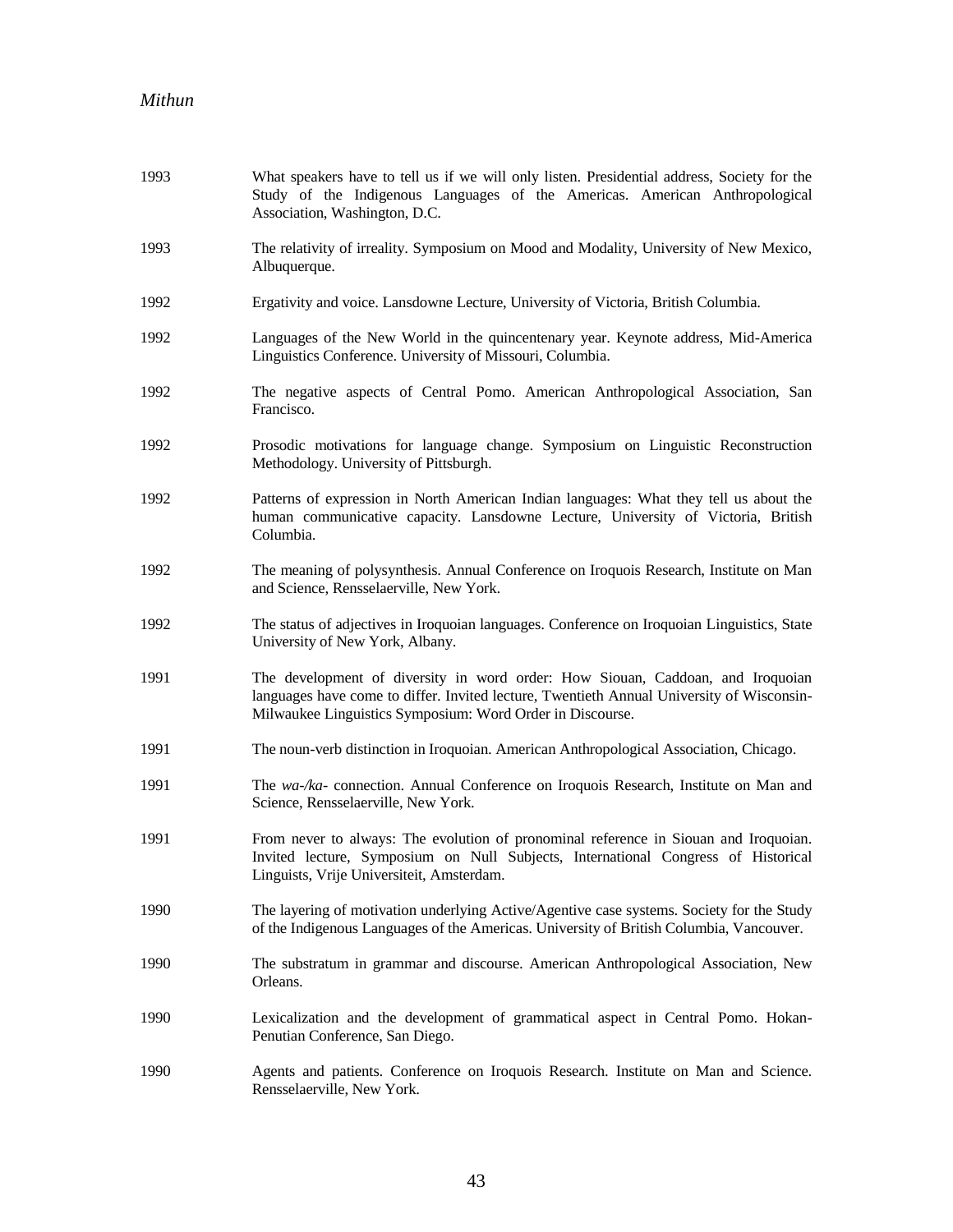| 1990 | Morphologization and diachronic stability. Symposium on Theory and Method in<br>Linguistic Reconstruction. University of Pittsburgh.                                                                                        |
|------|-----------------------------------------------------------------------------------------------------------------------------------------------------------------------------------------------------------------------------|
| 1990 | On the universal and the particular in diathesis: Functions of voice in a Philippine system.<br>International Symposium on Grammatical Voice, Casa de Maria, Santa Barbara.                                                 |
| 1989 | Language contact in California: The indigenous Central Pomo and their steadily advancing<br>neighbors. Invited lecture, Symposium on Language Contact. University of Tromsø,<br>Norway.                                     |
| 1989 | Switch reference: Clause combining in Central Pomo. American Anthropological<br>Association, Washington, D.C.                                                                                                               |
| 1989 | Reconstructing the unidentified. Ninth International Conference on Historical Linguistics<br>(ICHL IX). Rutgers University.                                                                                                 |
| 1989 | The impact of sudden literacy on text comprehensibility. Invited lecture, Symposium on the<br>Pragmatics of Written Texts. Deutsche Forschungs-gemeinschaft, University of Giessen,<br>Germany.                             |
| 1989 | The external triggering of internally guided syntactic development. Symposium on Internal<br>and External Factors in Syntactic Change. Rutgers University.                                                                  |
| 1989 | Historical linguistics and linguistic theory: Reducing the arbitrary and constraining<br>explanation. Invited lecture, Fifteenth Annual Meeting of the Berkeley Linguistics Society,<br>University of California, Berkeley. |
| 1989 | The diachronic connection between indefiniteness and number. Conference on Iroquois<br>Research, Institute on Man and Science, Rensselaerville, New York.                                                                   |
| 1989 | Third person referential choice in Central Pomo natural speech. SSILA, Linguistic Society<br>of America Linguistic Institute, University of Arizona, Tucson.                                                                |
| 1989 | Language and the reconstruction of cultures and contacts. Invited lecture, Distinguished<br>Speaker series, Department of Anthropology, University of California, Davis.                                                    |
| 1989 | The genetic position of Cherokee in North America. Invited lecture, Cherokee Institute,<br>University of California, Irvine.                                                                                                |
| 1988 | Language contact and the shape of Central Pomo. American Anthropological Association,<br>New Orleans.                                                                                                                       |
| 1988 | The development of bound pronominal paradigms. Invited lecture, Soviet Academy of<br>Sciences, Leningrad.                                                                                                                   |
| 1988 | The prehistory and wider relations of Cherokee. Invited lecture, University of California,<br>Irvine.                                                                                                                       |
| 1988 | When grammaticization is superfluous. Conference on Grammaticalization. University of<br>Oregon, Eugene.                                                                                                                    |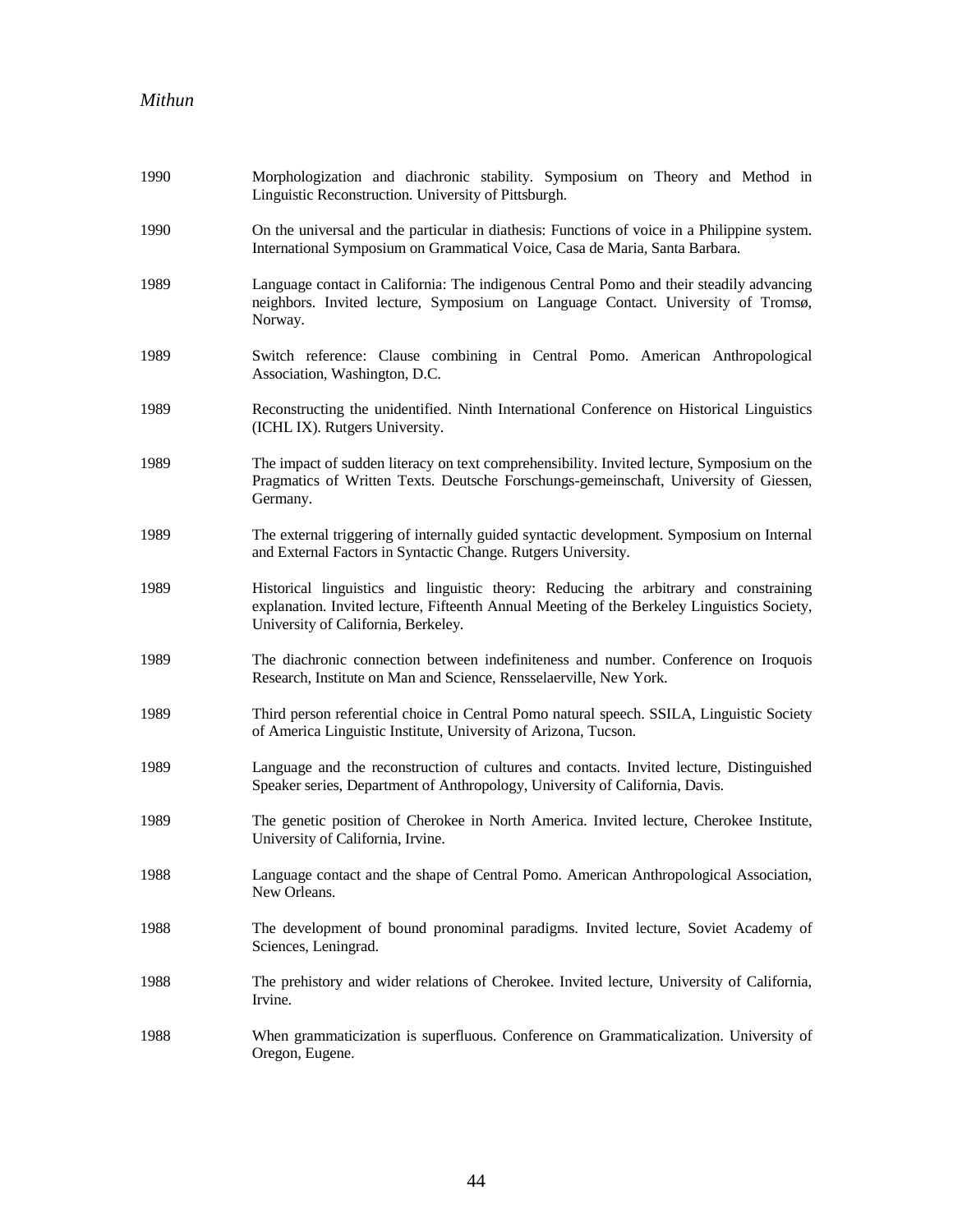| 1988 | From the expected to the exotic: the structure of words and the packaging of concepts.<br>Invited lecture, Bryn Mawr and Haverford Colleges.                                                               |
|------|------------------------------------------------------------------------------------------------------------------------------------------------------------------------------------------------------------|
|      | Also presented for an invited lecture, Arizona State University, Tempe.                                                                                                                                    |
| 1988 | The subtle significance of the locus of morphologization. Linguistics Colloquium: Current<br>Issues in Linguistic Research, University of Arizona, Tucson.                                                 |
| 1987 | From topic introduction to zero anaphora. American Anthropological Association, Chicago.                                                                                                                   |
| 1987 | The syntactic status of Tuscarora demonstratives. Conference on Iroquois Research,<br>Institute on Man and Science, Rensselaerville, New York.                                                             |
| 1987 | Central Pomo dialectology and the strength of coffee. With Frances Jack. California Indian<br>Conference. Santa Barbara Museum of Natural History.                                                         |
| 1987 | Fieldwork and linguistic theory. Invited lecture, University of Colorado, Boulder.                                                                                                                         |
| 1987 | The grammatical nature and discourse power of demonstratives. Thirteenth Annual Meeting<br>of the Berkeley Linguistics Society. University of California, Berkeley.                                        |
| 1987 | The development of the Macro-Siouan pronominal paradigm. Siouan Conference,<br>University of Colorado, Boulder.                                                                                            |
| 1987 | "Passive" in an active language. Hokan-Penutian/Uto-Aztecan Conference, University of<br>Utah, Salt Lake.                                                                                                  |
| 1987 | The role of typology in American Indian historical linguistics. Symposium on Linguistic<br>Change and Reconstruction Methodology, Stanford University.                                                     |
| 1987 | Methodology in the reconstruction of Proto-Iroquoian. Symposium on Linguistic Change<br>and Reconstruction Methodology, Stanford University.                                                               |
| 1987 | The locus of morphologization. Symposium on the Notion of Naturalness in the<br>Explanation of Morphological and Syntactic Change, International Congress of Linguists,<br>Berlin.                         |
| 1987 | The grammaticization of topic. International Congress of Linguists, Berlin.                                                                                                                                |
| 1986 | Lexical categories and the evolution of number. American Anthropological Association,<br>Philadelphia.                                                                                                     |
| 1986 | Typology and deep genetic relations in North America. Joint Symposium on Comparative<br>Linguistics: American Council of Learned Societies and Soviet Academy of Sciences.<br>University of Texas, Austin. |
| 1986 | When zero isn't there. Twelfth Meeting of the Berkeley Linguistics Society, University of<br>California, Berkeley.                                                                                         |
| 1986 | Lexical categories and number in Central Pomo. Mary R. Haas Conference on American<br>Indian Linguistics, University of California, Santa Cruz.                                                            |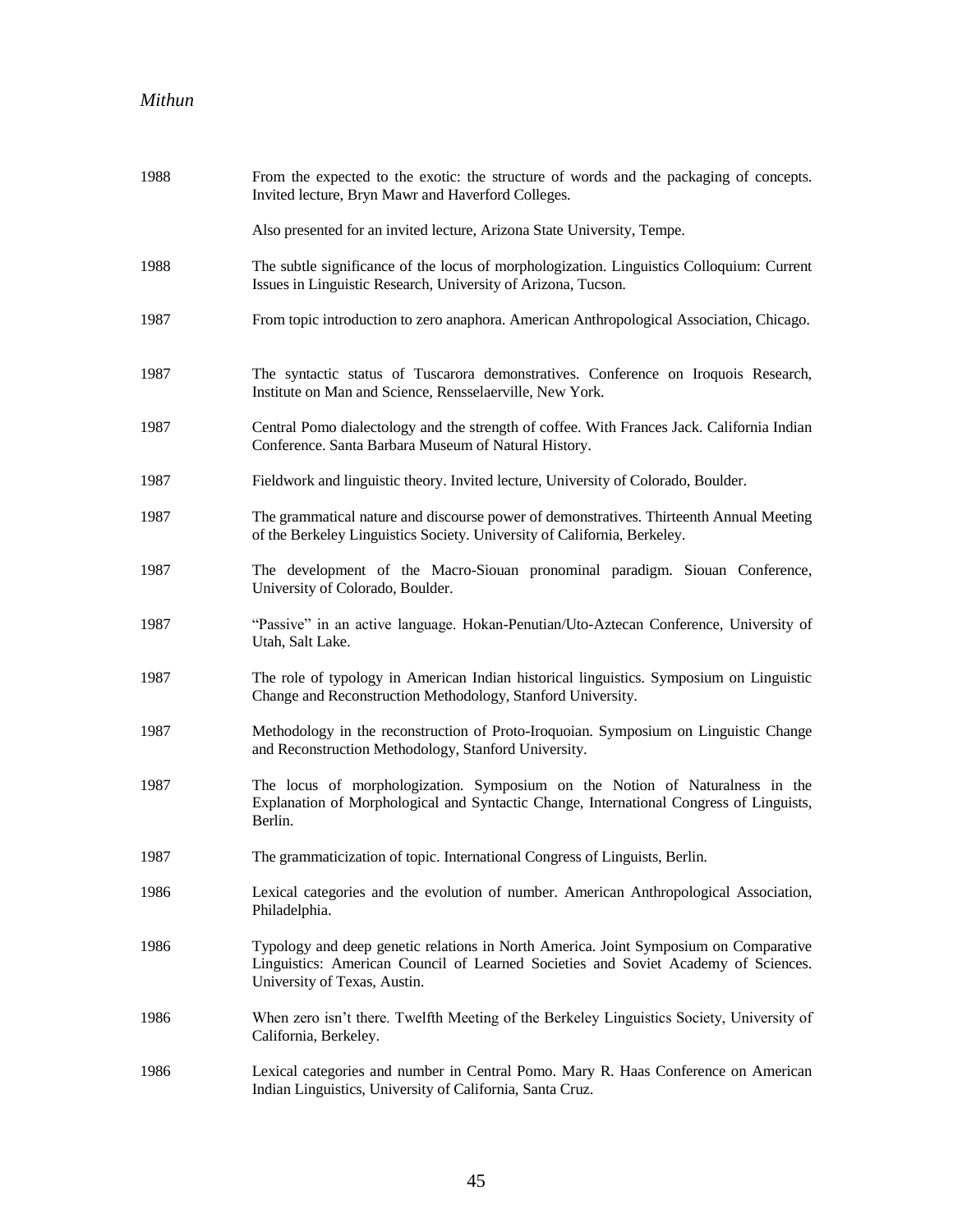| 1985 | Contrasting bilingual narrative strategies. American Anthropological Association,<br>Washington D.C.                                                                                 |
|------|--------------------------------------------------------------------------------------------------------------------------------------------------------------------------------------|
| 1985 | The grammaticization of coordination. Symposium on Clause Combining in Natural<br>Language. Institute on Man and Science, Rensselaerville, New York.                                 |
| 1985 | Disagreement: the case of pronominal affixes and nouns. Georgetown University Round<br>Table Conference on Languages and Linguistics, Washington D.C.                                |
| 1985 | Indigenous literary languages in North America. US/USSR Colloquium on Literary<br>Languages in Contemporary Society. Soviet Academy of Sciences, Moscow.                             |
| 1985 | When speakers write. Eleventh Meeting of the Berkeley Linguistics Society, University of<br>California, Berkeley.                                                                    |
| 1984 | A history of social organization in a word: Mother. American Anthropological Association<br>Annual Meeting, Denver.                                                                  |
|      | Also presented to the Department of Anthropology, University of Rochester.                                                                                                           |
| 1984 | Typology and the basic word order hypothesis. Invited Lecture, Harvard University.                                                                                                   |
| 1984 | When speakers write a spoken language. New York State Council on Linguistics<br>Symposium: The Multiple Themes of Edward Sapir. State University of New York,<br>Binghamton.         |
| 1984 | Mohawk style and literacy. Conference on Iroquois Research. The Institute on Man and<br>Science, Rensselaerville, New York.                                                          |
| 1984 | Is basic word order universal? Symposium on Discourse Relations and Cognitive Units.<br>University of Oregon, Eugene.                                                                |
| 1984 | The cultural vitality behind dialect variation. Iroquoian Historical Conference, Woodland<br>Indian Cultural and Educational Centre, Six Nations Reserve, Brantford, Ontario.        |
| 1984 | How to avoid subordination. Tenth Meeting of the Berkeley Linguistics Society, University<br>of California, Berkeley.                                                                |
| 1983 | Noun classification systems: Historical accident or teleological development? Conference<br>on Noun Classification and Categoriality, University of Oregon, Eugene.                  |
| 1983 | The evolution of noun incorporation. Annual Meeting, American Anthropological<br>Association, Chicago.                                                                               |
| 1983 | Why do North American Indians use long words? Invited lecture jointly sponsored by the<br>Native Studies, Linguistics, and Anthropology departments, Cornell University.             |
| 1983 | Mysterious divergences and convergences among the Huron and the Iroquois. Annual<br>Conference on Iroquois Research. The Institute on Man and Science, Rensselaerville, New<br>York. |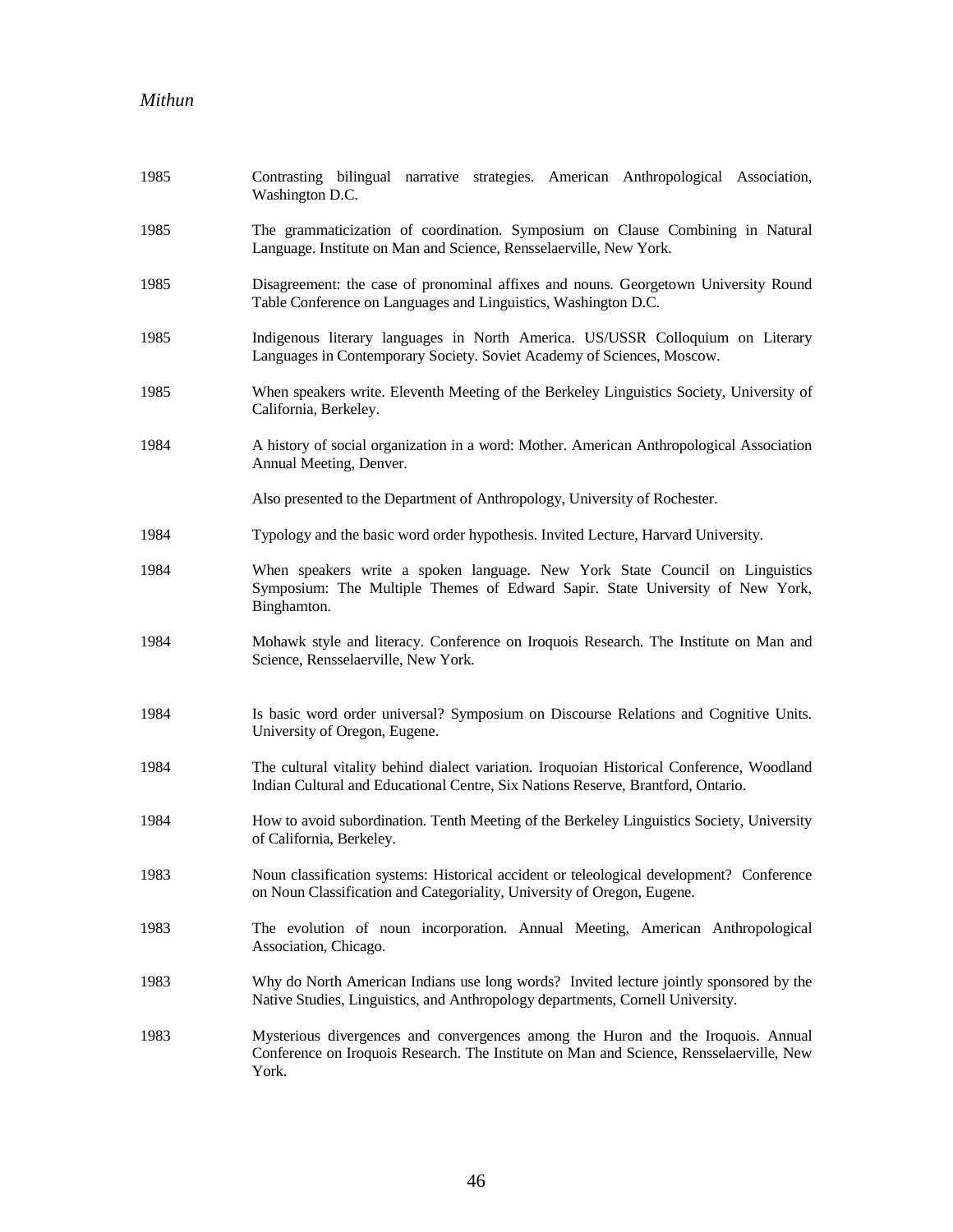| 1983 | Diachronic morphologization: The circumstances surrounding the birth, growth, and<br>decline of noun incorporation. International Congress of Historical Linguists, Poznan,<br>Poland.     |
|------|--------------------------------------------------------------------------------------------------------------------------------------------------------------------------------------------|
| 1983 | The discourse function of noun incorporation. Invited lecture, Linguistic Sociey of America<br>Linguistics Institute, U.C.L.A. (University of California, Los Angeles).                    |
| 1983 | The last Tutelo a century later. Siouan Conference, Rapid City, South Dakota.                                                                                                              |
| 1983 | The genius of polysynthesis. Keynote address, Conference on Native American Studies.<br>Oklahoma State University, Stillwater, Oklahoma.                                                   |
| 1983 | The function of grammaticalization. Linguistics Colloquium, Stanford University.                                                                                                           |
| 1983 | What pipe-smoking Turks, Wallaby-bopping Tiwis, and Blubber-seeking Koryaks have in<br>common: Functional morphologization. Linguistics Colloquium, University of California,<br>Berkeley. |
| 1982 | The acquisition of polysynthesis. Annual Meeting, American Anthropological Association,<br>Washington D.C.                                                                                 |
| 1982 | Formulaic speech in colloquial interaction. Conference of Native teachers of Iroquoian<br>languages. London, Ontario.                                                                      |
| 1981 | The comparative rates of change of different levels of linguistic structure. Annual Meeting,<br>American Anthropological Association, Los Angeles.                                         |
| 1981 | Evidential diachrony. Conference on Evidentiality, University of California, Berkeley.                                                                                                     |
| 1981 | Linguistic education and minorities. Keynote address, New York State Council on<br>Linguistics, Stony Brook Colloquium on Linguistics and Education.                                       |
| 1981 | The relative stability of syntax, morphology, and the lexicon. International Congress on<br>Historical Syntax, Poznan, Poland.                                                             |
| 1981 | The mistaken identities of the Stadaconans or the Hochelagans or the Kwedech.<br>International Congress of Historical Linguists, Galway, Ireland.                                          |
| 1981 | Nominal function and conventionality. Department of Linguistics, University of Arizona,<br>Tucson.                                                                                         |
| 1980 | Prehistoric Iroquoian conceptual patterns revealed through language. Invited Lecture,<br>Seneca Museum, Allegany Reservation.                                                              |
| 1980 | The semantic properties of proper names. American Ethnological Society, University of<br>Michigan, Ann Arbor.                                                                              |
| 1980 | The mystery of the vanished Laurentians. Annual Meeting, American Anthropological<br>Association, Washington, D.C.                                                                         |
|      | Also presented at the Annual Meeting, Conference on Iroquois Research, The Institute on<br>Man and Science, Rensselaerville, New York.                                                     |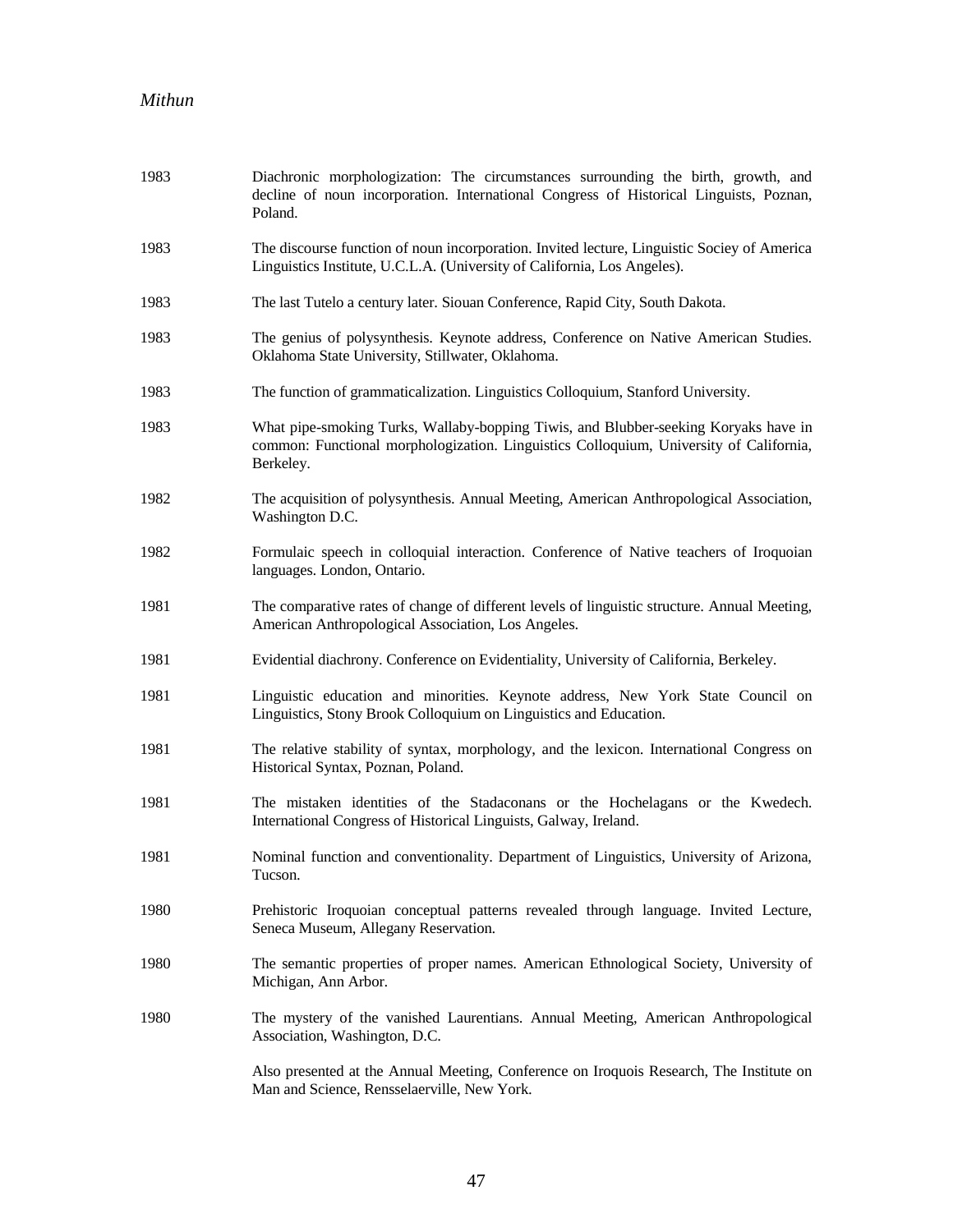| 1980 | The cultural element in language teaching. New York Bilingual Education Conference.<br>Rochester, New York.                                                                              |
|------|------------------------------------------------------------------------------------------------------------------------------------------------------------------------------------------|
| 1979 | Mohawk toponymy. Commission de Toponymie, Quebec City, Quebec.                                                                                                                           |
| 1979 | Moribundity: Incipient obsolescence of Oklahoma Iroquois. 43rd International Congress of<br>Americanists, Vancouver.                                                                     |
| 1979 | Modern linguistics in Iroquoia. Plenary Session, Annual Meeting, American<br>Anthropological Association, Cincinnati.                                                                    |
| 1979 | The synchronic and diachronic behavior of plops, squaks, croaks, and gasps. Annual<br>Meeting, American Anthropological Association, Cincinnati.                                         |
| 1979 | The verb-noun continuum. SUNY Linguistics Colloquium.                                                                                                                                    |
| 1979 | A functional approach to syntactic reconstruction. Fourth International Congress on<br>Historical Linguistics. Stanford University.                                                      |
| 1978 | The semantics of polsynthesis. Fifth Annual Forum of the Linguistics Association of<br>Canada and the United States, Buffalo.                                                            |
| 1978 | The native acquisition of Mohawk morphology. Cherokee-Iroquois Symposium, Cherokee,<br>North Carolina.                                                                                   |
| 1978 | Proto-Iroquoian culture patterns. Cherokee-Iroquois Symposium, Cherokee, North<br>Carolina.                                                                                              |
| 1978 | The linguistic prehistory of Western New York. New York State University College,<br>Fredonia.                                                                                           |
| 1978 | Syntactic reconstruction: Priorities and pitfalls. With Lyle Campbell. International<br>Conference on Historical Morphology, Bixzkowo, Poland.                                           |
| 1978 | Language pedagogy and world view. Fourth Annual Convention of Native Teachers of<br>Iroquoian Languages, Kahnawake, Quebec.                                                              |
| 1977 | The reconstruction of culture from lexica: Proto Iroquoia. Annual Meeting, American<br>Anthropological Association, Houston.                                                             |
| 1977 | Pinpointing the Andaste. Annual Conference on Iroquois Research, The Institute on Man<br>and Science, Rensselaerville, New York.                                                         |
| 1977 | Comparative syntax: Priorities and pitfalls. With Lyle Campbell. International Congress of<br>Historical Linguists, Hamburg, Germany.                                                    |
| 1977 | Functionalism and syntactic history. Linguistics Colloquium, Yale University.                                                                                                            |
| 1977 | Proto-Iroquoian and the Proto-Iroquoians: Cultural reconstruction from linguistic materials.<br>Third Annual Convention of Native Teachers of Iroquoian Languages, Kahnawake,<br>Quebec. |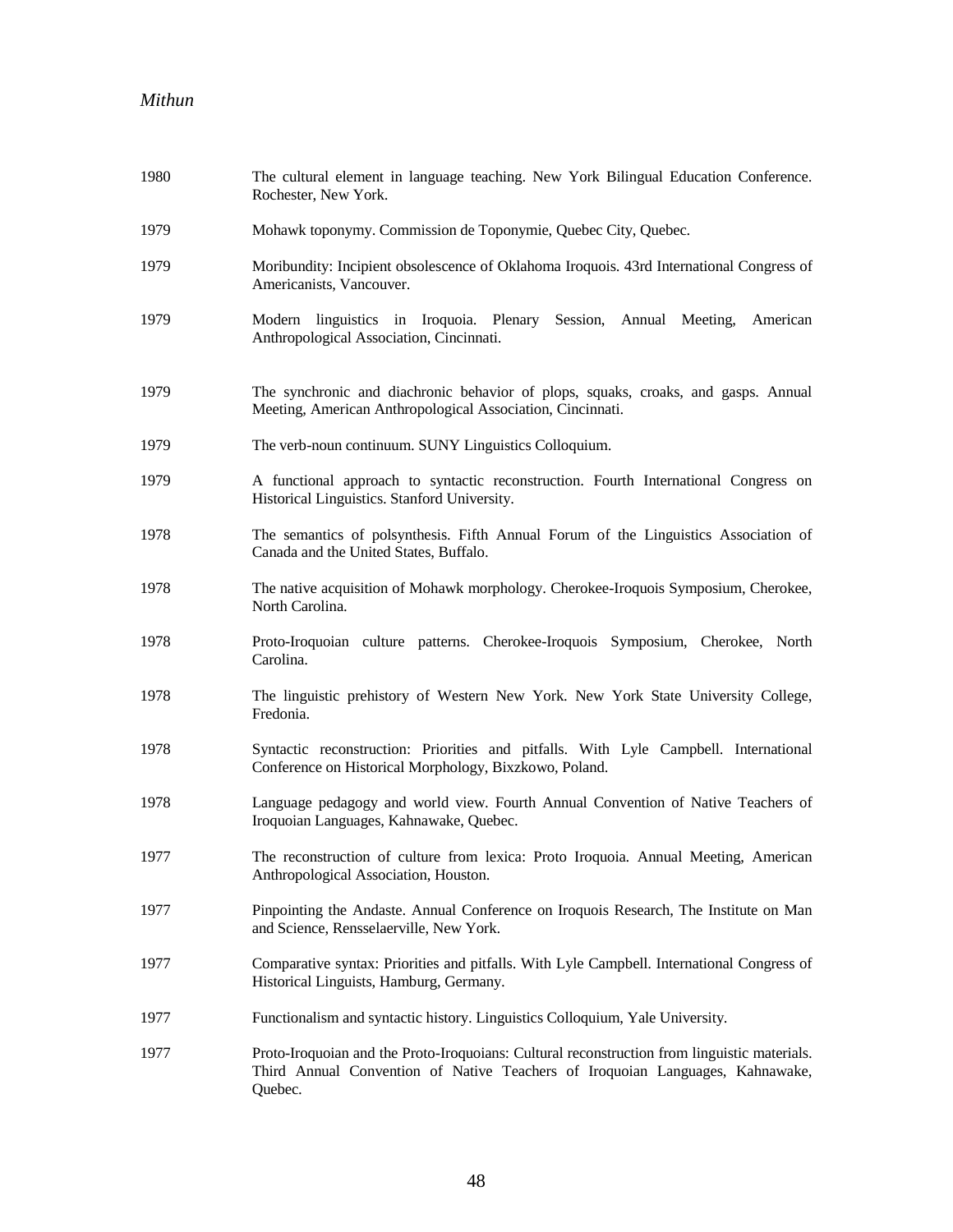| 1977 | The accessibility of linguistic competence. Linguistics Colloquium, University of<br>Pittsburgh.                                                               |
|------|----------------------------------------------------------------------------------------------------------------------------------------------------------------|
| 1977 | The reconstruction of syntactic drift. Linguistics Colloquium, University of Pittsburgh.                                                                       |
| 1976 | Definiteness, focus, and drift. Annual Meeting, American Anthropological Association,<br>Washington, D.C.                                                      |
| 1976 | Levels of consciousness of linguistic structure. Annual Meeting, Linguistics Society of<br>America, Philadelphia.                                              |
| 1976 | The acquisition of noun incorporation. Second Annual Convention of Native Teachers of<br>Iroquoian Languages, Kahnawake, Quebec.                               |
| 1976 | The social and linguistic aspects of orthography construction. Syracuse City School District<br>Faculty Colloquium.                                            |
| 1976 | The interaction of definiteness and focus. SUNY Linguistics Colloquium.                                                                                        |
| 1975 | Revealing relations between Cayuga and Tuscarora. Annual Conference on Iroquois<br>Research, The Institute on Man and Science, Rensselaerville, New York.      |
| 1975 | The acquisition of semantic systems. First Annual Convention of Native Teachers of<br>Iroquoian Languages, London, Ontario.                                    |
| 1974 | Proto-Iroquoian constituent order. State University Council on Linguistics (SUCOL)<br>Conference, Oswego.                                                      |
| 1973 | A national orthography for Mohawk. Annual Conference on Iroquois Research,<br>Rensselaerville, New York.                                                       |
| 1973 | A case of unmarked subordination in Tuscarora. Comparative Syntax Festival, Ninth<br>Annual Meeting of the Chicago Linguistics Society, University of Chicago. |
| 1972 | Word order in Tuscarora. Annual Conference on Iroquois Research, The Institute on Man<br>and Science, Rensselaerville, New York.                               |
| 1970 | A cross-cultural semantic study of adjective use. Anthropology Colloquium, Yale.                                                                               |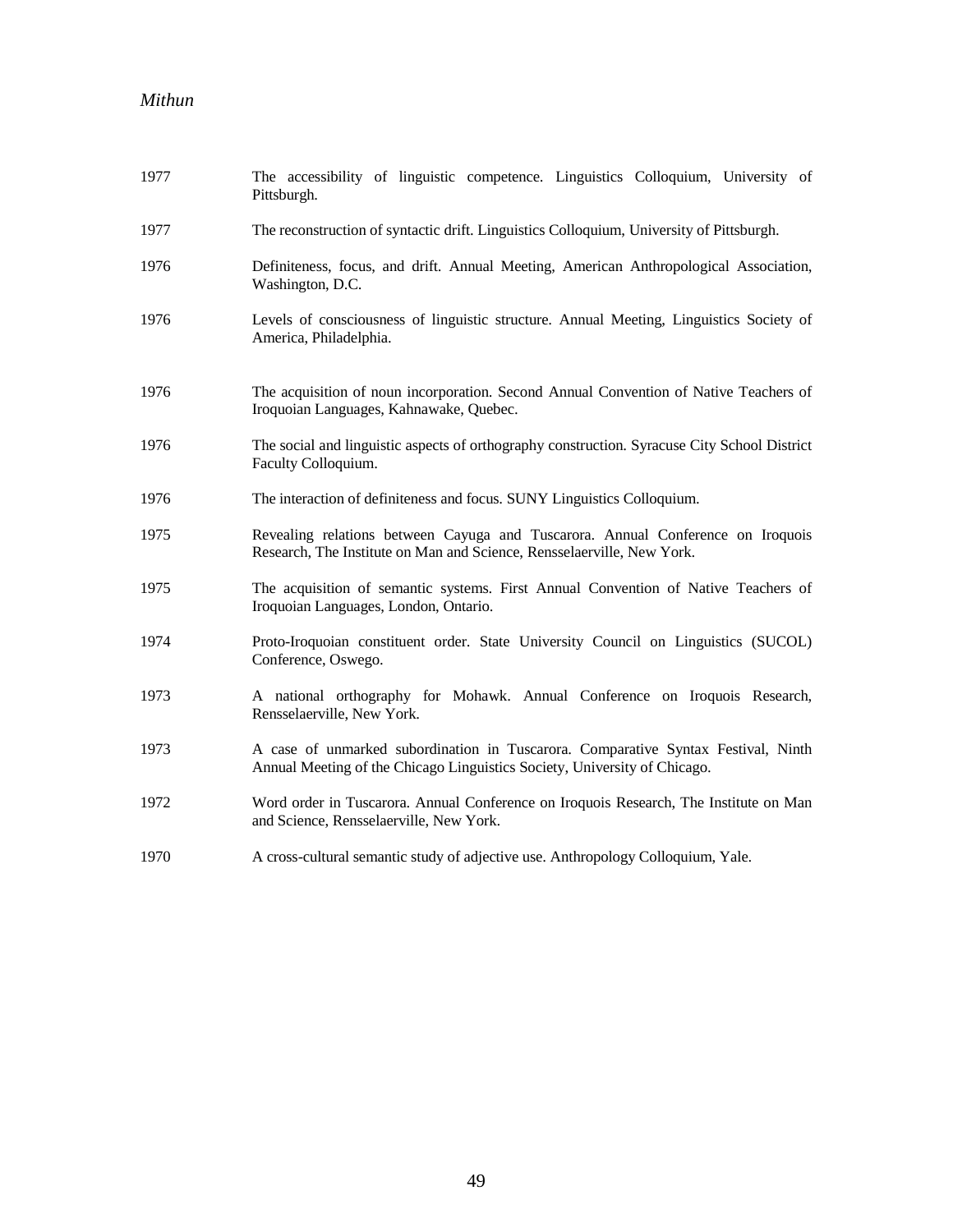# **Professional activities**

| 2021-present | Editorial Board, journal Linguistic Typology at the Crossroads. University of Bologna.                                                                                                           |
|--------------|--------------------------------------------------------------------------------------------------------------------------------------------------------------------------------------------------|
| 2014-present | Scientific Committee, journal <i>Amérindia</i> , published by the Centre d'Études des Langues<br>Indigènes d'Amérique (CELIA), Centre National de la Recherche Scientifique, Paris.              |
| 2013-present | Editorial Board, book series Lecture Notes in Linguistics                                                                                                                                        |
| 2012-present | Senior Editor, Oxford Research Reviews                                                                                                                                                           |
| 2007-present | Scientific Board, Sprachtypologie und Universalienforschung (STUF). Typology journal.                                                                                                            |
| 2006-present | Consultant to the Huron/Wendat community, Lorette Quebec (Wenda'ke) community<br>for language revitalization project                                                                             |
| 2005-present | Editorial Board, Morphology Yearbook (journal).                                                                                                                                                  |
| 2005-present | Editorial Board, Anthropological Linguistics                                                                                                                                                     |
| 2004-present | Editorial Board, Journal of Language Contact                                                                                                                                                     |
| 1996-present | Project linguist for grammar and dictionary project of the consortium of the six Mohawk<br>Nations of Ontario, Quebec, and New York.                                                             |
| 1996-present | Project linguist for grammar project of the Tuscarora Nation, Tuscarora, New York.                                                                                                               |
| 1995-present | Editorial Board, Series Typological Studies in Language. LINCOM Europa.                                                                                                                          |
| 1995-present | Editorial Board, Journal of Linguistic Typology.                                                                                                                                                 |
| 1994-present | Editorial Board, Studies in Language.                                                                                                                                                            |
| 1992-present | Editorial Board, Studies in Language Companion Series.                                                                                                                                           |
| 1992-present | Research Associate, Santa Barbara Museum of Natural History, Santa Barbara, California.                                                                                                          |
| 2018-2021    | European Science Foundation Community of Experts, College of External Reviewers                                                                                                                  |
| 2019-2021    | Executive Committee, Linguistic Society of America                                                                                                                                               |
| 2019         | Program Committee, International Morphology Meeting.                                                                                                                                             |
| 2019         | Program Commitee, Societas Linguistica Europeae.                                                                                                                                                 |
| 2018         | Program Committee, Societas Linguistica Europeae.                                                                                                                                                |
| 2017         | Program Committee, Societas Linguistica Europeae.                                                                                                                                                |
| 2017         | Co-organizer, Workshop Atomizing Linguistic Change and the Nuclear Step: From<br>Individual Realization to Emergence. International Conference on Historical Linguistics,<br>San Antonio, Texas. |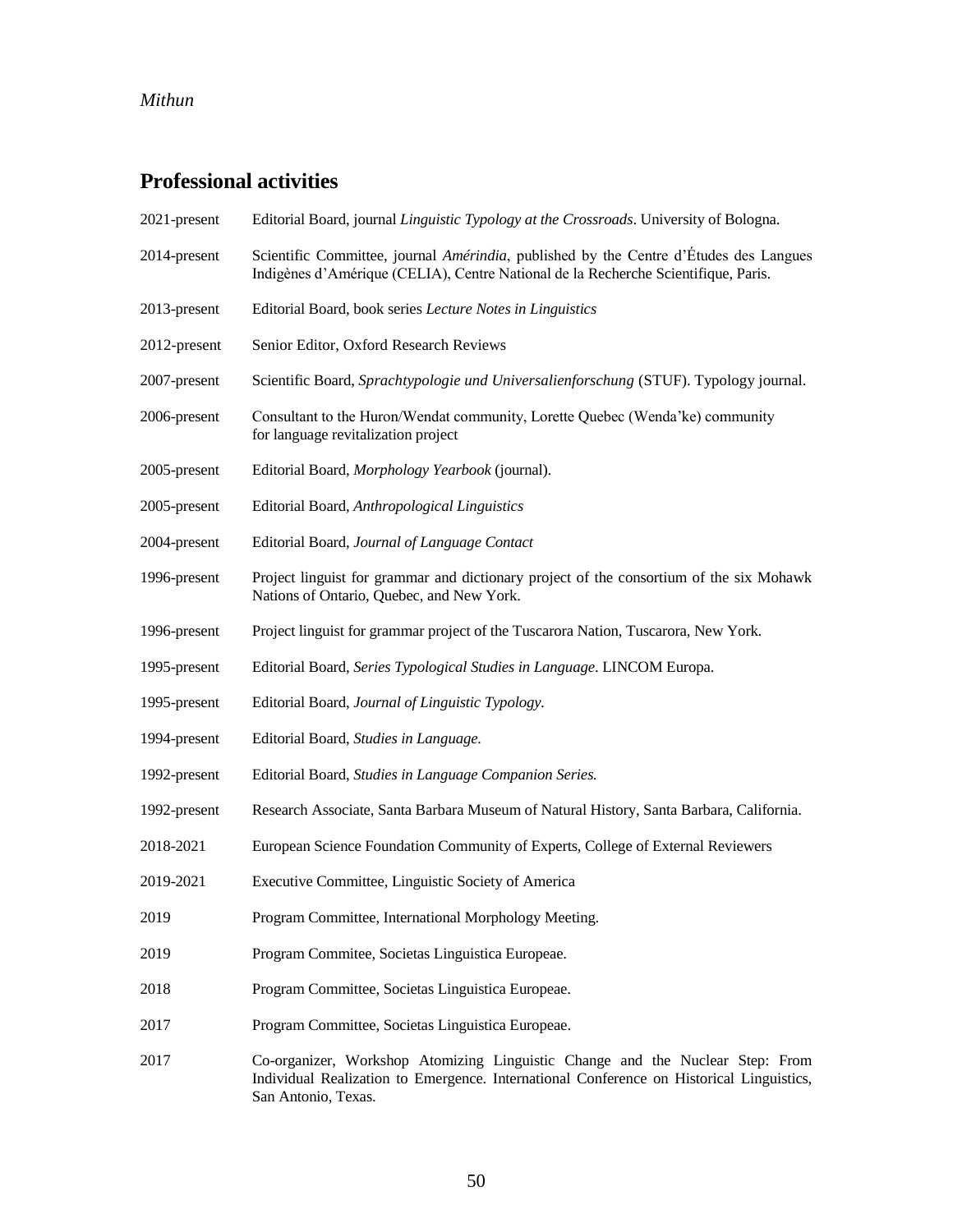| 2000-2015 | Stichting, Foundations of Language (Board of Overseers for the journal Studies in<br>Language).                                                                                                                                                                                                                                         |
|-----------|-----------------------------------------------------------------------------------------------------------------------------------------------------------------------------------------------------------------------------------------------------------------------------------------------------------------------------------------|
| 2016      | Evaluation Panel, European Research Council (ERC), European Union Funding for<br>Research and Innovation.                                                                                                                                                                                                                               |
| 2016      | Scientific Committee, 46 <sup>th</sup> Poznan Linguistic Meeting, Poland.                                                                                                                                                                                                                                                               |
| 2015      | Linguistic Society of America Advisory Group on External Awards.                                                                                                                                                                                                                                                                        |
| 2015      | Scientific Committee, Workshop Units of Reference for Spontaneous Speech and their<br>Correlations across Languages, LABLITA (Linguistics Laboratory of Florence University)<br>and LEEL (Empirical and Experimental Linguistic Studies Laboratory, University of Minas<br>Gerais), University of Minas Gerais, Belo Horizonte, Brazil. |
| 2015      | Scientific Committee, Conference Information Structure in Spoken Language Corpora II.<br>Centre National de la Recherche, Paris.                                                                                                                                                                                                        |
| 2013-2015 | Editorial Board, Transactions of the Philological Society.                                                                                                                                                                                                                                                                              |
| 2014      | Evaluation Panel, European Research Council (ERC), European Union Funding for<br>Research and Innovation.                                                                                                                                                                                                                               |
| 2012-2014 | Editorial Board, Language and Linguistics Compass. Online journal, Wiley-Blackwell.                                                                                                                                                                                                                                                     |
| 2008-2013 | Editorial Board, e-Language, set of online journals under the Linguistic Society of<br>America.                                                                                                                                                                                                                                         |
| 2006-2013 | Advisory Board, Rivista de Linguistica/Italian Journal of Linguistics.                                                                                                                                                                                                                                                                  |
| 2012      | Reviewer of abstracts for the Third International Conference on Language Documentation<br>& Conservation (ICLDC) at the University of Hawaii.                                                                                                                                                                                           |
| 2010-2013 | Joint Researcher, Project Cross-linguistic Studies on Clause Combining, Institute for<br>Languages and Cultures of Asia and Africa, Tokyo University of Foreign Studies, Japan.                                                                                                                                                         |
| 2010-2011 | Advisory Board, Oxford Bibliographies Online: Linguistics.                                                                                                                                                                                                                                                                              |
| 2010      | Co-organizer with Pier Marco Bertinelli and Jeanette Sakel, Workshop on Variation in<br>Clause Combining: Views from the New World. Societas Linguisticae Europeaea, Vilnius<br>University, Lithuania.                                                                                                                                  |
| 2010      | Program Committee, International Conference<br>on Language Documentation $\&$<br>Conservation (ICLDC) at the University of Hawaii.                                                                                                                                                                                                      |
| 2009      | Présidente, Comité d'évaluation, CELIA (Centre National de Recherche Scientifique) and<br>SEDYL (Institut National des Langues et Civilisations Orientales), France.                                                                                                                                                                    |
| 2009      | Program Committee, Conference on Universals and Typology in Word-formation, Kosice,<br>Slovakia.                                                                                                                                                                                                                                        |
| 2009      | Selection Committee, Bloomfield Book Award, Linguistic Society of America.                                                                                                                                                                                                                                                              |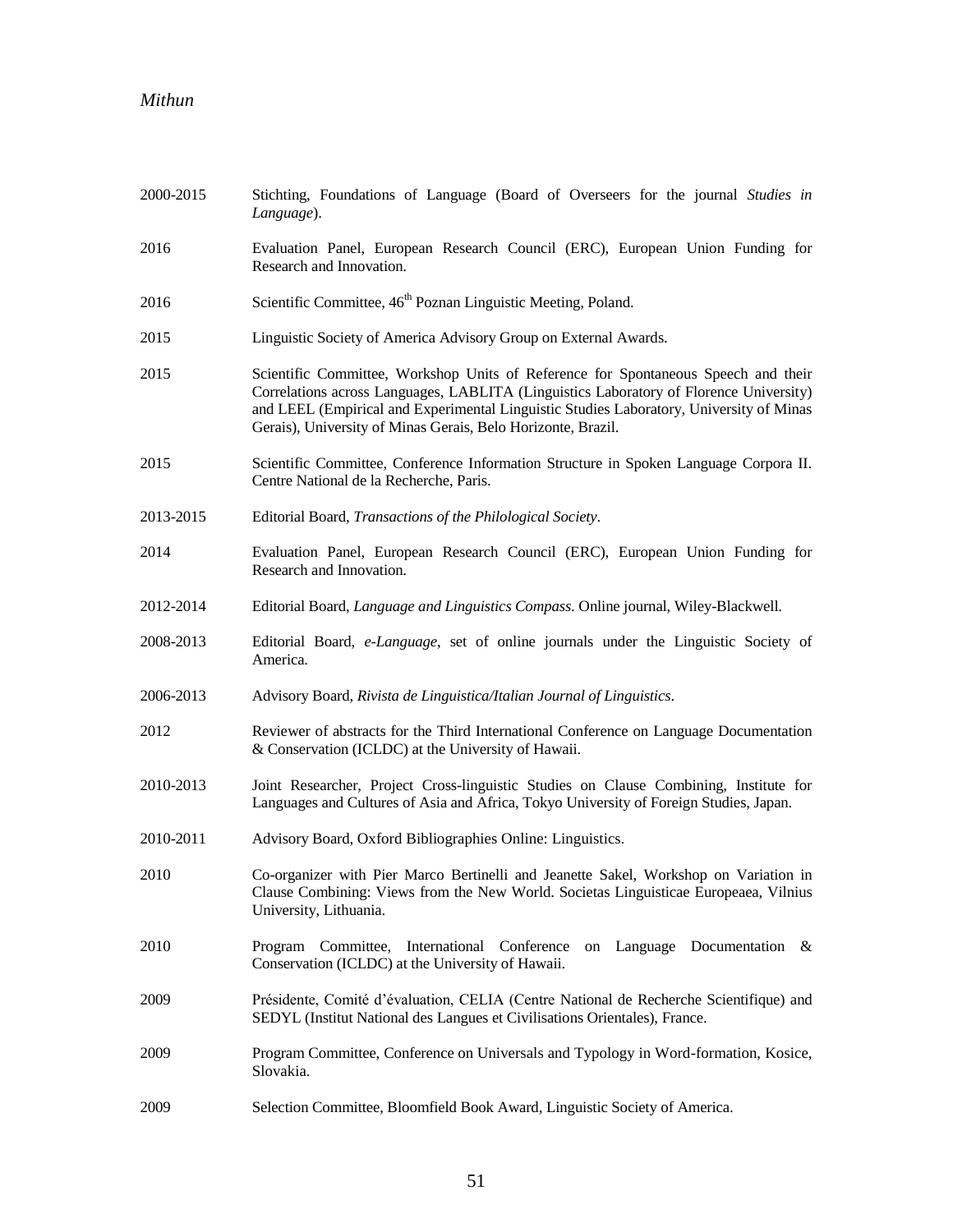| 2007-2009 | Editorial Board, Language and Linguistics Compass, online journal published by<br>Blackwell's, Comparative and Historical Linguistics and Philology Section.                                          |
|-----------|-------------------------------------------------------------------------------------------------------------------------------------------------------------------------------------------------------|
| 2007-2009 | Evaluator, The Georgian National Science Foundation                                                                                                                                                   |
| 2006-2009 | Executive Committee, Societas Linguistica Europeae                                                                                                                                                    |
| 2007-2008 | InField Organizing Committee (Planning Committee for summer field work institute,<br>University of California, Santa Barbara                                                                          |
| 2005-2008 | Committee on Endangered Languages, Linguistic Society of America                                                                                                                                      |
| 2006-2007 | European Science Foundation Standing Committee for the Humanities                                                                                                                                     |
| 2006-7    | Comité Scientifique, colloque Variations et changements syntaxiques en situation de<br>contacts de langues. CNRS-IRD 'Contacts de langues. Paris.                                                     |
| 2007      | Chair, Panini Grammar Award Jury (Competition for the best dissertation grammar,<br>awarded every four years by the Association for Linguistic Typology)                                              |
| 2007      | Consultant to Newbury Library and Schola Antiqua Chicago on early liturgical music.                                                                                                                   |
| 2006      | Course Proposal Review Committee, Linguistic Society of America Linguistic Institute                                                                                                                  |
| 2006      | Symposium review committee, Association for Linguistic Typology                                                                                                                                       |
| 2004      | Interview for Voice of America News on Native American influences on English.                                                                                                                         |
| 2003      | Panelist to the National Endowment for the Humanities                                                                                                                                                 |
| 2003      | Membre du jury, soutenance de thèse (doctoral dissertation in linguistics), Morphosyntaxe<br>de l'emérillon, Université Lumière Lyon (France), Françoise Rose.                                        |
| 2001      | Linguistic Society of America Committee on Linguistic Institutes and Fellowships 2001                                                                                                                 |
| 2001      | Organizer, ALT IV: Association for Linguistic Typology biennial conference. University of<br>California, Santa Barbara.                                                                               |
| 2001      | Co-Organizer, WAIL/SSILA Summer Meeting (Workshop on American Indigenous<br>Languages/Society for the Study of the Indigenous Languages of the Americas). University<br>of California, Santa Barbara. |
| 2000-2001 | LSA (Linguistic Society of America) Committee on Linguistic Institutes and Fellowships                                                                                                                |
| 2000      | National Science Foundation Panel for linguistics                                                                                                                                                     |
| 2000      | Chair, Travel Committee, Society for the Study of the Indigenous Languages of the<br>Americas.                                                                                                        |
| 1999-2003 | President, Association for Linguistic Typology.                                                                                                                                                       |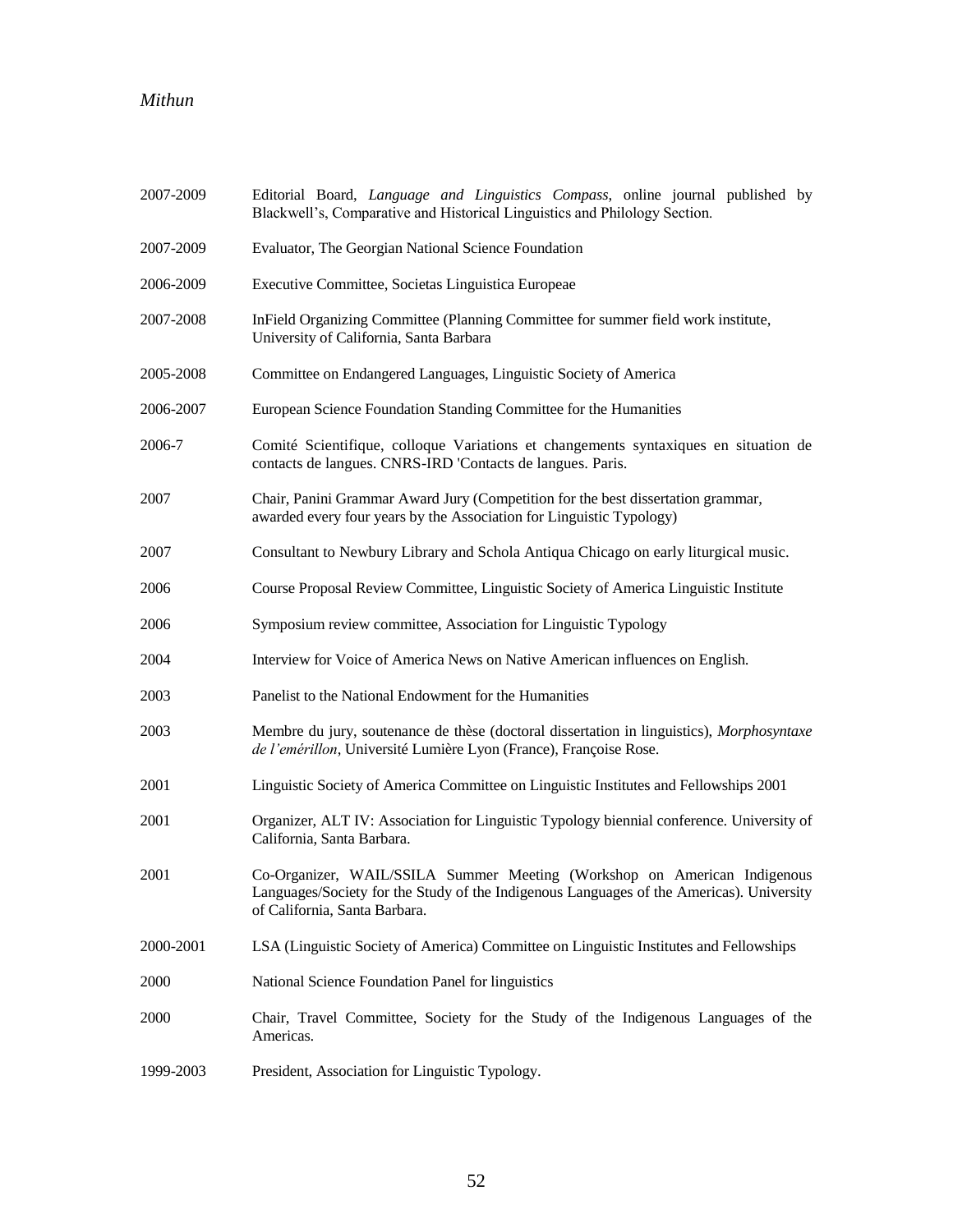| 1999-2002 | Consultant, project on Agreement: An investigation into the distribution of information.<br>University of Surrey, England, sponsored by the Economic and Social Research Council of<br>Great Britain under grant R000238228. |
|-----------|------------------------------------------------------------------------------------------------------------------------------------------------------------------------------------------------------------------------------|
| 1999      | Chair, Nominating Committee, International Society of Historical Linguists.                                                                                                                                                  |
| 1999      | External examiner, doctoral dissertation in linguistics for Rice University: Sergio Meira, A<br>Grammar of Tiriyó.                                                                                                           |
| 1999      | Organizer, summer meeting of the Society for the Study of the Indigenous Languages of the<br>Americas, University of Illinois, Urbana-Champaign.                                                                             |
| 1999      | Panel member, Workshop on Language Endangerment. University of Illinois, Urbana-<br>Champaign.                                                                                                                               |
| 1998      | Interview for the CBC (Canadian Broadcasting Company) National News at Six on the loss<br>of First Nations languages in Canada.                                                                                              |
| 1998      | Interview for Finnish Radio on language endangerment.                                                                                                                                                                        |
| 1997      | Invited discussant, External Possession Symposium. University of Oregon, Eugene.                                                                                                                                             |
| 1996-2004 | Consulting Editor, Native American placenames of the United States (NAPUS). University<br>of present Oklahoma Press.                                                                                                         |
| 1996-1999 | Selection Committee, President's Research Fellowships in the Humanities, University of<br>California.                                                                                                                        |
| 1996-1998 | Consultant, Project on Morphology, University of Surrey, England, sponsored by the<br>Economic and Social Science Research Council under grant number R000236063.                                                            |
| 1996      | External examiner, doctoral dissertation in linguistics for Simon Fraser University,<br>Vancouver: Nancy Mattina, Aspect and category in Okanagan word formation.                                                            |
| 1995      | Organizer, Conference on Iroquois Research. The Institute on Man and Science.<br>Rensselaerville, New York.                                                                                                                  |
| 1994-1996 | Chair, Department of Linguistics, University of California, Santa Barbara.                                                                                                                                                   |
| 1994      | Consultant, National Museum of the American Indian, Washington, D.C., for native terms,<br>with explanations, for exhibit items.                                                                                             |
| 1994      | Consultant, Tuscarora language. Tuscarora Nation, Tuscarora, New York.                                                                                                                                                       |
| 1994      | Chair, SSILA Book Award Committee (Society for the Study of the Indigenous Languages<br>of the Americas).                                                                                                                    |
| 1994      | Guest speaker, Australian Broadcasting Corporation.                                                                                                                                                                          |
| 1993-1994 | Executive Committee, Society for the Study of the Indigenous Languages of the Americas.                                                                                                                                      |
| 1993      | Organizer, Plenary Symposium on the Preservation of North American Indian Languages,<br>Linguistic Society of America, Los Angeles.                                                                                          |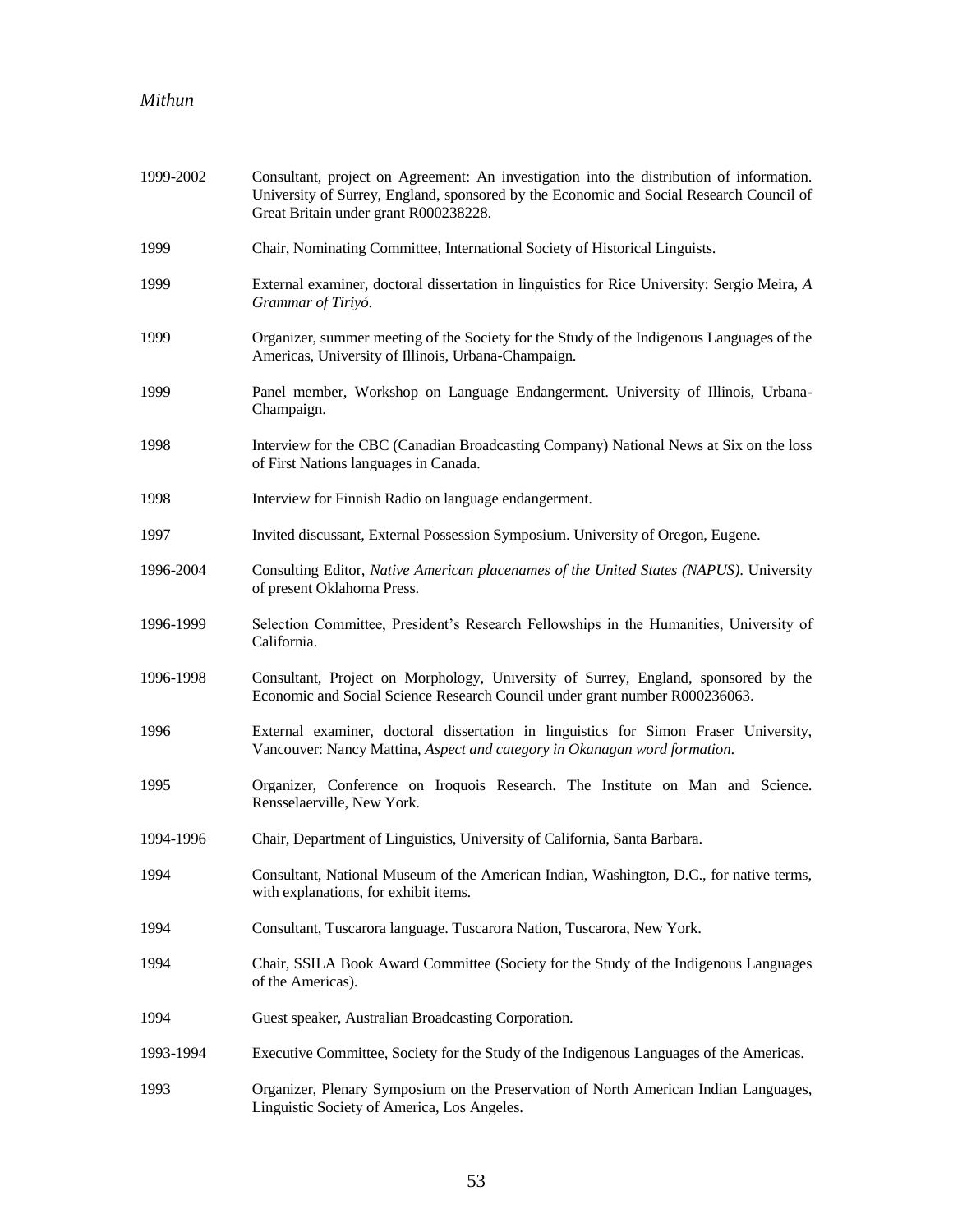| 1993      | Consultant, Association of Native teachers of Mohawk conference on standardization.<br>Thayendinaga, Ontario.                                              |
|-----------|------------------------------------------------------------------------------------------------------------------------------------------------------------|
| 1992-1993 | President, Society for the Study of the Indigenous Languages of the Americas.                                                                              |
| 1992-1993 | Committee on Endangered Languages, Linguistic Society of America.                                                                                          |
| 1992      | Organizer, Hokan-Penutian Conference (Conference on languages indigenous to western<br>North America).                                                     |
| 1992      | Chair, Nominating Committee, Society for Linguistic Anthropology, American<br>Anthropological Association.                                                 |
| 1992      | Organizer, with Victor Golla and John Johnson, John Peabody Harrington Workshop. Santa<br>Barbara Museum of Natural History.                               |
| 1992      | Consultant, Indian Law Unit, Lumbee River Legal Services.                                                                                                  |
| 1991-1999 | Nominating Committee, International Society of Historical Linguists.                                                                                       |
| 1991-1993 | Executive Committee, Linguistic Society of America.                                                                                                        |
| 1991      | Program organizer, Society for the Study of the Indigenous Languages of the Americas<br>summer meeting, Santa Cruz.                                        |
| 1990-1992 | Editorial Board, Journal of Linguistic Anthropology.                                                                                                       |
| 1990      | Organizer, International Symposium on Grammatical Voice.                                                                                                   |
| 1989-1990 | Acting Chair, Department of Linguistics, University of California, Santa Barbara.                                                                          |
| 1988      | Consultant, Soviet Academy of Sciences, Moscow, on indigenous languages of America for<br>their Handbook of the Languages of the World.                    |
| 1987      | Organizing committee, Conference on California Indian Research.                                                                                            |
| 1985      | Board of Directors, American Anthropological Association.                                                                                                  |
| 1985      | Organizer, Conference on Iroquois Research, The Institute on Man and Science,<br>Rensselaerville, New York.                                                |
| 1984      | Organizer, Conference on Iroquois Research, The Institute on Man and Science,<br>Rensselaerville, New York.                                                |
| 1984      | Organizer, Session on Amerindian Linguistics, New York State Council on Linguistics<br>Symposium on the Multiple Themes of Edward Sapir, SUNY, Binghamton. |
| 1983      | Organizer, Conference on Iroquois Research, The Institute on Man and Science,<br>Rensselaerville, New York.                                                |
| 1983-1985 | President, Society for Linguistic Anthropology.                                                                                                            |